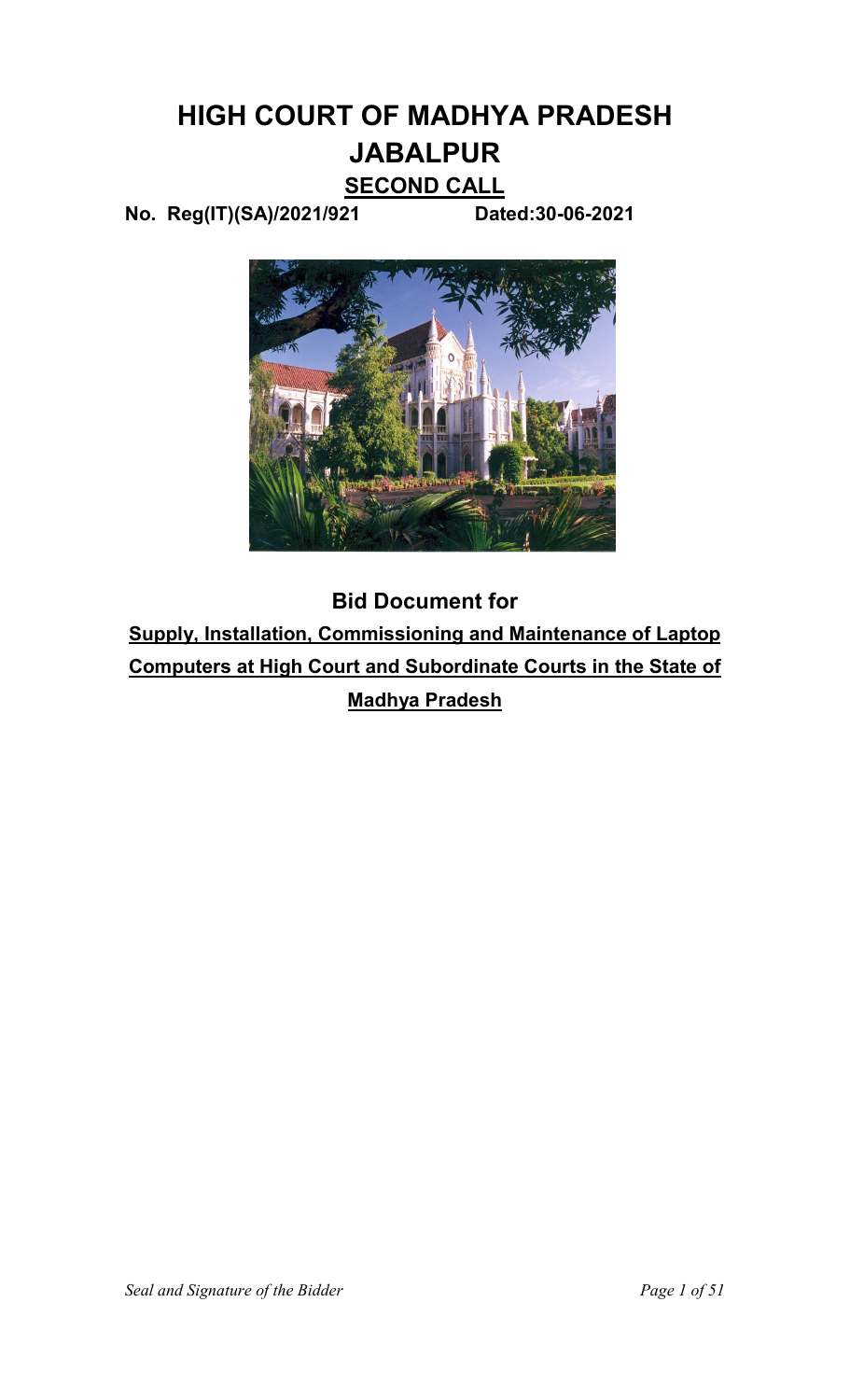**Note:-** This document contains total **51 pages** including cover. No change and modification in the document by the bidder is permissible.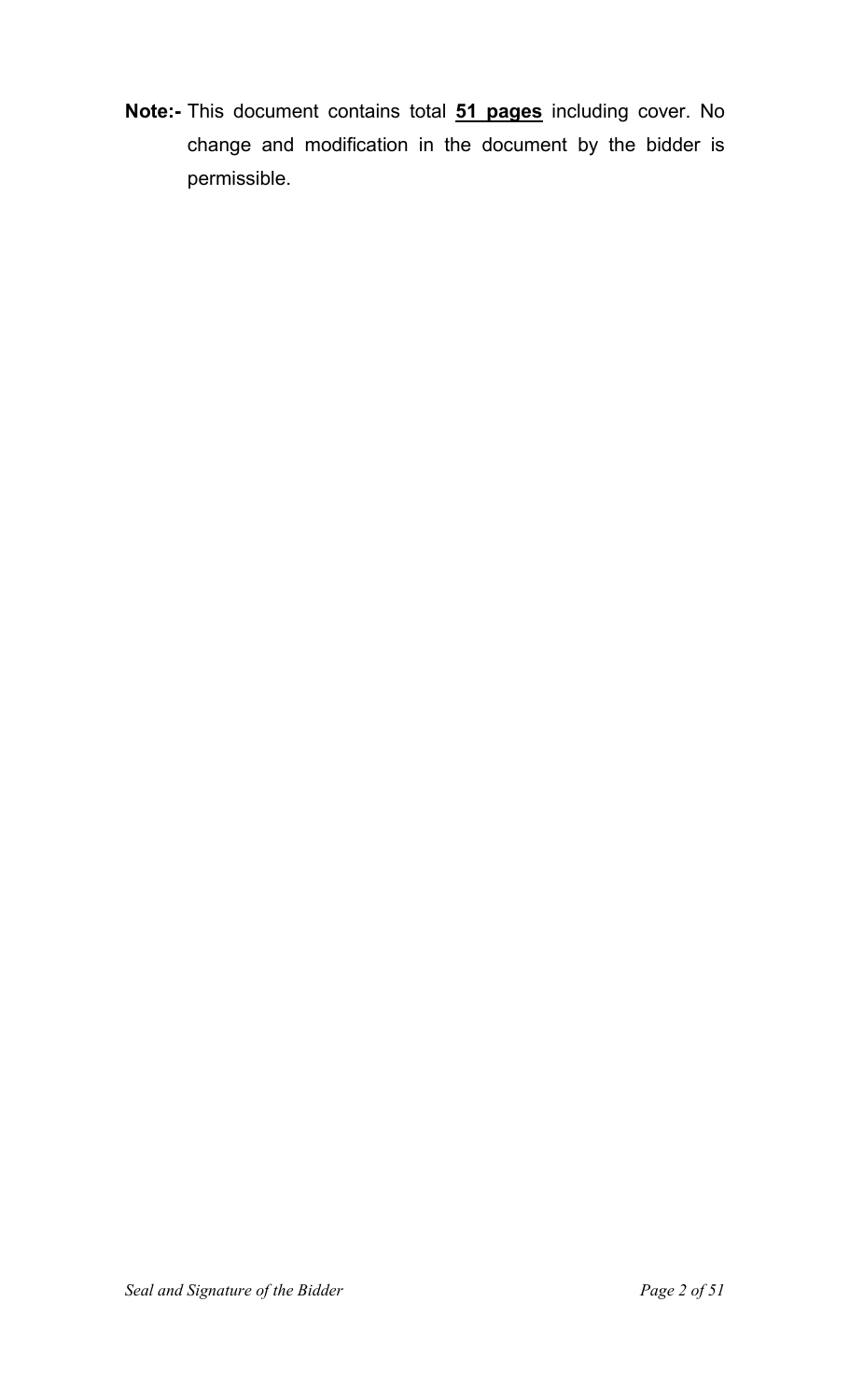# **Table of Contents**

| <b>Section</b>   | <b>Particulars</b>                                      | Page<br>No. |
|------------------|---------------------------------------------------------|-------------|
| $\mathbf 1$ .    | <b>NOTICE INVITING TENDER</b>                           | 4           |
| 2.               | <b>INSTRUCTIONS TO BIDDERS</b>                          | $5 - 16$    |
| 3.               | TERMS AND CONDITIONS FOR e-TENDERING                    | $17 - 18$   |
| 4.               | <b>GENERAL CONDITIONS OF THE CONTRACT</b><br>(GCC)      | 19-27       |
| 5.               | SPECIAL CONDITIONS OF THE CONTRACT (SCC)                | 28-30       |
| 6.               | <b>SCOPE OF WORK</b>                                    | $31 - 35$   |
| $\overline{7}$ . | <b>TECHNICAL SPECIFICATIONS</b>                         | 36-37       |
| 8.               | FORMATS TO BE USED FOR SUBMISSION OF<br><b>PROPOSAL</b> | 38-45       |
| 9.               | <b>CERTIFICATES</b>                                     | 46          |
| 10.              | <b>TENTATIVE LIST OF LOCATIONS</b>                      | 47-51       |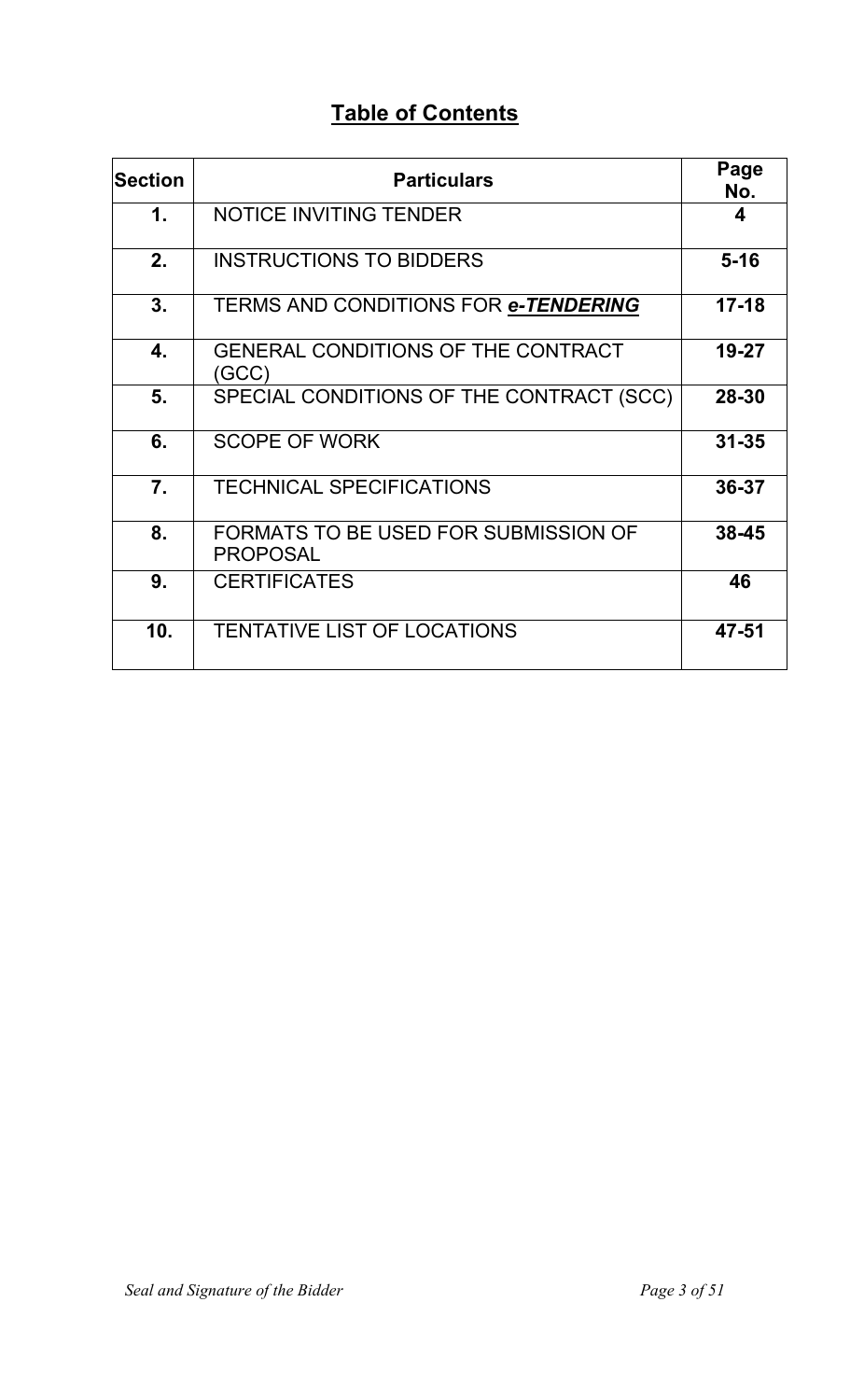#### **Section – I NOTICE INVITING E-TENDER**

#### **No. Reg(IT)(SA)/2021/921 Dated:30-06-2021**

The Registrar General, on behalf of High Court of Madhya Pradesh invites *e-tender / online tender* from experienced and reputed firms/organizations/ Original equipments manufacturer (OEM) for the **"***Supply, Installation, Commissioning and Maintenance of Laptop Computers at High Court and Subordinate Courts in the State of Madhya Pradesh."*

| S.<br><b>No</b><br>٠ | <b>Estimated</b><br>project cost<br>(in rupees) | <b>EMD</b><br>(In Lakh<br><b>Rupees</b> | Cost of<br>online<br><b>Tender</b><br><b>Documen</b><br>(in Rs.) | <b>Last Date /</b><br>Time of<br>online<br>tender<br><b>Submissio</b><br>n | Last Date/<br>Time of<br>tender<br>submissio<br>n in<br>hardcopy | Date and<br>Time of<br>Opening<br>οf<br><b>Technical</b><br><b>Bid</b><br>(online/<br>hardcopy | <b>Time for</b><br><b>Completio</b><br>n of the<br>work /<br>project |
|----------------------|-------------------------------------------------|-----------------------------------------|------------------------------------------------------------------|----------------------------------------------------------------------------|------------------------------------------------------------------|------------------------------------------------------------------------------------------------|----------------------------------------------------------------------|
| 1.                   | 7,68,60,000/                                    | 20 Lakh                                 | $5,000/-$                                                        | $27th$ July,<br>2021<br>before<br>06:00 PM                                 | 28 <sup>th</sup><br><b>July, 2021</b><br>before<br>05:00 PM      | 29 <sup>th</sup><br><b>July, 2021</b><br>at 11:00<br>AM                                        | 90 days                                                              |

- *1. Tender documents may be viewed or purchased online by interested and eligible bidders from the website https://mptenders.gov.in after paying Tender fee of Rs.5,000/- and Processing Fee, as applicable. The tender document is also available in website http://www.mphc.gov.in.*
- *2. Bidders can submit its tender online at https://mptenders.gov.in/ on or before the key dates given above. The Physical copy of the Technical Bid along with copy of online EMD should also be submitted at the address below latest by 28th July, 2021 at 05:00 P.M.*
- *3. All further notifications/amendments, if any shall be posted on https://mptenders.gov.in and www.mphc.gov.in only. No separate communication shall be made with individual Bidders.*
- *4.* **The financial bids are to be submitted online and no hard sheet/ copy is to be submitted along with the bid.**

All other terms and conditions for submission of tender are contained in this document. If the date of submission/opening of the Bid is declared as holiday then the bids shall be submitted / opened on next working day.

*The Registrar General, High Court of Madhya Pradesh, Jabalpur (M.P.) reserves the right to accept or reject any or all bids without assigning any reason thereof.*  **Address for communication:- Registrar General, High Court of Madhya Pradesh Jabalpur (M.P.)**  Email ID:- regithcjbp@mp.gov.in & copy to:- mphc@nic.in **Landline: 0761-2623358**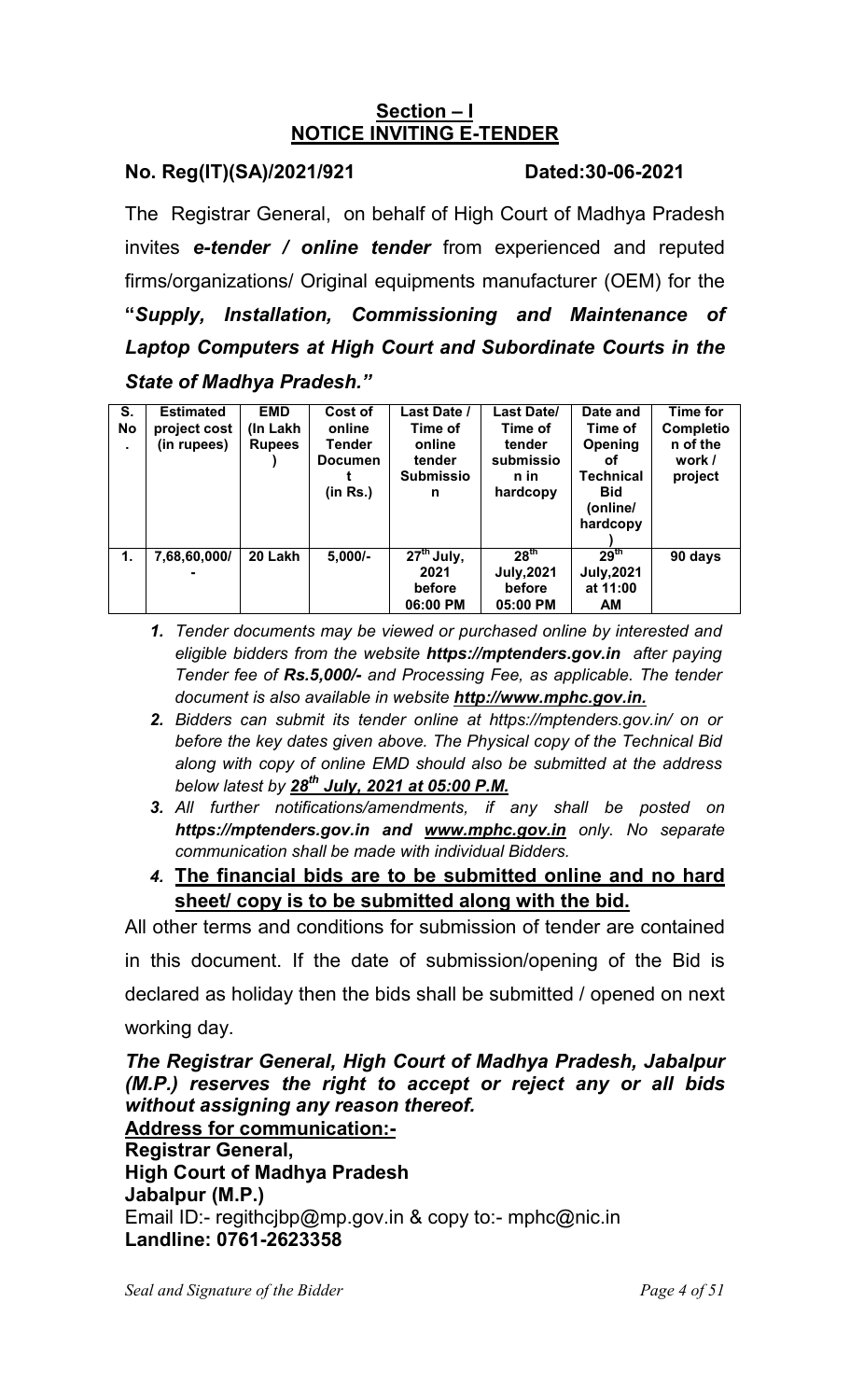#### **Section – II**

#### **2. INSTRUCTIONS TO BIDDERS:-**

#### **2.1 DEFINITIONS:-**

- a) "**The Employer**" or **"The Purchaser"** means the "Registrar General, High Court of Madhya Pradesh, Jabalpur" and the "District Judge" of the District Courts.
- b) **"The Bidder"** means a firm which participates in the tender and submits its proposal.
- c) **"Successful Bidder"** means the Bidder, who, after the complete evaluation process, gets the Letter of Award. The Successful Bidder shall be deemed as "Contractor" appearing anywhere in the document.
- d) "**The Letter of Award**" means the issue of a signed letter by the Purchaser of its intention to award the work mentioning the total Contract Value. The timeline for delivery of products and services will start from the date of issue of Letter of Award.
- e) **"The Contract"** means the agreement entered into between the Employer and the Contractor, as recorded in the Contract Form signed by the parties, including all attachments and appendices thereto and all documents incorporated by reference therein.
- f) **"The Contractor"** means the individual or firm or OEM supplying the Goods / items and Services under this Contract.
- g) **"The Contract Price**" means the price payable to the Successful Bidder under the Letter of Award for the full and proper performance of its contractual obligations. The Contract Price shall be deemed as **"Contract Value"** appearing anywhere in the document.
- h) **"Site Acceptance Test (SAT)"** is a process of testing the contracted services provided by the Bidder at the locations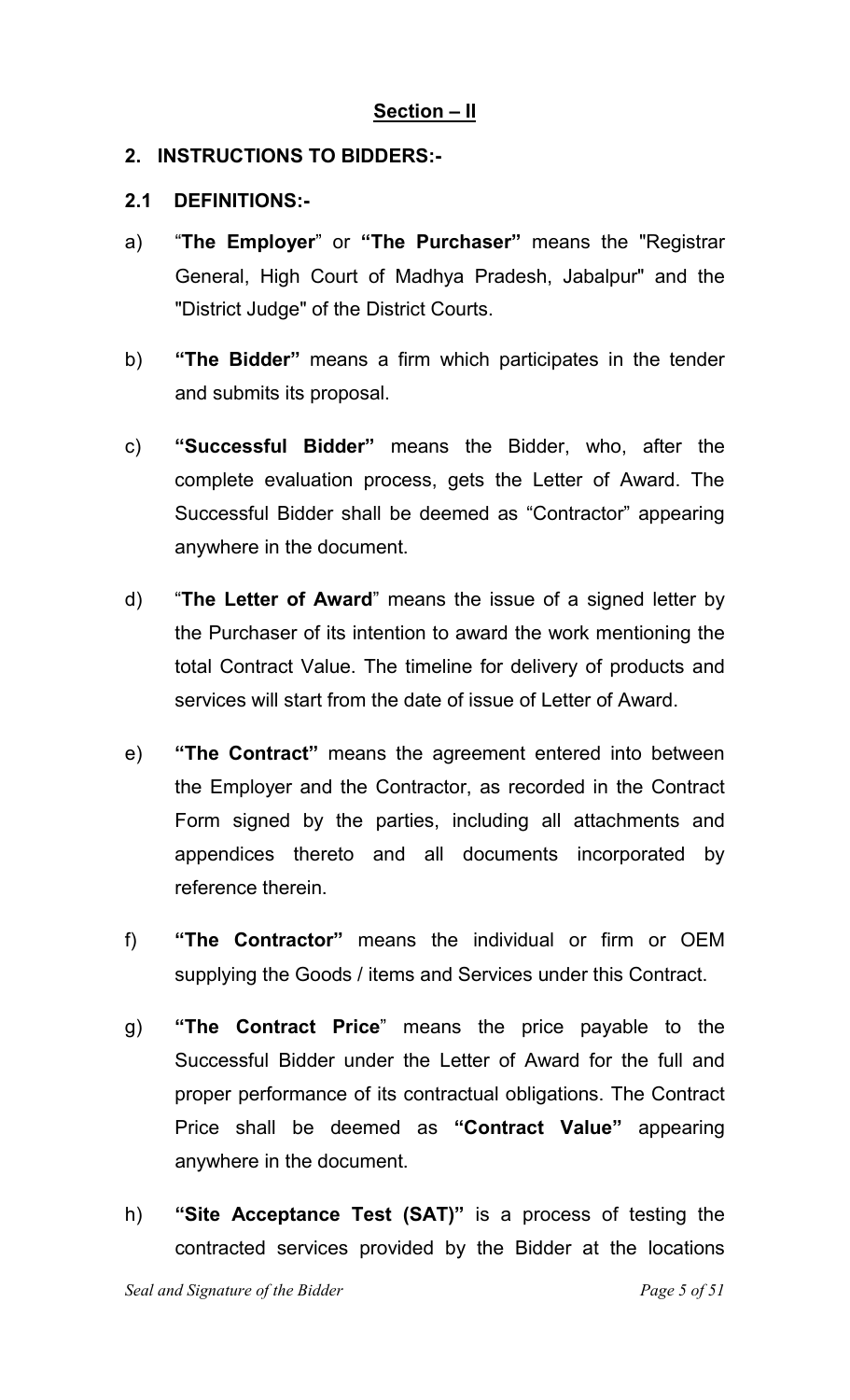specified by the Registrar General, High Court of Madhya Pradesh. SAT comprises of Product Acceptance Tests with respect to Technical Specifications and Bill of Materials as specified in this tender, checking the installation, commissioning and integration of sub-components and integration with High Court software and acceptance of the Training at the site.

- i) **"Services"** means System Integration, Training and coordinating with the original equipment manufacturer (OEM) for installation, commissioning, system integration and maintenance for proper working of supplied equipments/items etc.
- j) **"NIT"** is the Notice Inviting Tender. It is essentially the Press Notification of the Tender.
- k) **"OEM"**  means Original Equipment Manufacturer and/or Original Software Developer.
- l) This tender is subject to availability of funds / Budget from the State Government/ Department of Justice, Govt. of India.

#### **2.2 BID DOCUMENT:-**

- 2.2.1 The process and procedures of bidding, the materials to be supplied and the various terms and conditions of this tender are provided in the Bid Document. The Bid Documents include**:-**
- i. Section I Notice Inviting Tender
- ii. Section II Instructions to Bidders
- iii. Section III *Terms and Conditions for E-Tendering*.
- iv. Section IV General Conditions of Contract
- v. Section V Special Conditions of Contract
- vi. Section VI Scope of work
- vii. Section VII Technical Specifications
- viii. Section VIII Format to be used for submission of proposal
- ix. Section IX Certificates
- x. Section X Tentative List of Locations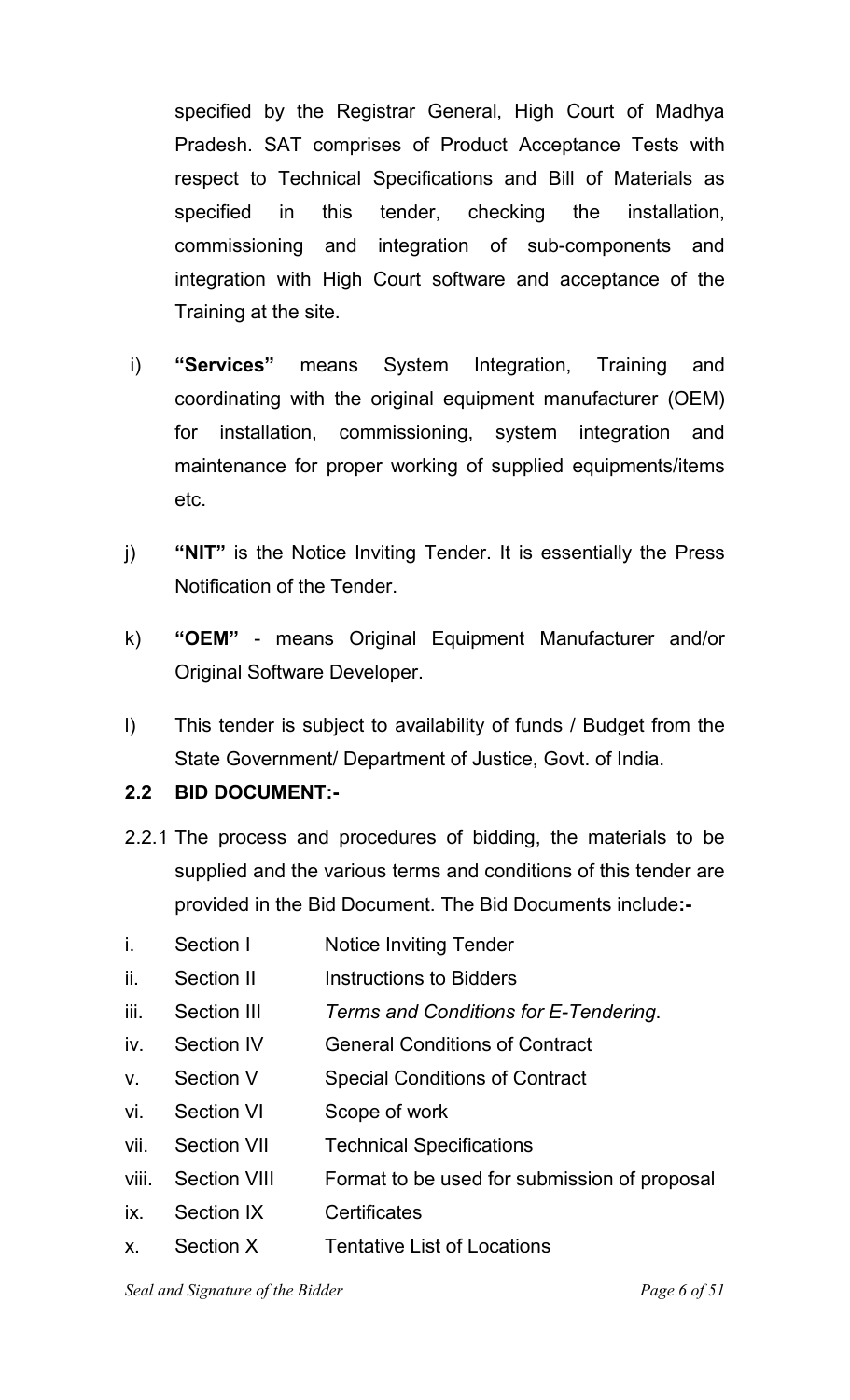2.2.2 The Bidder should carefully read all the instructions, terms and conditions, specifications and various forms that are provided in the Bid Document. The tender may be rejected if any or all of the information asked for in this document are not furnished along with the tender or if the tender is not responsive with the Bid Document.

#### **2.3 AMENDMENT OF BID DOCUMENTS:-**

 At any time, prior to the date of submission of Bids, the Purchaser may, for any reason, whether at its own initiative or in response to a clarification requested by a prospective Bidder, modify bid documents by amendments by issuing corrigendum / addendum in the website of the High Court.

#### **2.4 COST OF BIDDING:-**

The Bidder has to bear all the costs associated with the preparation and submission of the bid. Purchaser will, in no case, be responsible or liable for any of the costs, regardless of the conduct or outcome of the bidding process.

#### **2.5 EARNEST MONEY DEPOSIT (EMD):-**

- 2.5.1 The proposal should be submitted along with **only online** application fee of **Rs.5,000/- (Rupees Five Thousand only)**  and Earnest Money Deposit (EMD) of **Rs.20,00,000/- (Rupees Twenty Lakh only)** in the form of **online mode** through eprocurement tender portal www.mptenders.gov.in valid for the period of 6 month in favour of "*Registrar General, High Court of Madhya Pradesh, Jabalpur*". The Bid submitted without EMD and/or the application fee shall be summarily rejected.
- 2.5.2 The EMD of the successful Bidder will be returned when the Bidder has signed the Contract Agreement with the purchaser and has furnished the required Performance Guarantee.
- 2.5.3 The EMD will be forfeited: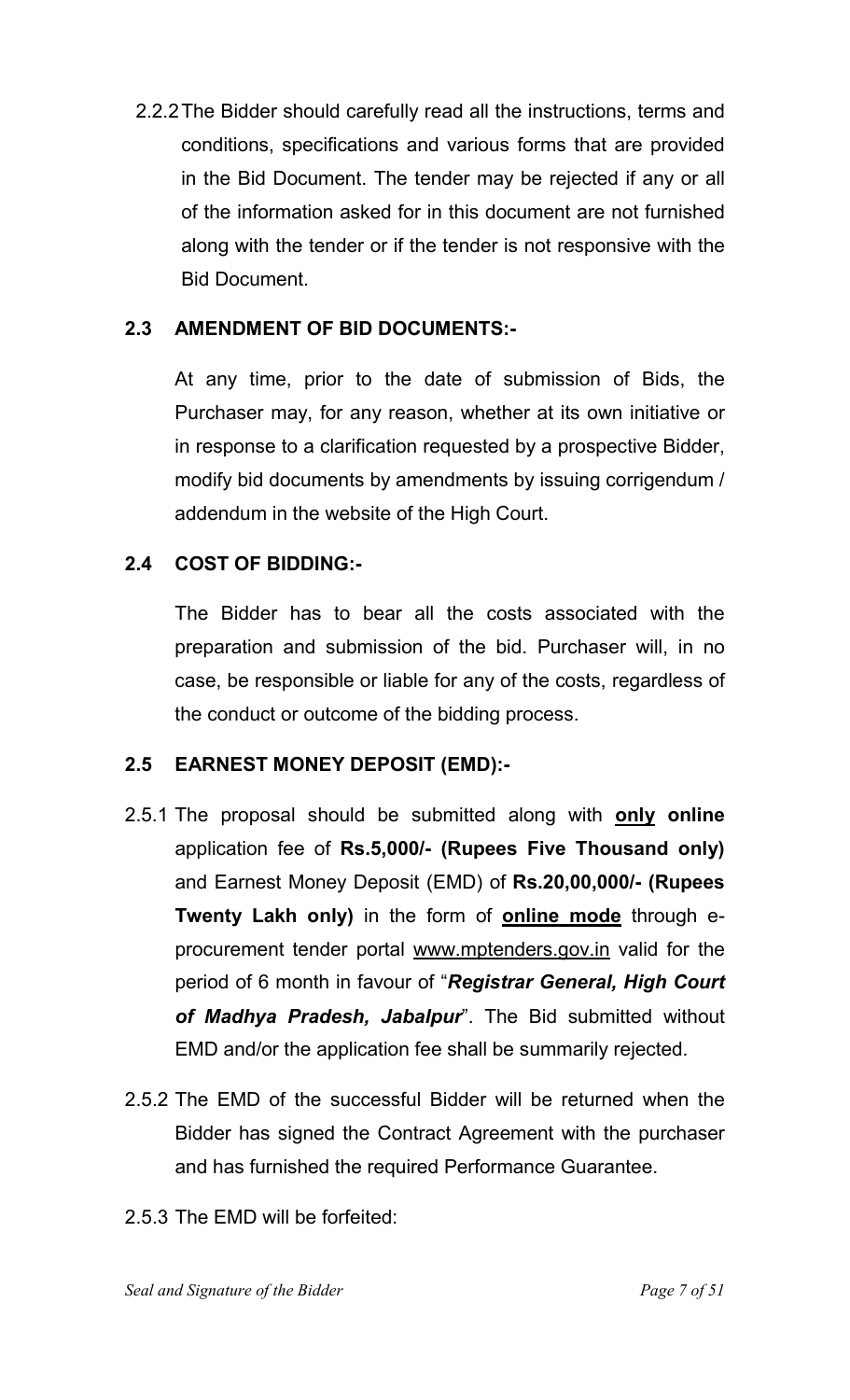*(i) If a Bidder withdraws its bid during the period of bid validity.* 

*or*

*(ii) If the Bidder fails to accept the Purchaser's corrections of arithmetic errors in the Bidder's bid (if any),* 

*<u>oral oriental</u>* 

*(iii) If the Successful Bidder fails to sign the contract agreement with the purchaser,* 

*<u>discussions</u>* 

*(iv) If the Successful Bidder fails to furnish the Performance Guarantee with in the stipulated time*.

#### **2.6 BID PRICES:-**

2.6.1 The Bidder shall give the pricing as individual and as a total composite price inclusive of all levies & taxes, packing, forwarding, freight and insurance etc.

#### **2.7 DISCOUNTS:-**

 The Bidders are informed that discount, if any, should be included in the total price.

#### **2.8 BID VALIDITY:-**

 The bids shall remain valid for the period of **180 days from the date of last submission.**

### **2.9 ONLY ONE BID PER PARTY:-**

 Each bidder is permitted to submit ONLY ONE BID. In case it is found that any party has submitted more than one bid for the subject work(s) in any of the above capacities, all bids so submitted shall be summarily rejected and the EMPLOYER shall not entertain any further request/ correspondence in this matter.

### **2.10 SUBMISSION OF PROPOSALS:-**

2.10.1 All physical proposals have to be submitted ONLY in HARD **BOUND (Hard bound implies such binding between two**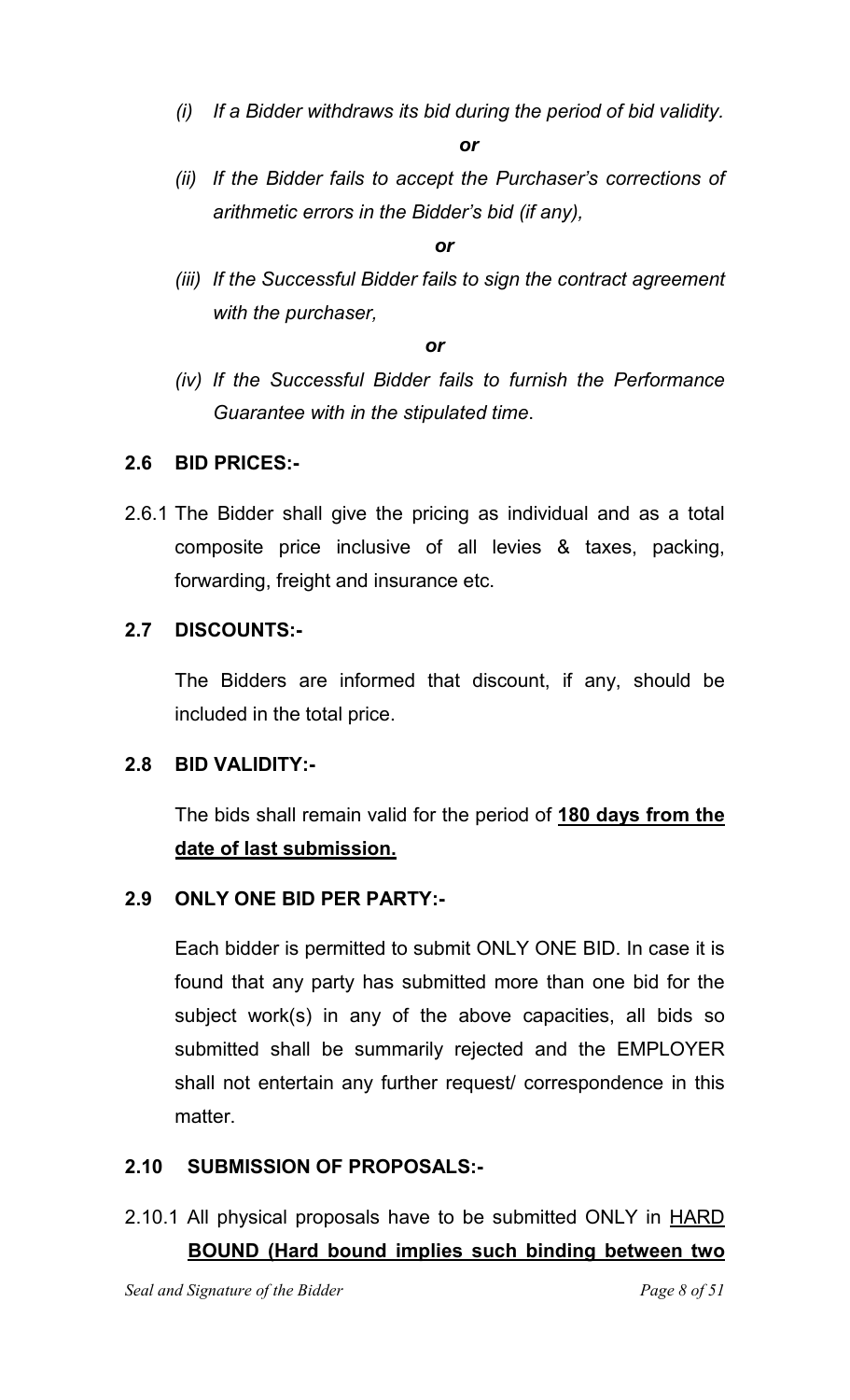**covers through stitching or otherwise whereby it may not be possible to replace any paper without disturbing the document)** form with all pages sequentially numbered either at the top or at the bottom right corner of each page. It should also have an index giving page wise information of above documents. Incomplete proposal or those received without hard bound will summarily be rejected. *All the Pages and Papers to be signed and sealed by the authorized signatory of the bidder.*

- 2.10.2 The Bidders are required to fill up and submit the **Section VIII (only online)** documents with their proposals.
- 2.10.3 The proposals shall be submitted in two parts, viz**.:-**
- (a) **Envelope-1:** Containing Copy of Earnest Money Deposit (EMD) of Rs.20,00,000/- (Rupees Twenty Lakh only) valid for the period of six months. The envelope should be superscribed as **"Envelope-1: EMD"** at the top left corner of the envelope.
- (b) **Envelope-2:** Pre-qualification Proposal and Technical Proposal super scribed as **"Envelope 2 – Pre-qualification and Technical Proposal"** (Containing duly signed PRE-QUALIFICATION PROPOSAL SUBMISSION FORM as prescribed in tender, Other required Prequalification documents, clause-by-clause compliance to the technical specifications of the equipments as prescribed in Section-VII, all technical literature, brochures etc.). In the technical proposal, there should not be any indication about the prices (printed or otherwise) of any of the products offered.
- *Seal and Signature of the Bidder Page 9 of 51* 2.10.4 All the sealed envelopes should again be placed in a **single sealed cover** superscribed as *"Supply, Installation, Commissioning and Maintenance of Laptop Computers at High Court and Subordinate Courts in the State of Madhya Pradesh" bid from: M/s --------------------------*-" "**NOT TO BE OPENED BEFORE 11:00 A.M.** on **29th July, 2021**", which will be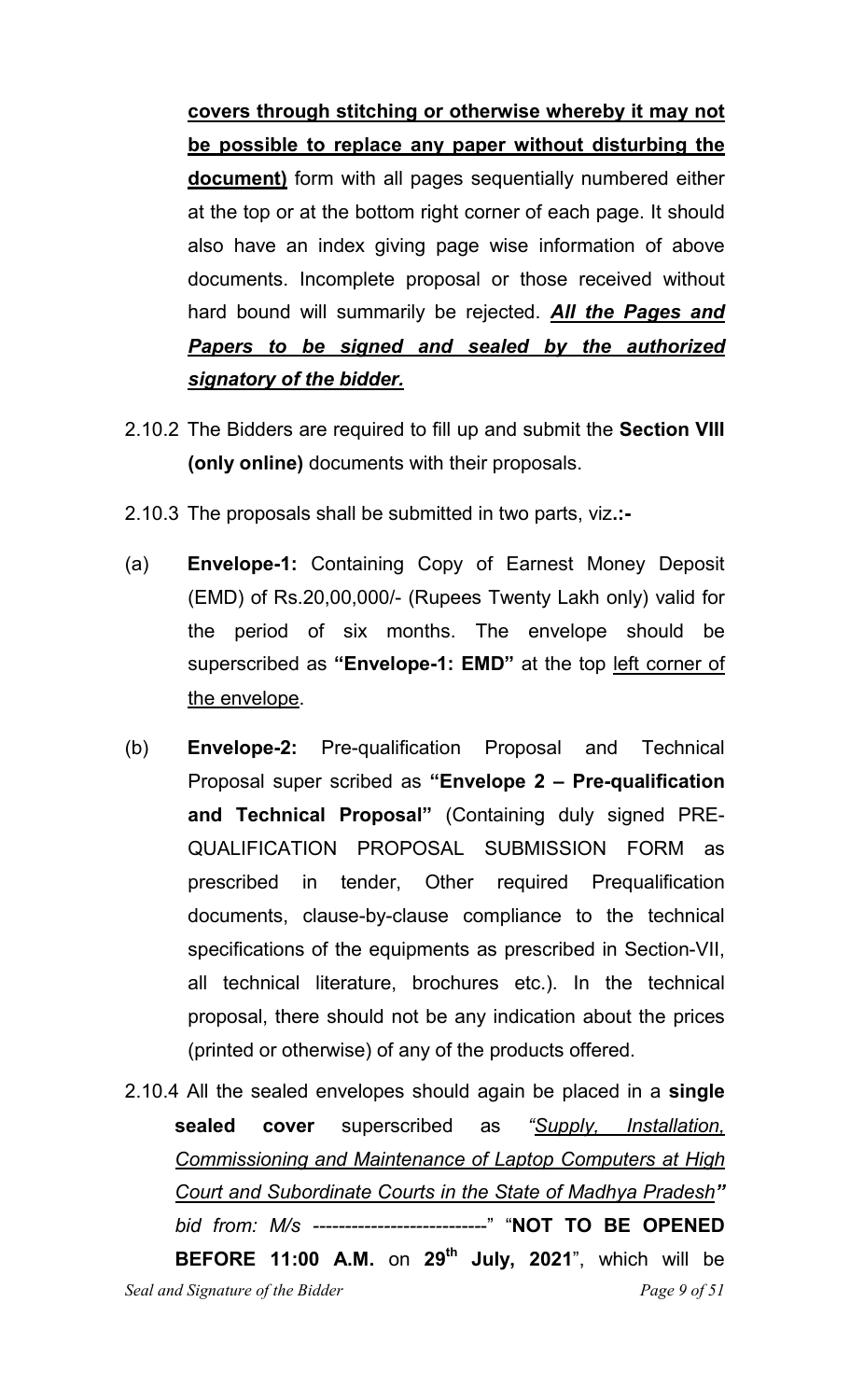received as time mentioned in the Schedule of Events. The Bid is to be submitted to the *"Inward / Receipt Section of the High Court of M.P., Jabalpur".*

2.10.5 The Bids and all correspondence and documents relating to the bids, shall be written in English language.

# 2.10.6 **The financial bids are to be submitted online and no hard copy to be submitted along with the bid.**

#### **2.11 LATE BIDS:-**

 Any bid received by the Purchaser after the time and date for receipt of bids prescribed by the Purchaser in the tender may be rejected and returned unopened to the Bidder.

#### **2.12 MODIFICATION AND WITHDRAWAL OF BIDS:-**

- 2.12.1 The Bidder is allowed to withdraw its submitted bid any time prior to the last date prescribed for receipt of bids, by giving a written notice to the Purchaser.
- 2.12.2 Subsequent to the last date for receipt of bids, no modification/ withdrawal of bids shall be allowed.
- 2.12.3 The Bidders cannot withdraw the bid in the interval between the last date for receipt of bids and the expiry of the bid validity period specified in the Bid. Such withdrawal may result in the forfeiture of its EMD from the Bidder.

#### **2.13 LOCAL CONDITIONS:-**

- 2.13.1 Each Bidder is expected to fully get acquainted with the local conditions and factors, which would have any effect on the performance of the contract and /or the cost.
- 2.13.2 The Bidder is expected to know all conditions and factors, which may have any effect on the execution of the contract after issue of Letter of Award as described in the bidding documents. The Purchaser shall not entertain any request for clarification from the Bidder regarding such local conditions.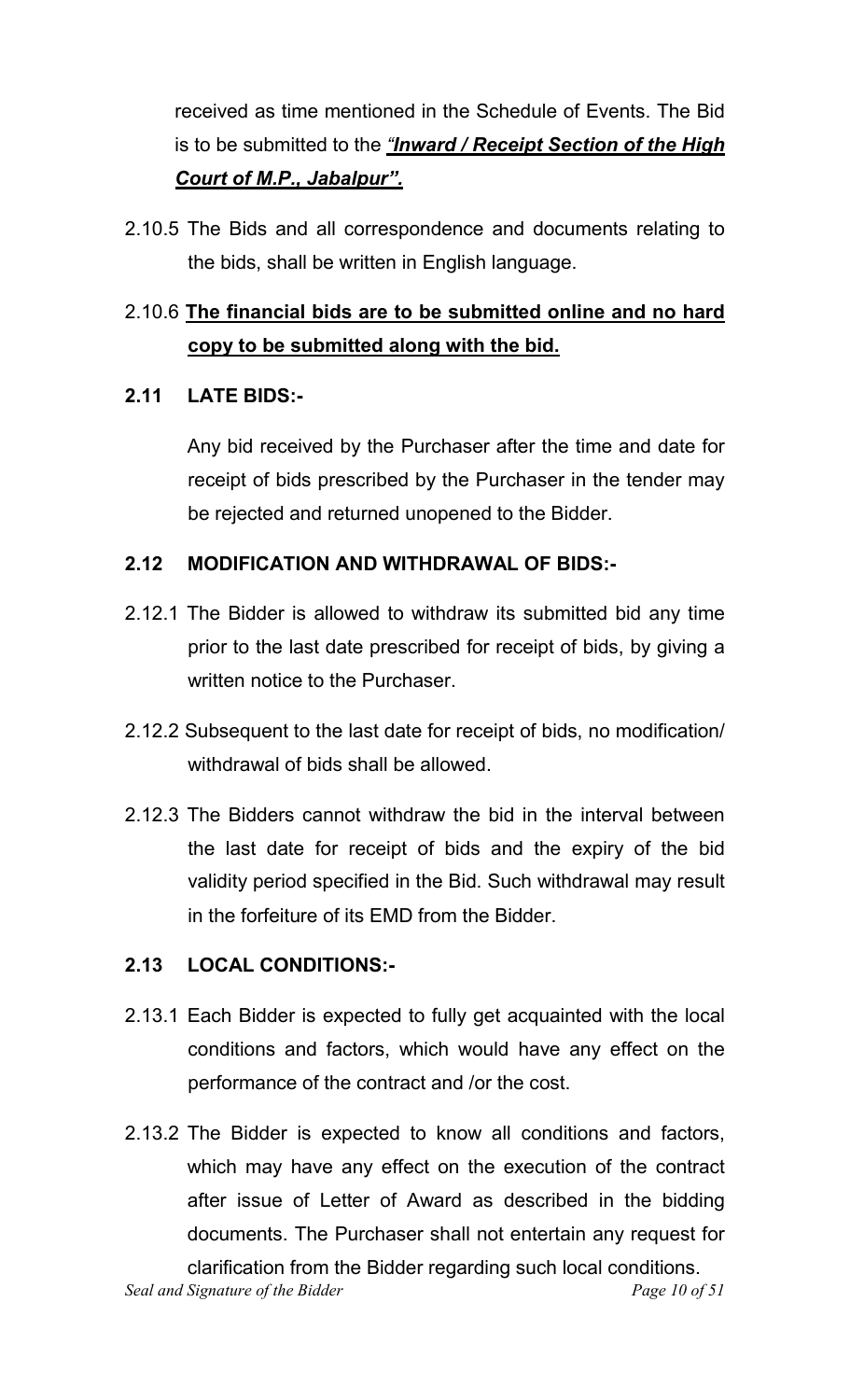#### **2.14 CONTACTING THE PURCHASER:-**

 Any effort by a Bidder influencing the Purchaser's bid evaluation, bid comparison or contract award decisions may result in the rejection of the bid.

#### **2.15 ELIGIBILITY/ PRE-QUALIFICATION CRITERIA:-**

 Bidders that meet **ALL** of the following pre-qualification criteria need only apply.

- 2.15.1 (i) Average Annual Financial turnover of the bidder during last 3 financial years, ending **31st March of previous financial year i.e. 2019-2020 should be at least Rs. 05 Crore.**
- 2.15.2 (ii) Experience in Supply, Installation, commissioning, Maintenance of Laptop Computers, Servers, Desktop Computers, Printers, UPS systems during last 5 *years (The vendor has to quote experience of minimum 05 years, in this regard, the work /purchase orders copies of five years is required from the bidder)* ending last day of month previous to the month of publication of this tender *(31st March, 2021)*, should be either of the following:-
- **(a)** Three similar completed work costing not less than the amount equal to **40% of the estimated cost**.

#### *OR*

**(b)** Two similar completed work costing not less than the amount equal to **50% of the estimated cost**.

### *OR*

**(c)** One similar completed work costing not less than the amount equal to **80% of the estimated cost**.

**Similar works means: Supply, installation and System Integration of Laptop Computers, Servers, Computers, printers, UPS systems and other related IT Equipments.** 

#### **2.16 SCHEDULE OF EVENTS:-**

The tentative dates for the schedule of key events of this tender are given as under:-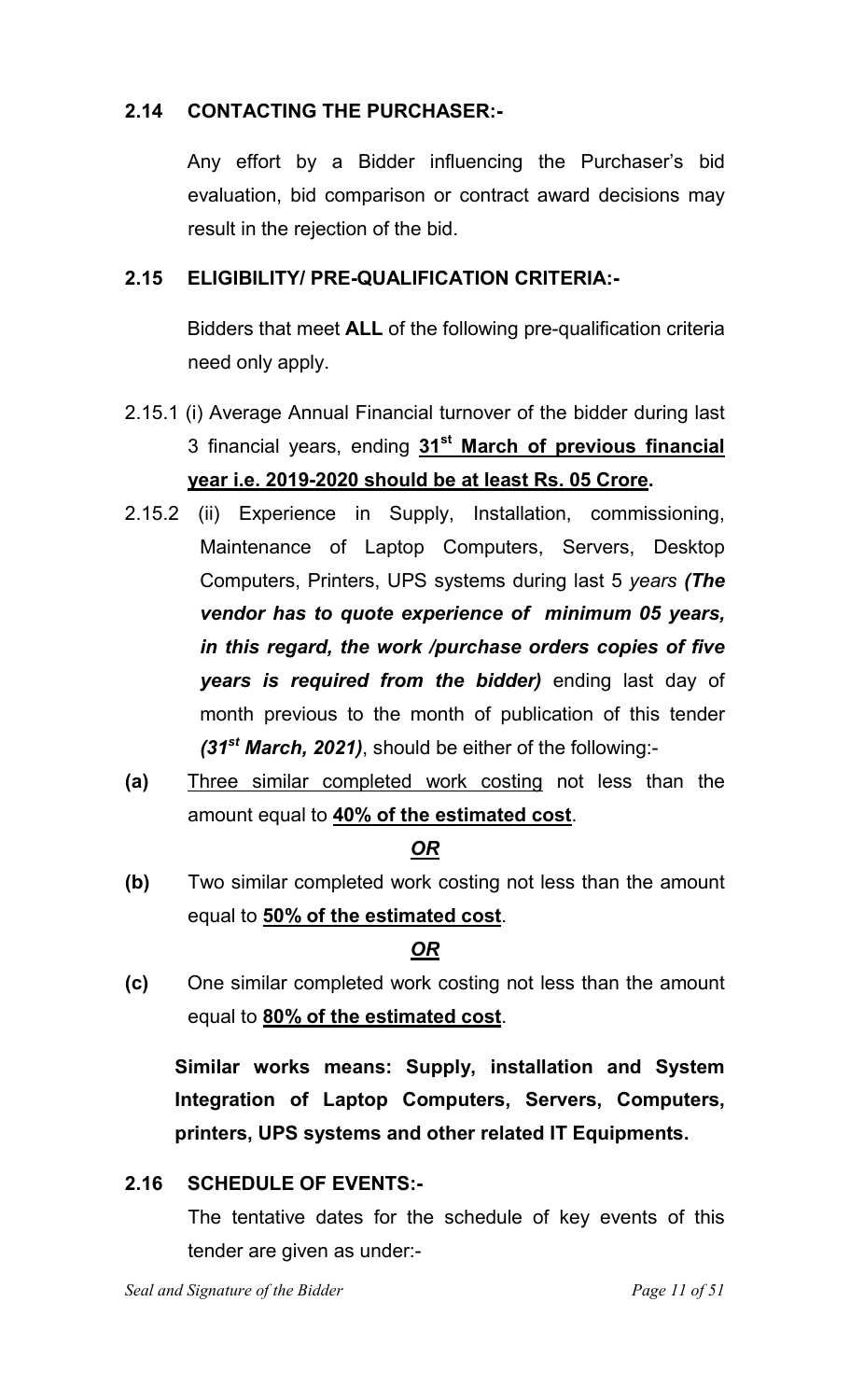| SI.<br>No.              | <b>Events</b>                                                                                 | <b>Date</b>                                                                                                                       |  |
|-------------------------|-----------------------------------------------------------------------------------------------|-----------------------------------------------------------------------------------------------------------------------------------|--|
| 1                       | time<br>of online<br>date and<br>Last<br>submission of proposal (mandatory).                  | 27 <sup>th</sup> July, 2021 before 06:00 P.M.                                                                                     |  |
| $2^{\circ}$             | Last date and time of submission of<br>hardcopy of proposal (mandatory).                      | 28 <sup>th</sup> July, 2021 before 05:00 P.M.                                                                                     |  |
| $\mathbf{3}$            | Date and time of opening of the<br>technical Bids                                             | 29 <sup>th</sup> July, 2021 at 11:00 A.M.                                                                                         |  |
| $\overline{\mathbf{4}}$ | Date and time of opening of the<br>financial Bid at High Court of Madhya<br>Pradesh, Jabalpur | Date and time of<br>opening<br>of<br>financial bids will be intimated to<br>qualified bidders via e-mail / letter /<br>telephone. |  |

#### **2.17 OPENING OF PROPOSAL:-**

 The Evaluation Committee or its authorized representative will open the tenders.

#### **2.18 EVALUATION:-**

- 2.18.1 The Purchaser reserves the right to modify the Evaluation Process at any time during the Tender Process, without assigning any reason, whatsoever, and without any requirement of intimating the Bidders of any such change.
- 2.18.2 Any time during the process of evaluation, the Purchaser may seek for clarifications from any or all Bidders.
- 2.18.3 The tender has been invited under two bid system i.e. Technical Bid and Financial Bid. The interested agencies are advised to submit sealed envelopes super as mentioned above under clause *2.10.3.*

**Phase-1: Online Application Fee & EMD:** First, the envelope containing Online Application fee and Copy of Earnest Money Deposit will be opened and if both are found furnished by the Bidders in the prescribed manner, then the second envelope containing Pre-Qualification & Technical Proposal documents shall be opened. At any stage during the evaluation, if the EMD is found invalid, the respective Bidder's bid will be summarily rejected.

*Seal and Signature of the Bidder* extended the *Page 12 of 51*  **Phase-2: Pre-Qualification and Technical Proposal Evaluation:** The Bidder shall have to fulfill all the Prequalification Criteria. These documents will be scrutinized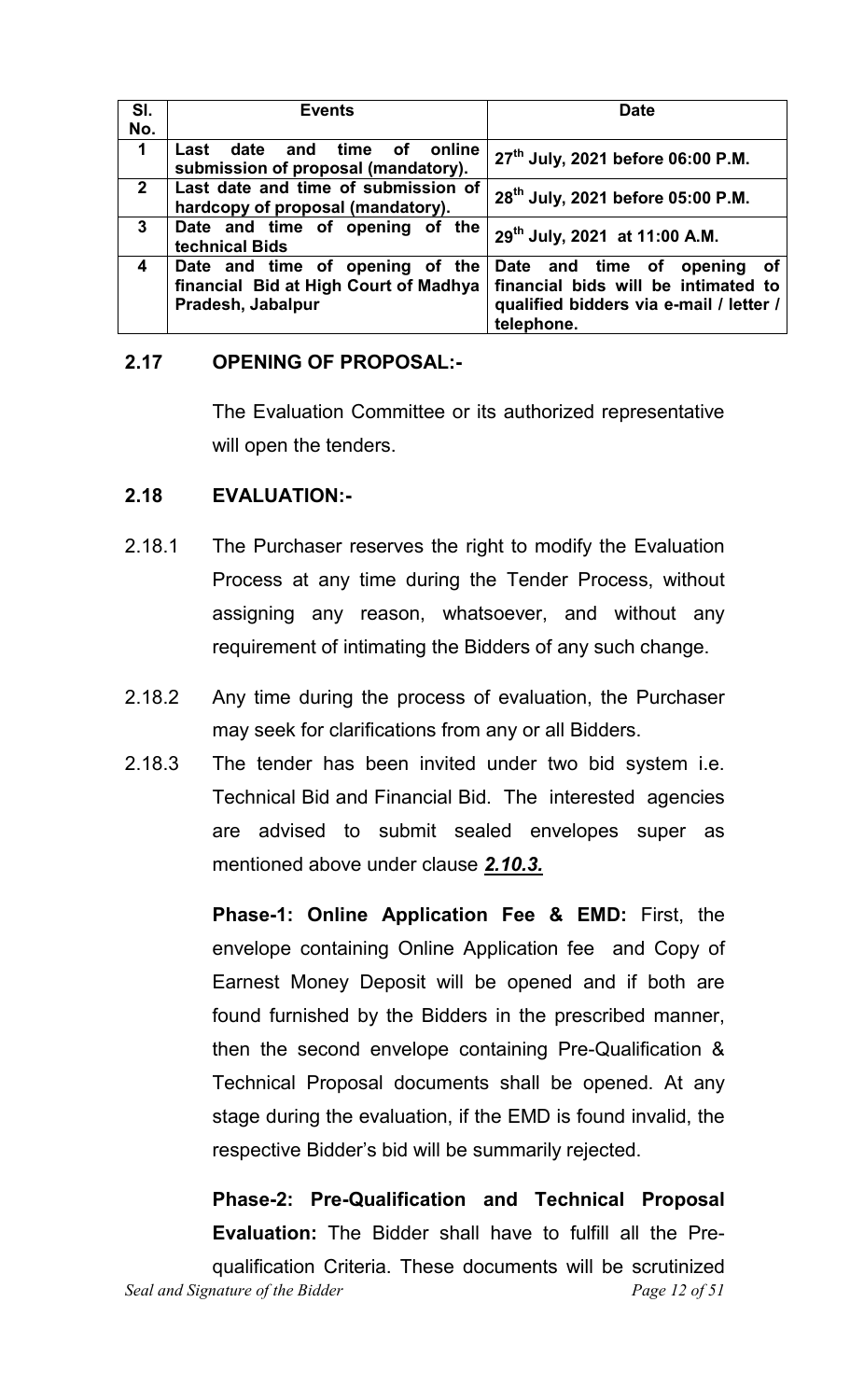along with the Technical Proposal in this phase of evaluation. Those bidders who do not fulfill the terms and conditions of Pre-qualification Criteria as specified in this tender or whose Technical Proposal is non-responsive will not be eligible for further communication. Technical Proposals of the Bidders would be evaluated for the clause-by-clause compliance of the technical specifications as mentioned in the Bid document. Evaluation of Prequalification and Technical Proposal by Registrar General, High Court of Madhya Pradesh shall not be questioned by any of the Bidders. The Purchaser reserves the right to ask for a technical elaboration/clarification in the form of a technical presentation from the Bidder on the already submitted Technical Proposal at any point of time during evaluation process. The proposals shall be opened in presence of their representatives who wish to attend.

# **Phase-3: Online Financial proposal of only qualified bidders will be opened for further evaluation.**

**The Commercial Proposal Evaluation will be based on the "individual cost", which would be the total payouts including all taxes, duties and levies for the supply, installation, commissioning, system integration of equipments and Maintenance cost.** 

#### **2.19 DECIDING AWARD OF CONTRACT:-**

2.19.1 The Purchaser reserves the right to ask for a **technical elaboration/clarification** in the form of a technical presentation from the Bidder on the already submitted Technical Proposal at any point of time before opening after opening of the proposals. The Bidder has to present the required information to the Registrar General, High Court of Madhya Pradesh and its appointed representative on the date asked for, at no cost to the Purchaser.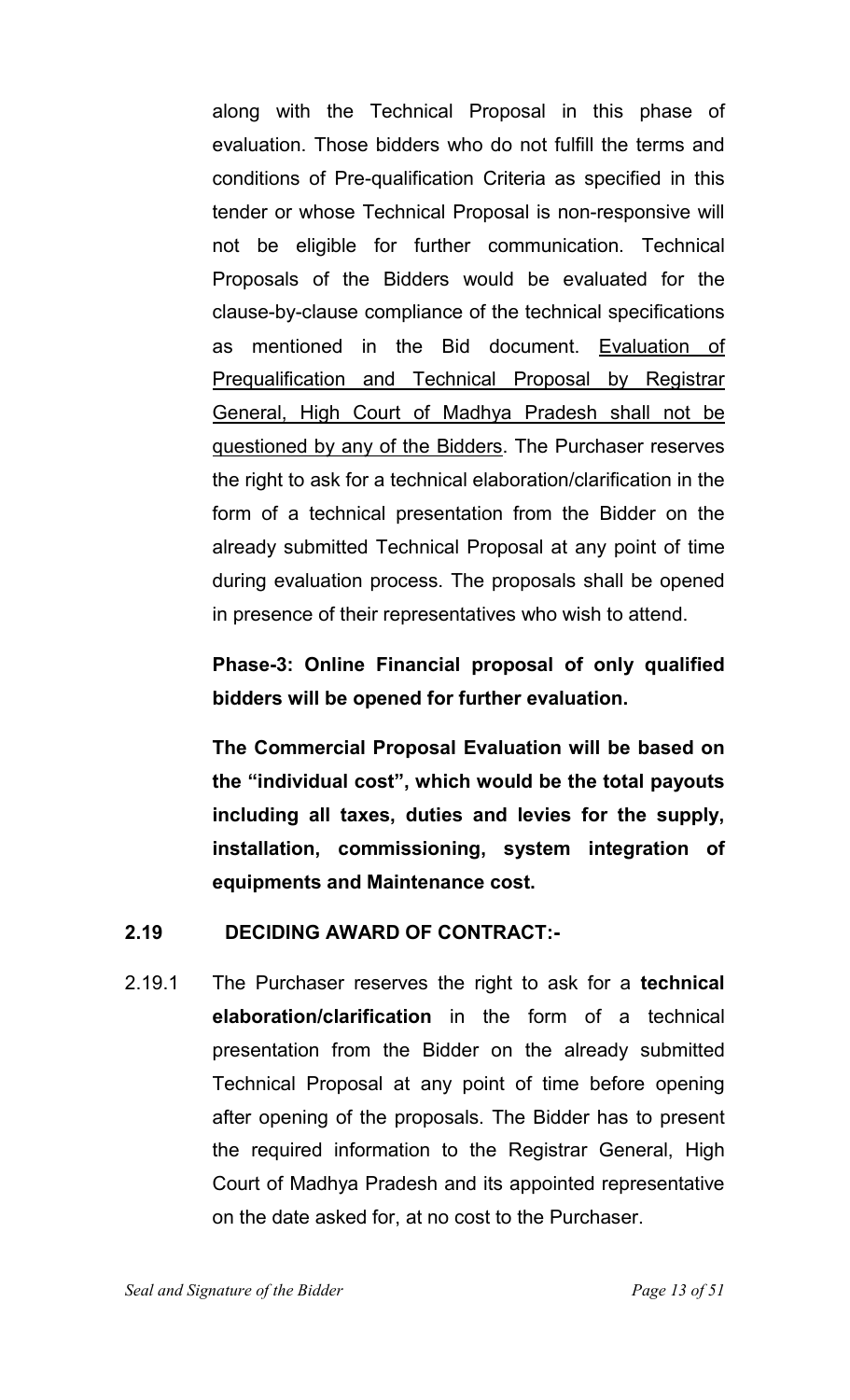- 2.19.2 Arithmetical errors will be rectified on the following basis: If there is a discrepancy between the unit price and the total price that is obtained by multiplying the unit price and quantity, the unit price shall prevail and the total price shall be corrected. If the Bidder does not accept the correction of the errors, his bid will be rejected. If there is a discrepancy between words and figures, the amount mentioned in words will prevail.
- 2.19.3 The Purchaser will notify the Successful Bidder on its intention to award the work through **"Letter of Award/ acceptance"** mentioning the total Contract Value. The timeline for delivery of products and services will start from the date of issue of Letter of Award.
- 2.19.4 The Purchaser will subsequently send the Successful Bidder the Form of Contract Agreement provided in the Bidding Documents, incorporating all agreements between the parties.
- 2.19.5 As soon as practically possible, following receipt of the Form of Contract Agreement, the successful Bidder shall sign and date the Form of Contract Agreement and return it to the Purchaser. This is deemed as the "Contract" or "Contract Agreement" defined elsewhere in this tender document.
- 2.19.6 *The Registrar General, High Court of Madhya Pradesh, Jabalpur may award the entire contract to a single firm depending upon rates available with the bid.*

#### **2.20 GENERAL INSTRUCTIONS TO THE BIDDERS:-**

2.20.1 The cost of preparing the proposal, cost involved for the technical presentation and of visit to the High Court of Madhya Pradesh is not reimbursable.

*Seal and Signature of the Bidder* extended the *Page 14 of 51* 2.20.2 All cutting, overwriting in the proposal should be authenticated by the initials of the authorized signatory. In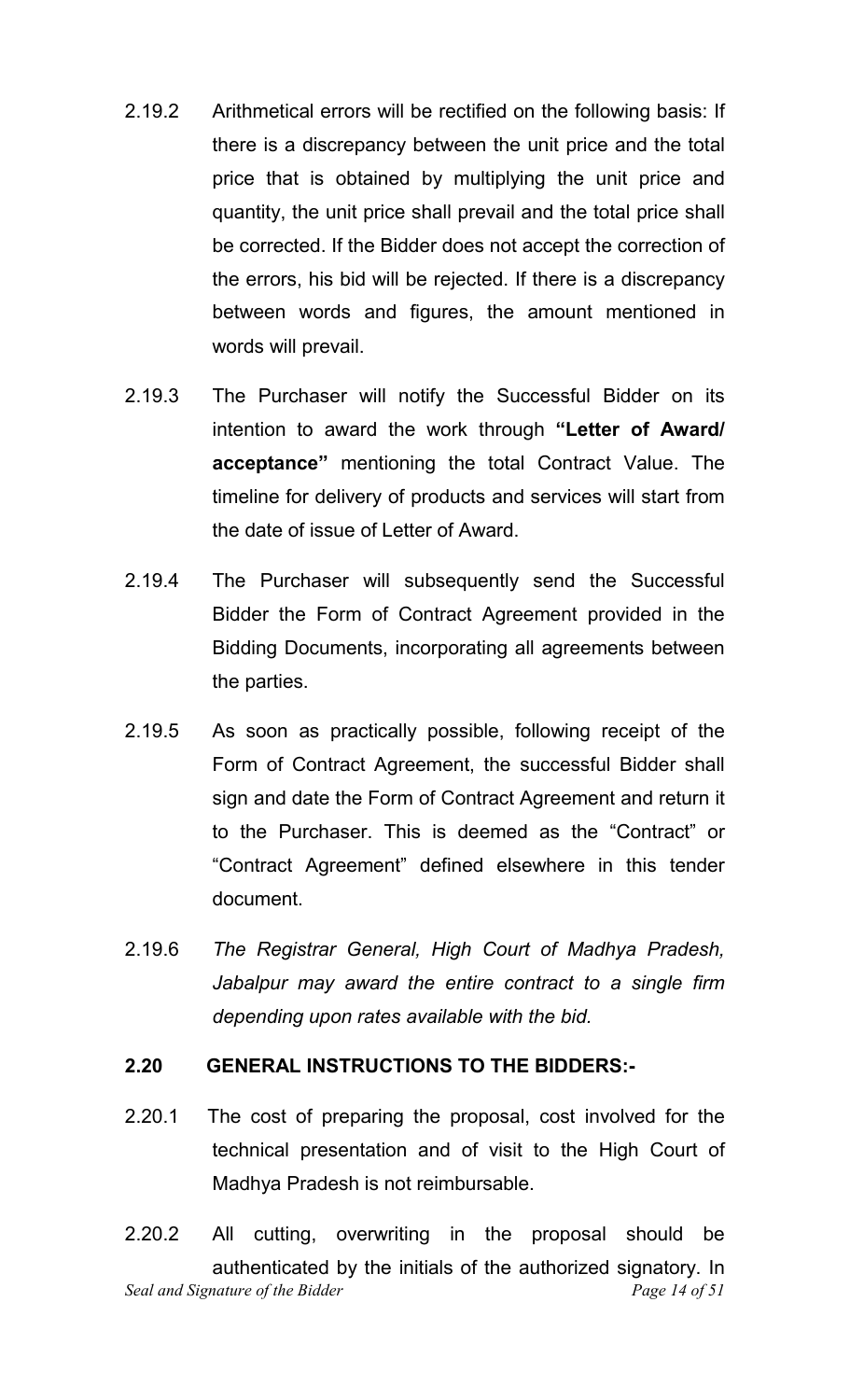case of any calculation error the unit rates would prevail. The amount will also have to be written in words.

- 2.20.3 **Before execution of contract the successful bidder has to establish office setup in the State of Madhya Pradesh preferably at State Capital OR at Jabalpur/Indore / Gwalior for post installation services and support of the Laptop Computers.**
- 2.20.4 Canvassing in any form will lead to disqualification of the bid.
- **2.21 CONFIDENTIALITY:-**
- 2.21.1 The Bidder shall keep confidential any information related to this tender with the same degree of care as it would treat its own confidential information. The Bidders shall note that the confidential information will be used only for the purposes of this tender and shall not be disclosed to any third party for any reason whatsoever.
- 2.21.2 As used herein, the term "Confidential Information" means any written information, including without intimation, information created by or for the other party, which relates to internal controls, computer or data processing programs, algorithms, electronic data processing applications, routines, subroutines, techniques or systems, or information concerning the financial affairs and methods of operation or proposed methods of operation, accounts, transactions, proposed transactions or security procedures of either party or any of its affiliates, or any client of either party, except such information which is in the public domain at the time of its disclosure or thereafter enters the public domain other than as a result of a breach of duty on the part of the party receiving such information. It is the express intent of the parties that all the business process and methods used by the Bidder in rendering the services hereunder are the Confidential Information of the Bidder.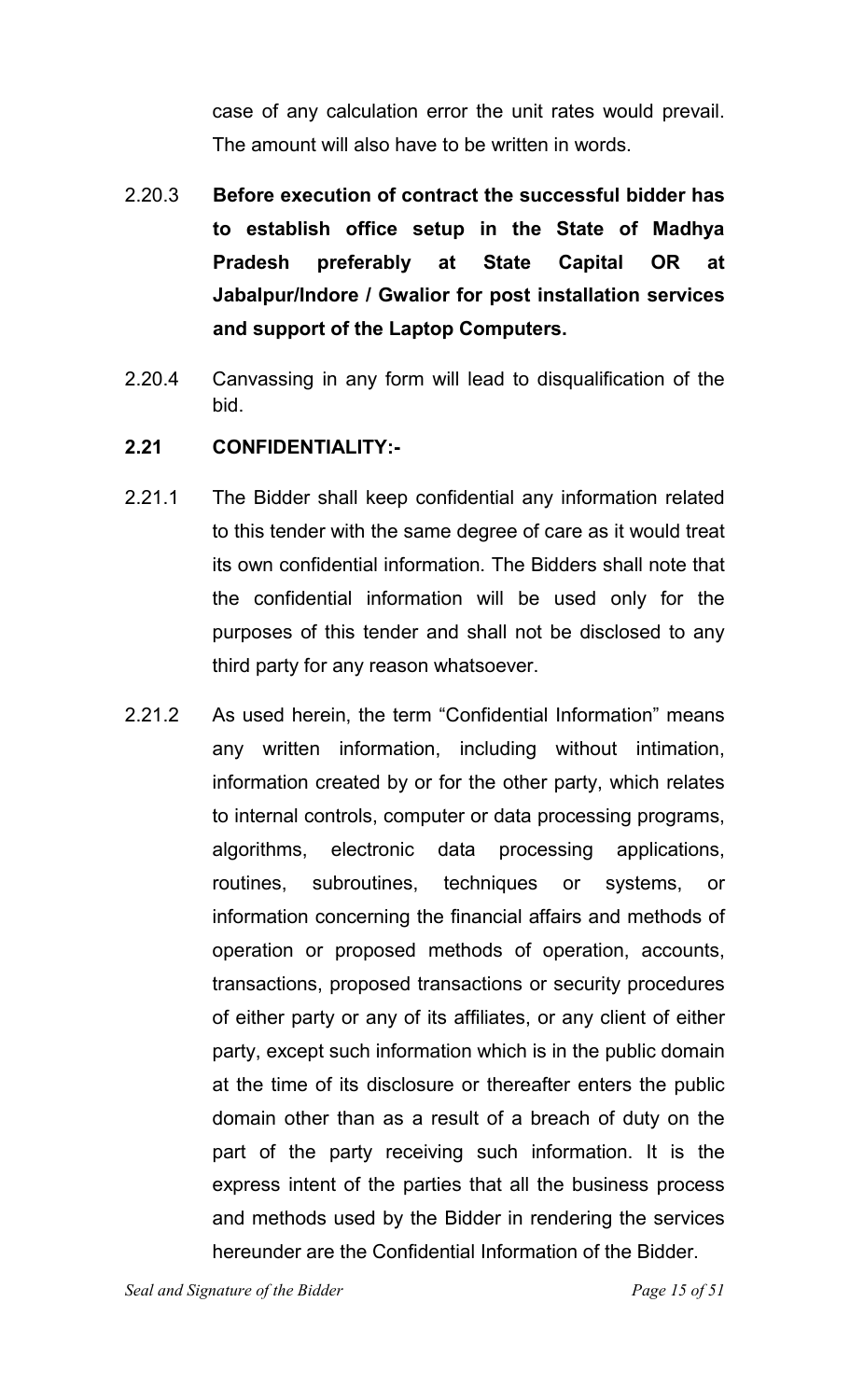- 2.21.3 At all times during the performance of the Services, the Bidder shall abide by all applicable High Court of Madhya Pradesh security rules, policies, standards, guidelines and procedures. The Bidder should note that before any of its employees or assignees is given access to the Confidential Information, each such employee and assignees shall agree to be bound by the term of this tender and such rules, policies, standards, guidelines and procedures by its employees or agents.
- 2.21.4 The Bidder should not disclose to any other party and keep confidential the terms and conditions of this tender, any amendment hereof, and any Attachment or Annexure hereof.
- 2.21.5 The obligations of confidentiality under this section shall survive rejection/termination/expiry of the contract for a **period of five years**.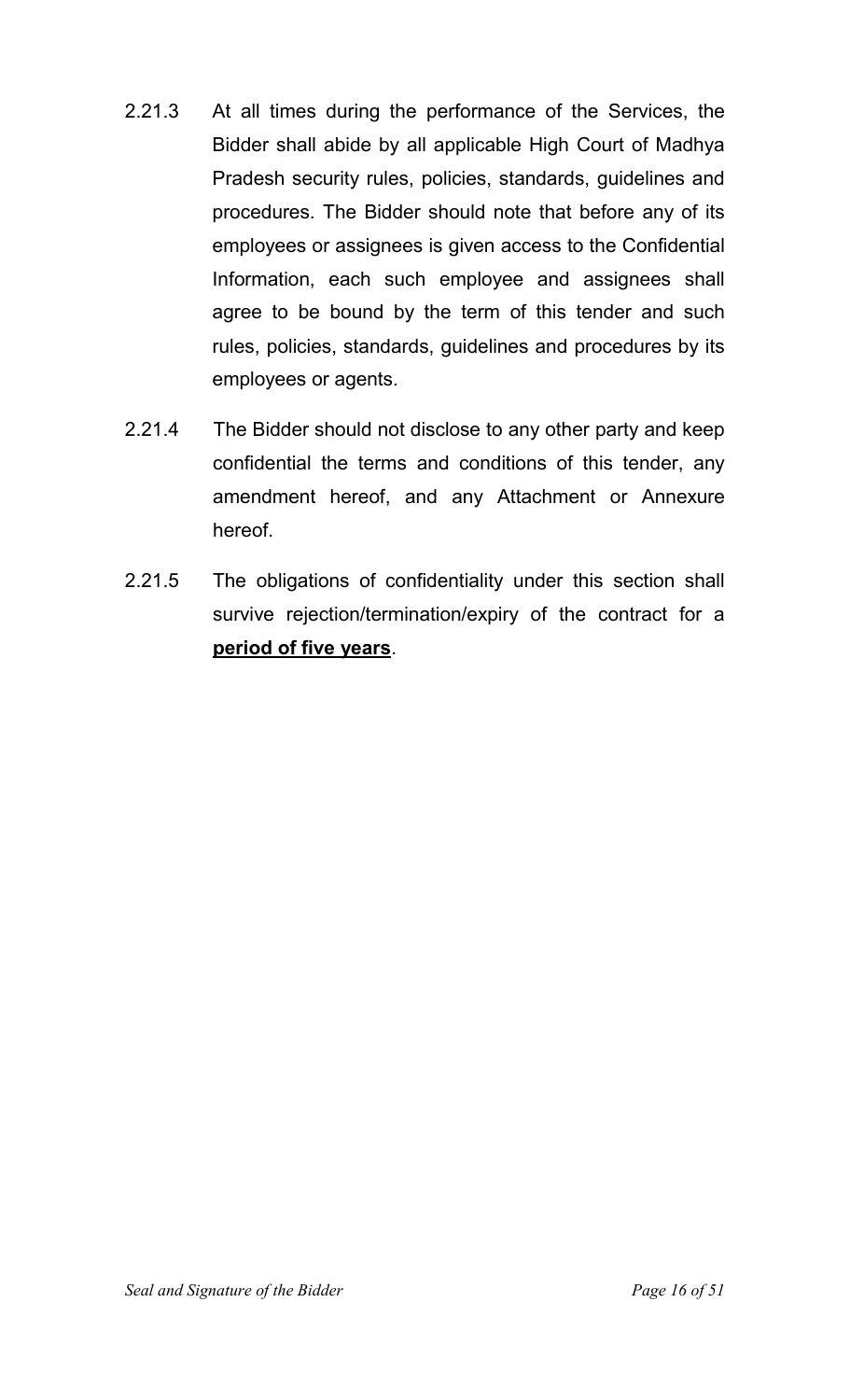#### **Section – III**

#### **3. Terms and Conditions for e-Tendering:-**

- **3.1** For participation in e-tendering module, it is mandatory for prospective bidders to get registration on website **https://mptenders.gov.in/**. Therefore, it is advised to all prospective bidders to get registration by making on line registration fees payment at the earliest.
- **3.2** Tender documents can be purchased *only online* on payment of tender fees and downloaded from website **https://mptenders.gov.in/** by making online payment for the tender document fee.
- **3.3** Service and gateway charges shall be borne by the bidders.
- **3.4** Since the bidders are required to sign their bids online using class – III Digital Signature Certificate, they are advised to obtain the same at the earliest.
- **3.5** For further information regarding issue of Digital Signature Certificate, the bidders are requested to visit website https://mptenders.gov.in/. Please note that it may take upto 7 to 10 working days for issue of Digital Signature Certificate. Department will not be responsible for delay in issue of Digital Signature Certificate.
- **3.6** If bidder is going first time for e-tendering, then it is obligatory on the part of bidder to fulfill all formalities such as registration, obtaining Digital Signature Certificate etc. well in advance.
- **3.7** Bidders are requested to visit our e-tendering website regularly for any clarification and / or due date extension.
- **3.8** Bidder must positively complete online e-tendering procedure at **https://mptenders.gov.in/**
- **3.9** Department shall not be responsible in any way for delay /difficulties /inaccessibility of the downloading facility from the website for any reason whatever.
- **3.10** For any type of clarification bidders can / visit **https://mptenders.gov.in/**. In case of any assistance please call Help desk numbers 0120-4200462, 0120-4001002. Support timings: Monday to Saturday from 10:00 AM to 7:00 PM.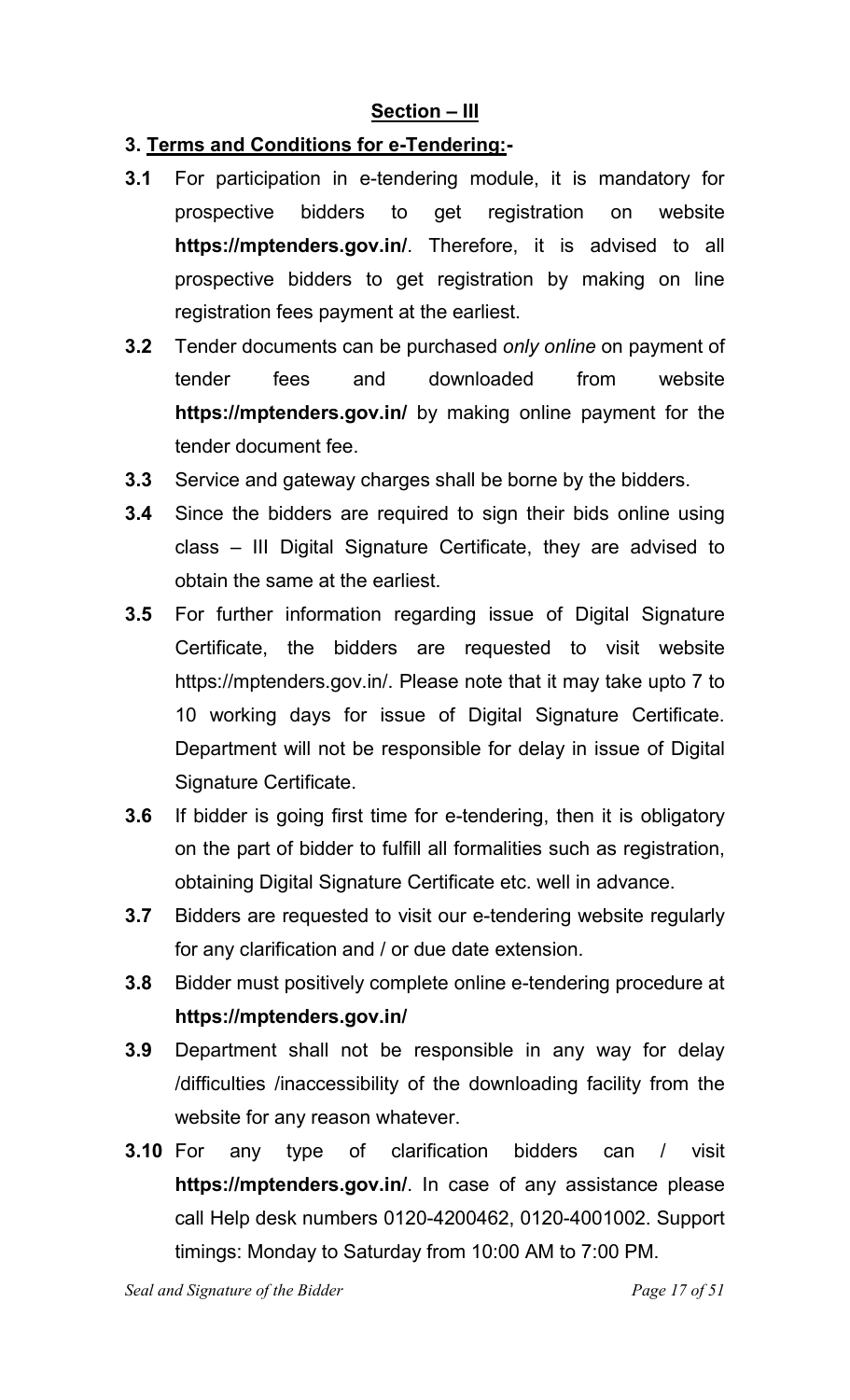- **3.11** Interested bidders may attend the free training programme in Bhopal at their own cost. For further query please contact help desk.
- **3.12** The bidder who so ever is submitting the tender by his Digital Signature Certificate shall invariably upload the scanned copy of the authority letter as well as submit the copy of same in physical form with the offer of particular tender.
- *3.13 The firms registered under NSIC and MSME (The vendor to be registered with both NSIC and MSME for claiming exemption of tender fees) are exempted for submission of tender fees only. But they have to submit valid EMD as per the tender requirement.*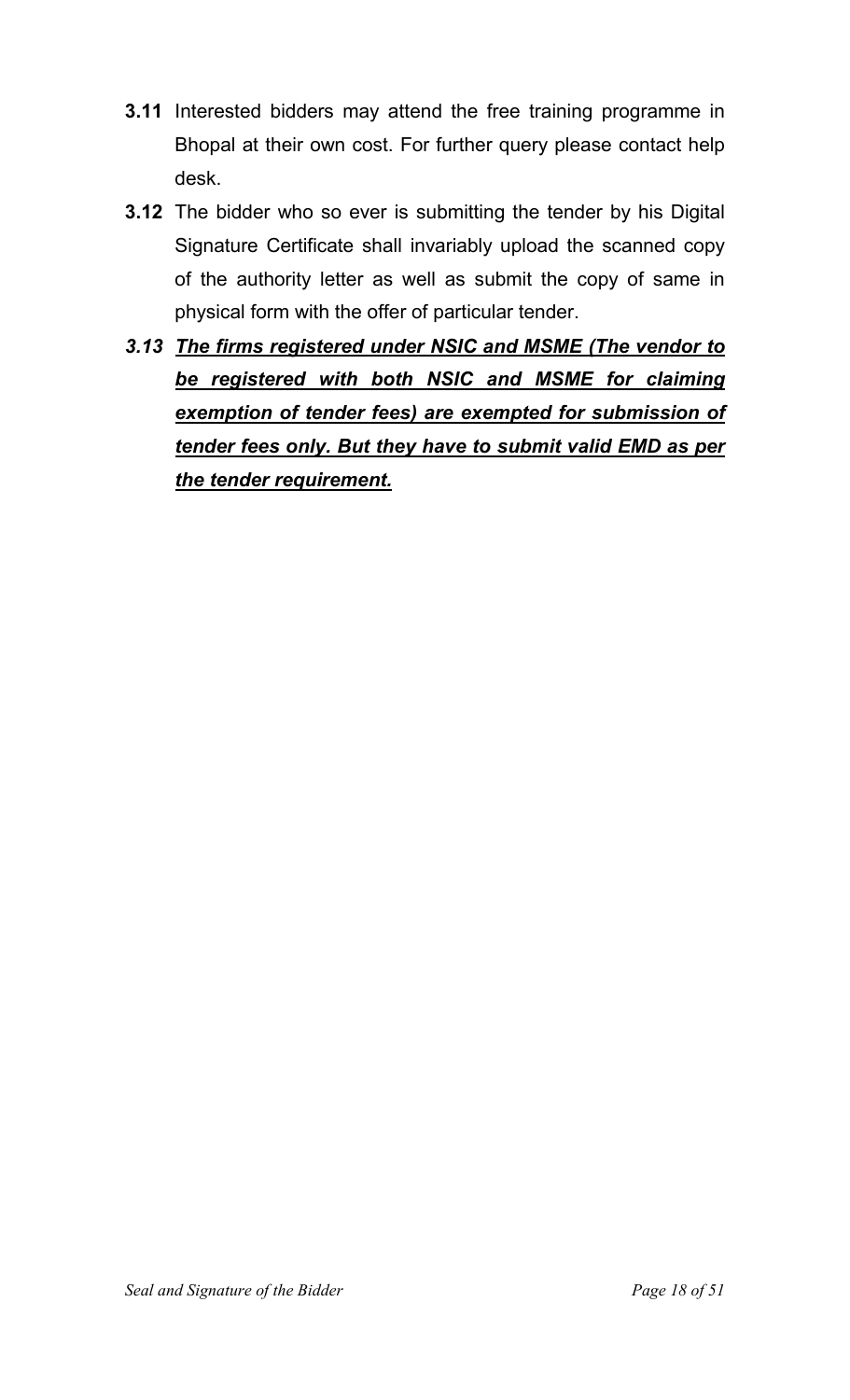#### **Section – IV**

#### **4. GENERAL CONDITIONS OF THE CONTRACT (GCC):-**

#### **4.1 GENERAL:-**

 The Products/equipments supplied under this contract shall conform to the Technical Specifications given in this tender under **Section VII**.

#### **4.2 PERFORMANCE GUARANTEE:-**

4.2.1 The Successful Bidder will be required to furnish performance guarantee in the form of unconditional Bank Guarantee issued by a Nationalized / Scheduled Bank in India equivalent to 10% of the Contract Value valid for a period of **62 months** within *30 days from the date of issue of Letter of Award / acceptance*.

#### 4.2.2 **BANK GUARANTEE:-**

 The Bank Guarantee issued by following banks would be accepted. SBI or its subsidiaries, any Indian Nationalized Bank/Scheduled Bank, Export Import Bank of India**,** a foreign bank (issued by a branch outside India) with counter guarantee from SBI or its subsidiaries or any Indian Nationalized Bank, and any scheduled commercial bank approved by RBI having a net worth of not less than Rs.500 Crores as per the latest annual report of the bank.

- 4.2.3 The Performance Guarantee shall be as per the format approved by the Registrar General, High Court of M.P., Jabalpur.
- 4.2.4 The Performance Guarantee shall be payable to the Purchaser as a compensation for any loss resulting from the Bidder's failure to complete its obligations under the contract. The Purchaser will discharge the Performance Guarantee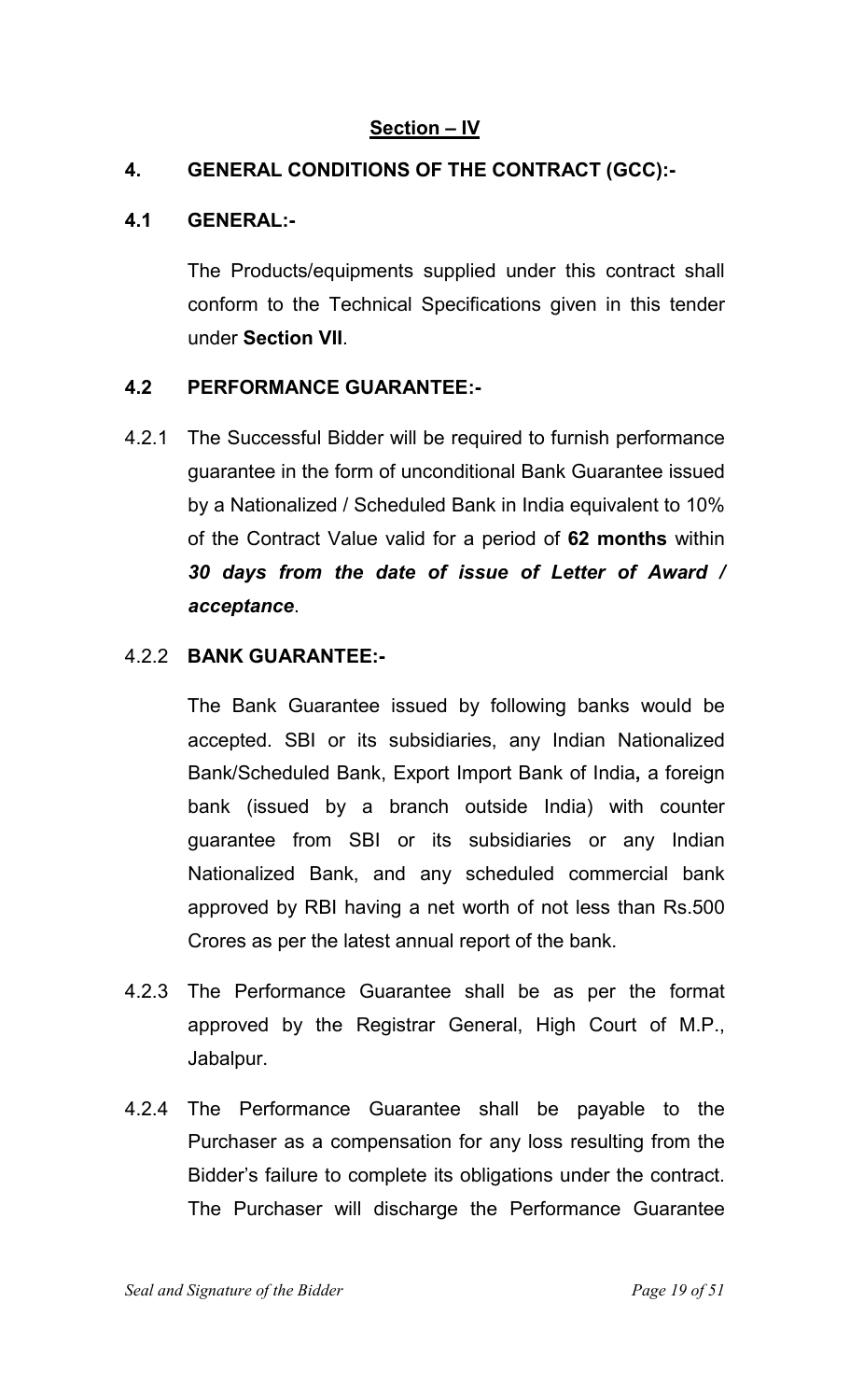after completion of the Bidder's performance obligations, including any warranty obligations, under the contract.

# **4.3 DELIVERY OF MATERIALS AND RELATED DOCUMENTATION:-**

- 4.3.1 Delivery, Installation and Commissioning of the materials along with the related documents as per the tender document and technical specification section **(Section VII)** are the responsibility of the Bidder.
- 4.3.2 The Successful Bidder shall ensure that all Products/equipment is supplied within the Implementation schedule mentioned in the tender document under Section V.
- 4.3.3 The Successful Bidder shall submit all the Software Kits (CDs), License Papers, Warranty Papers and any other relevant documentation related to the supplied products to the Purchaser along with the supplied products/equipments.

#### **4.4 WARRANTY:-**

- 4.4.1 The Bidder is required to provide on-site comprehensive warranty **valid for 60 months for all supplied Laptop Computers & its Adaptors and two years warranty on Batteries of the Laptop from the date of installation.**
- 4.4.2 The Bidder shall warrant that all the equipment supplied under the contract is newly manufactured and shall have no defect arising out of design, materials or workmanship or from any act or omission of the Bidder that may develop under normal use of the supplied equipments in the conditions prevailing across the country.
- 4.4.3 The Bidder shall warrant that the services provided under the contract shall be as per the Warranty Service Level Requirements given under **Section-VI**. During the warranty, the Bidder shall perform all the functions as enunciated in Section-VI at no extra cost to the Purchaser. All the penalty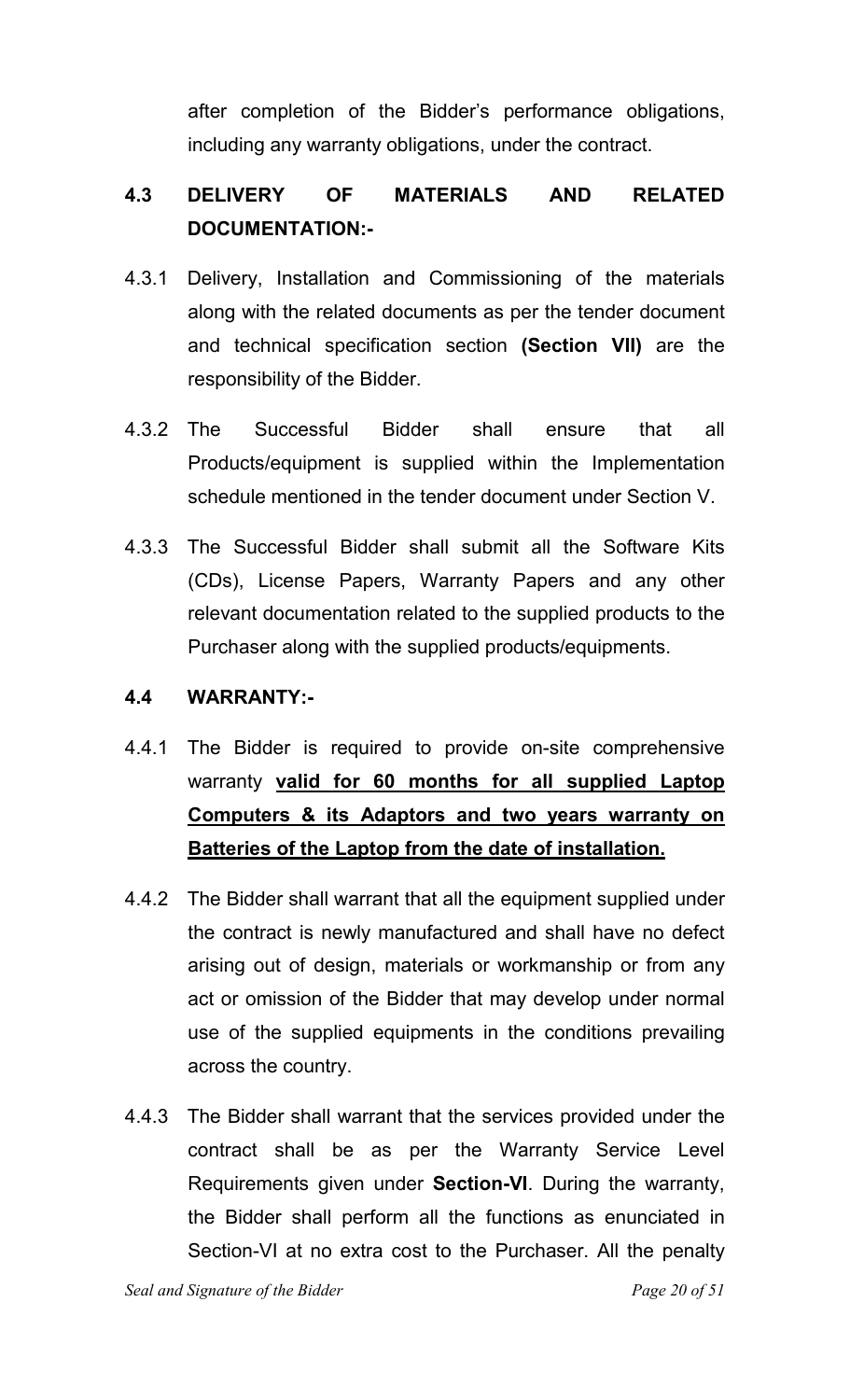clauses shall be applicable during the period of warranty in case of failure on part of Bidder. The terms and conditions for Warranty are given in **Section-VI**.

- 4.4.4 The bidder shall quote for **comprehensive On-Site warranty and support for FIVE years**, which shall become effective after the Final Acceptance Sign-off. The cost, including visits of the engineers etc. shall be quoted as part of the individual equipment prices. No separate charges shall be paid for visit of engineers or attending to faults and repairs or supply of spare parts.
- 4.4.5 The Registrar General, High Court of Madhya Pradesh shall promptly notify the Bidder about any claims arising under this warranty. Upon receipt of such notice, the Bidder shall repair / replace / reconfigure / re-provisions the defective equipments or service. Replacement under warranty clause shall be made by the Successful Bidder free of all charges at site including freight, insurance and other incidental charges.
- 4.4.6 **The Bidder shall, at the time of submitting the bid submit the Technical Proposal specifying how the Bidder proposes to carry out repair under Warranty. The Bidder shall also indicate what spares will be kept for immediate replacement. The infrastructure planned to be created by the Bidder to fulfill his obligations under Warranty and his action plan to deal with the various situations arising out of hardware and software faults shall be clearly indicated.**
- 4.4.7 If the Bidder, having been notified, fails to remedy the defect(s) within the period specified in the Service Level Agreement, the Registrar General, High Court of Madhya Pradesh may proceed to take such remedial action as may be necessary at the Bidder's risk and expense and without prejudice to any other rights, which Registrar General, High Court of Madhya Pradesh may have against the Bidder under the contract.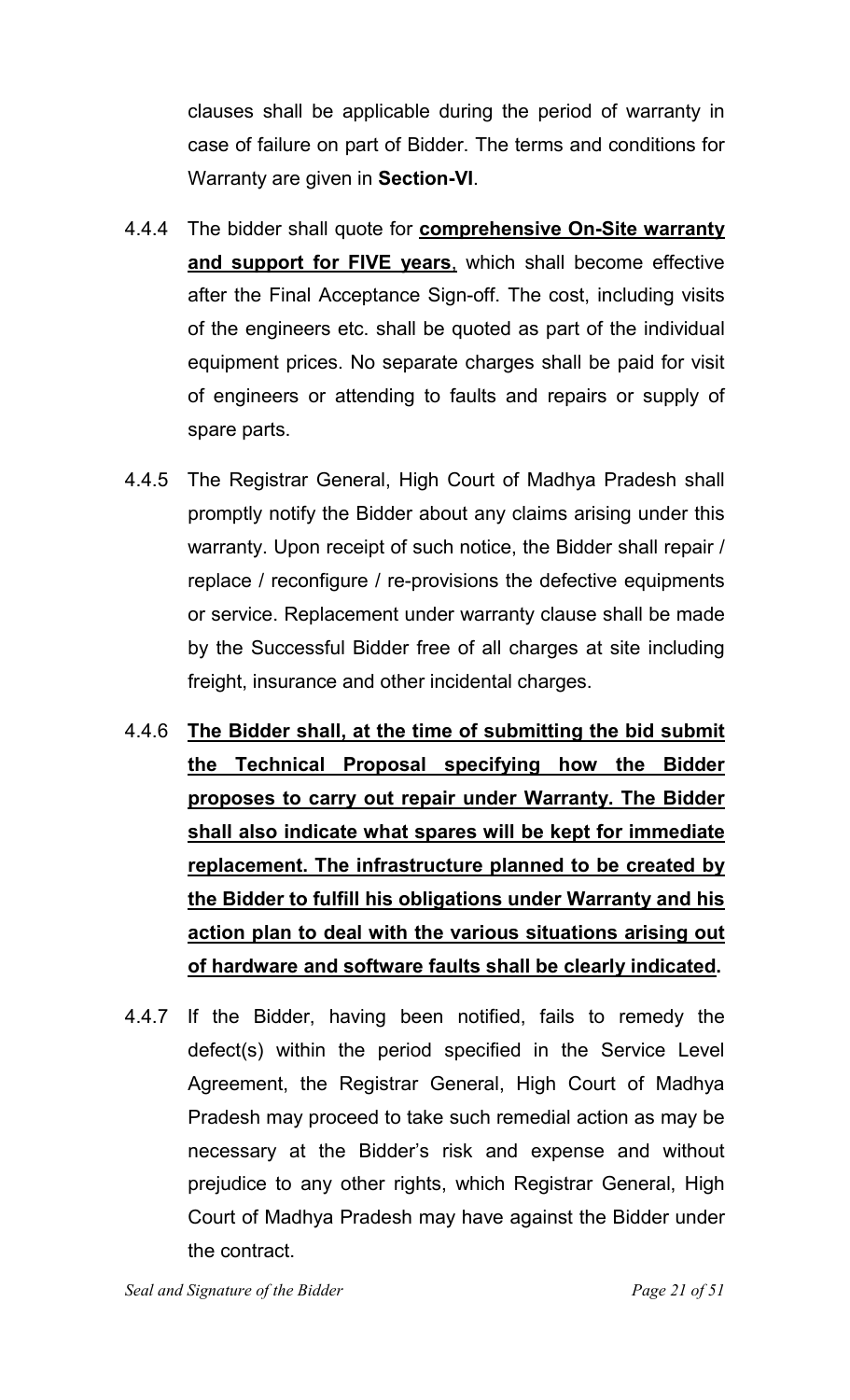#### **4.5 PAYMENT TERMS:-**

4.5.1 For the supply, installation, commissioning, testing and warranty maintenance of all laptop computers for the period of 60 months:-

> Payments will be made in **Indian Rupees only. The payment will be made by the High Court of Madhya Pradesh, Jabalpur (centralized).**

- 4.5.1.1 *80% of total price against delivery* of the equipments at the site after submitting the duly verified delivery challan of the site / locations certified by the Office of District and Session Judge of District Courts.
- 4.5.1.2 *20% of total price against* successful installation and getting Sign-off from all the District Courts.

#### **4.6 PRICES:-**

- 4.6.1 The contract price of quoted items shall be valid for the period of **01 year** from the date of **agreement/contract.**
- 4.6.2 The rates and prices quoted by the bidder shall be fixed for the duration of the contract and shall not be subjected to adjustment. The rates shall be valid for the period of **one year** from the date of agreement. *However on introduction of new taxes / duties, the rates of the quoted items shall be change in same proportionate.*
- **4.7 PURCHASER'S RIGHTS:-**

# *4.7.1 The Purchaser reserves the right to make changes within the scope of the work and Contract and configuration of items at any point of time*.

4.7.2 The Purchaser reserves the right to accept or reject any bid, and to annul the bidding process and reject all bids, at any time prior to award of contract without assigning any reason whatsoever and without thereby incurring any liability to the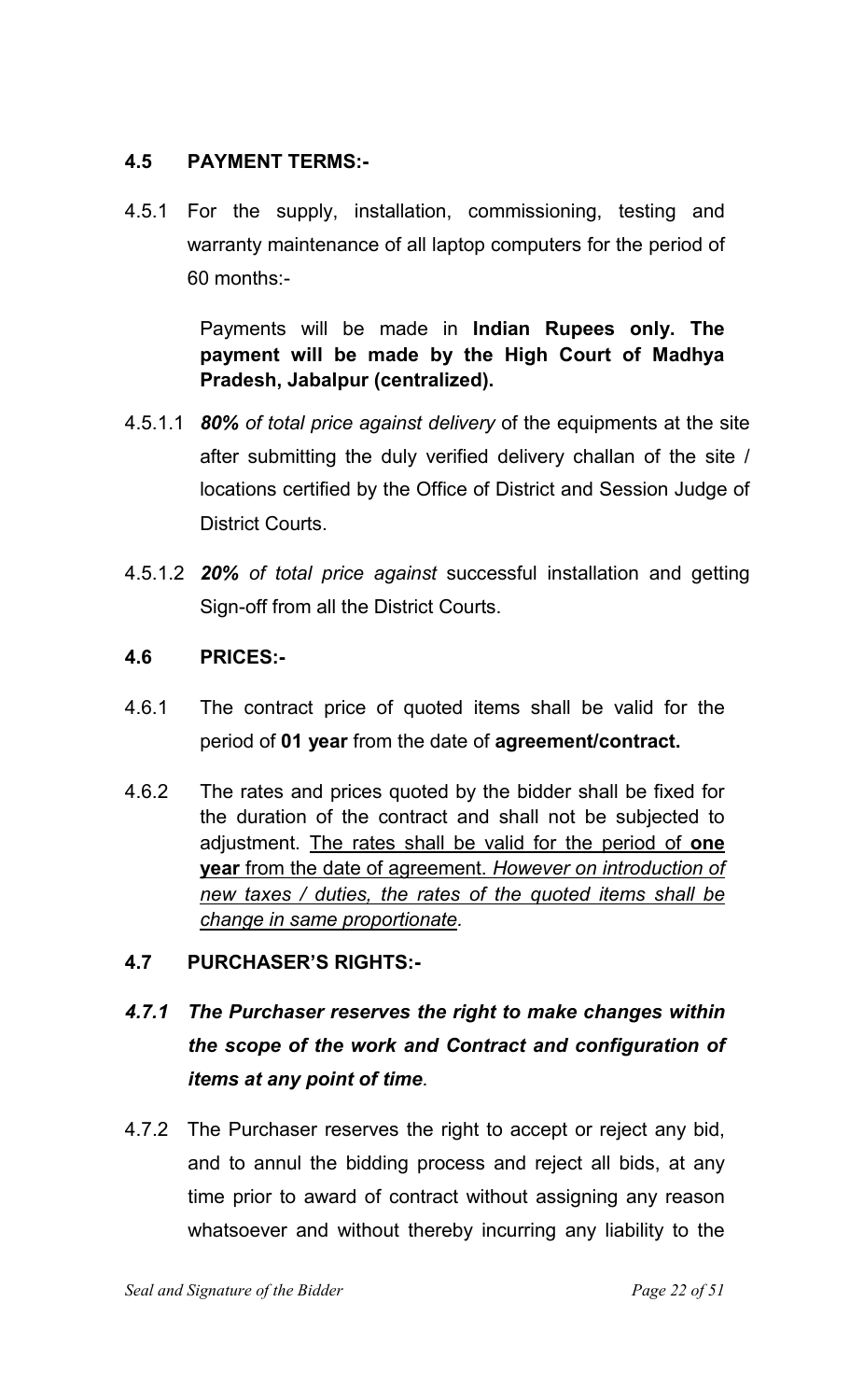affected bidder or bidders on the grounds of purchaser's action.

#### **4.8 TIME SCHEDULE TO COMPLETE THE CONTRACT:-**

- 4.8.1 The successful bidder shall complete the assignment within **90 days from the date of issue of Letter of Acceptance / Letter of Intent**.
- 4.8.2 In case the purchase order is received directly from the District Court then the period of supply and installation will be 90 days.
- 4.8.3 The Successful Bidder shall ensure that the delivery of Products/ equipment and/or the delivery of the services are in accordance with the time schedules specified in tender documents. In case of any deviation from the schedule, the Purchaser reserves the right to either cancel the Contract and/or recover Liquidated Damage charges.
- 4.8.4 The Successful Bidder, if faced with problems in timely delivery of services, which have dependencies on the Service Provider and/or the Purchaser, which are beyond their control at any time before the Final Acceptance Signoff, shall immediately inform the Purchaser in writing, about the causes of the delay and tentative duration of such delay etc. The Purchaser, on receipt of such notice, shall analyze the facts at the earliest and may at its sole discretion, extend the contract period as deemed reasonable.
- 4.8.5 Any delay by the Successful Bidder in the delivery of Products/ equipment and/or the services will make the Successful Bidder liable to any or all of the following:
	- i. Forfeiture of Performance Bank Guarantee
	- ii. Imposition of Liquidated Damage charges
	- iii. Termination of the contract for default.
	- iv. Blacklisting of the vendor.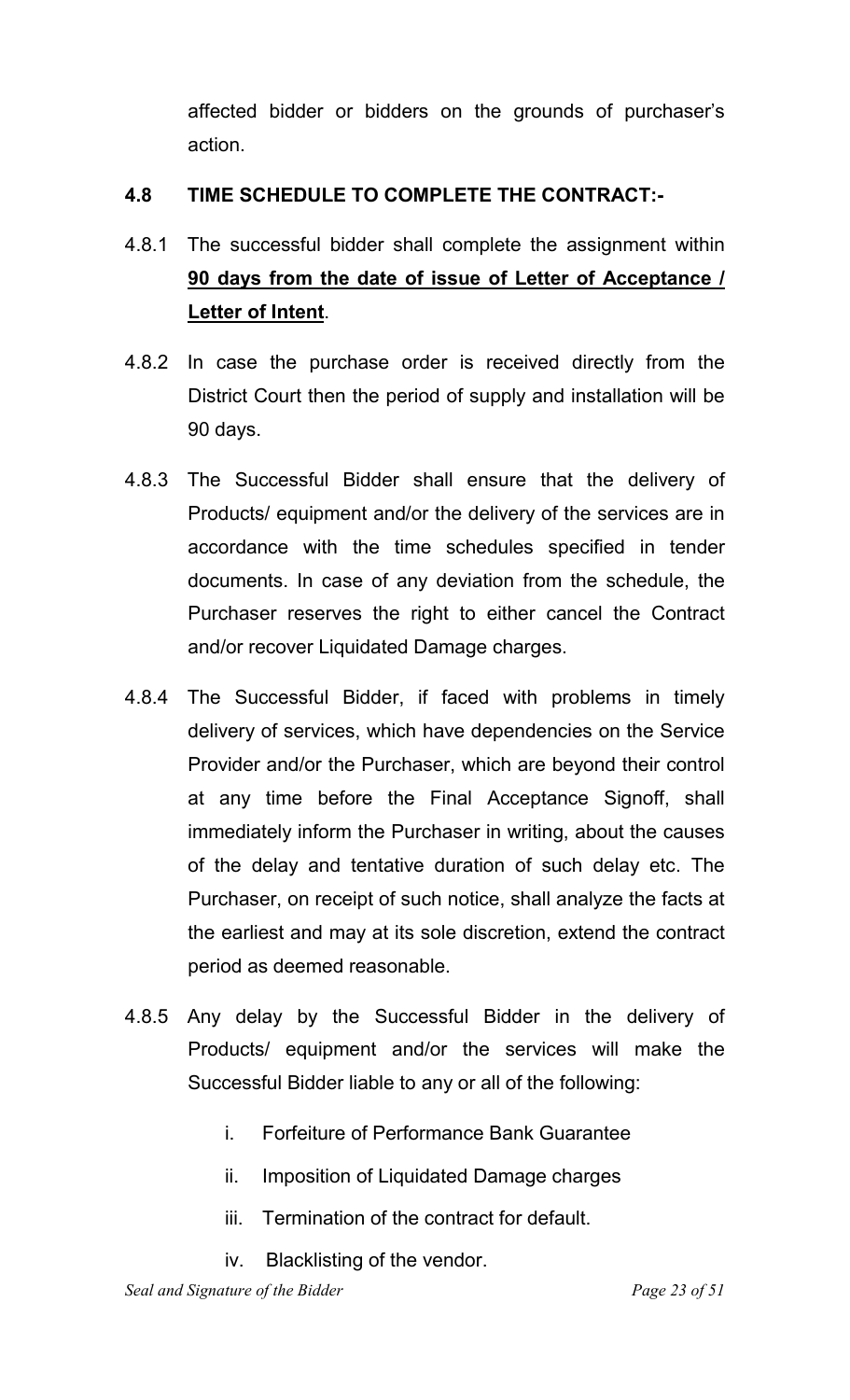#### **4.9 LIQUIDATED DAMAGES (LD):-**

 If the Bidder fails to deliver any or all of the equipment or to perform the services within the time period(s) as mentioned in tender document. Registrar General, High Court of Madhya Pradesh shall without prejudice to its other remedies under the contract, deduct from the contract price, as liquidated damages, a sum equivalent to the 0.5% of the contract price for every week (seven days) or part thereof of delay, up to maximum deduction of 10% of the contract price. Once the maximum is reached, Registrar General, High Court of Madhya Pradesh may consider termination of the contract.

#### **4.10 FORCE MAJEURE:-**

- 4.10.1 Neither party shall be responsible to the other for any delay or failure in performance of its obligations due to any occurrence commonly known as Force Majeure which is beyond the control of any of the parties, including, but without limited to, fire, flood, explosion, Acts of God or any governmental body, public disorder, riots, embargoes, or strikes, acts of military authority, epidemics, strikes, lockouts or other labour disputes, insurrections, civil commotion, war, enemy actions.
- 4.10.2 If a Force Majeure arises, the Bidder shall promptly notify the Registrar General, High Court of Madhya Pradesh in writing of such condition and the cause thereof. Unless otherwise directed by the Registrar General, High Court of Madhya Pradesh the Bidder shall continue to perform his obligations under the contract as far as is reasonably practical, and shall seek all reasonable alternative means for performance not prevented by the Force Majeure event. The Bidder shall be excused from performance of his obligations in whole or part as long as such causes, circumstances or events shall continue to prevent or delay such performance.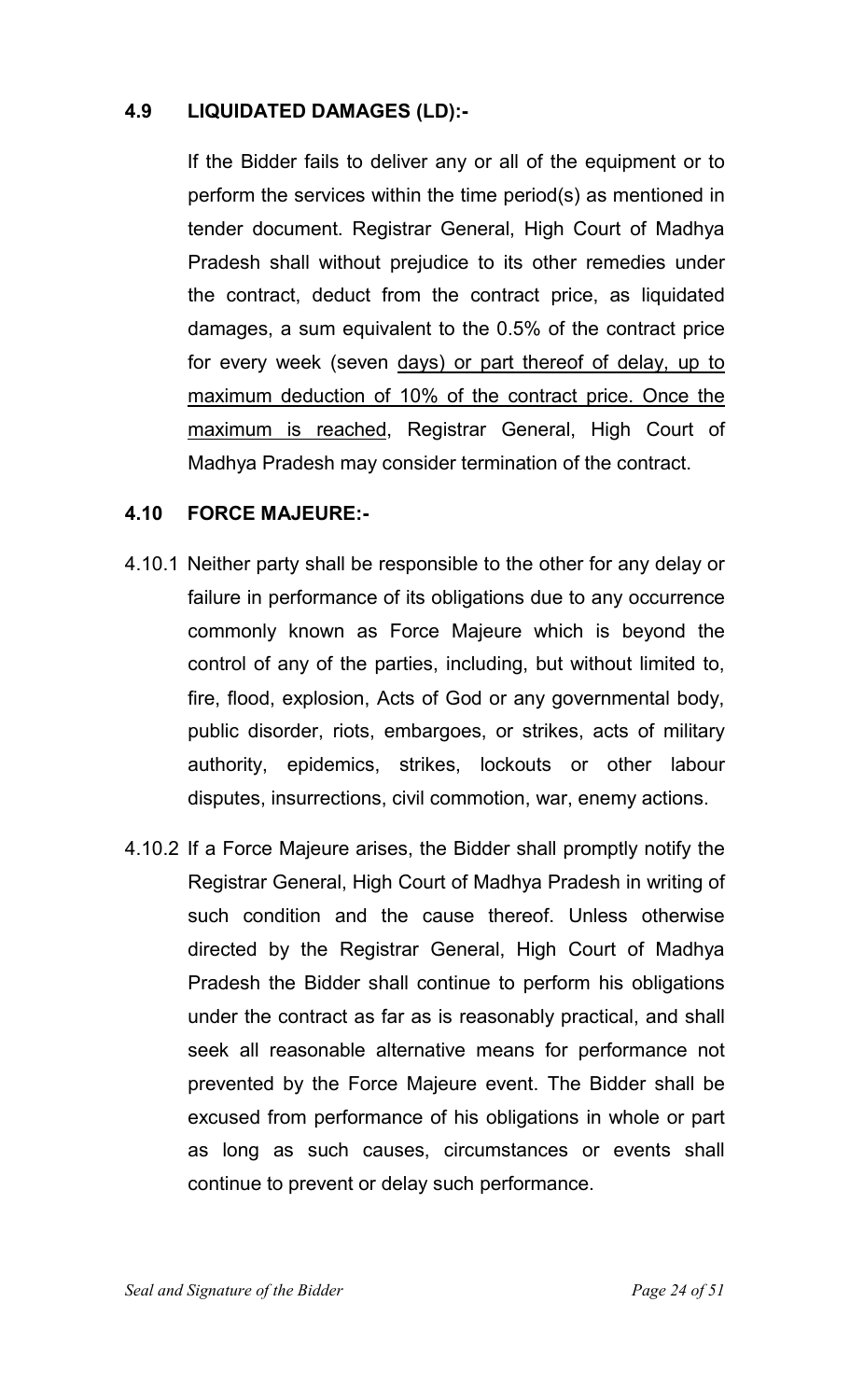#### **4.11 TERMINATION:-**

- 4.11.1 Termination on expiry of the CONTRACT: The Agreement shall be deemed to have been automatically terminated on the expiry of the Contract period unless the Registrar General, High Court of Madhya Pradesh has exercised its option to extend the Contract in accordance with the provisions, if any, of the Contract.
- 4.11.2 Termination on account of Force Majeure: Either party shall have the right to terminate the Contract on account of Force Majeure.
- 4.11.3 Termination on account of insolvency: In the event the Successful Bidder at any time during the term of the Contract becomes insolvent or makes a voluntary assignment of its assets for the benefit of creditors or is adjudged bankrupt, then the Registrar General, High Court of Madhya Pradesh shall, by a notice in writing have the right to terminate the Contract and all the Successful Bidder's rights and privileges hereunder, shall stand terminated forthwith.
- 4.11.4 Termination for breach of contract: A breach by the Successful Bidder of its obligations hereunder and such breach not being rectified by the Successful Bidder within 30 days of receipt of the Purchaser's notice intimating such breach. Upon termination, the Successful Bidder shall surrender all the data and materials belonging to the Purchaser.
- 4.11.5 Termination for delay: Successful Bidder shall be required to perform all activities/services as per tender document If the Successful Bidder fails to do so, the Contract may be terminated by the Registrar General, High Court of Madhya Pradesh by giving 30 days written notice unless the Registrar General, High Court of Madhya Pradesh has extended the period with levy of Liquidated Damages, as per conditions of the tender.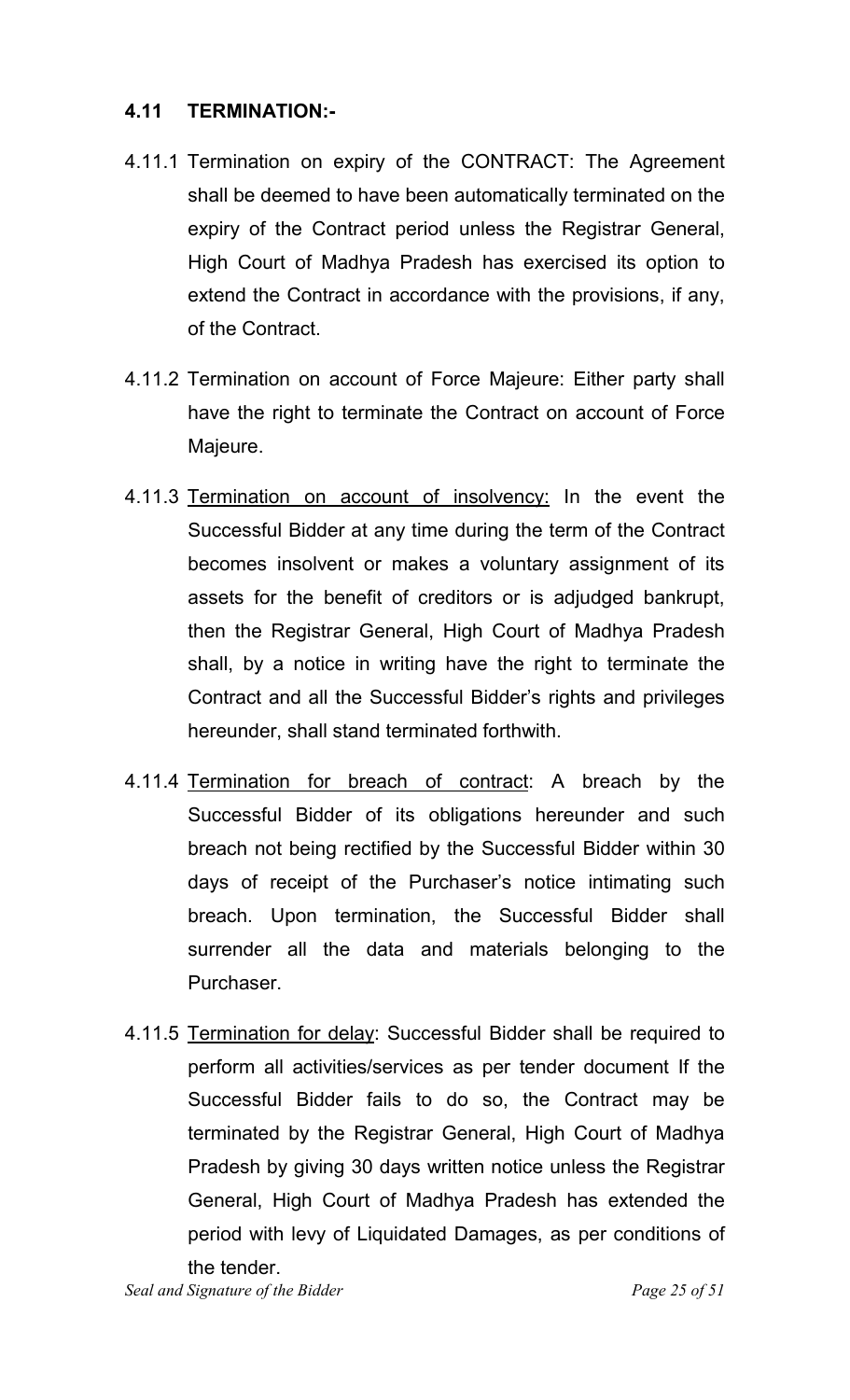- 4.11.6 The Registrar General, High Court of Madhya Pradesh may at any time terminate the Contract by giving 30 days notice without assigning any reason.
- 4.11.7 Consequences of termination: In all cases of termination herein set forth, the obligation of the Registrar General, High Court of Madhya Pradesh to pay shall be limited to the period upto the date of effective termination. Notwithstanding the termination of the Agreement, the parties shall continue to be bound by the provisions of the Agreement that reasonably require some action or forbearance after such termination.
- 4.11.8 In case of termination of Contract herein conditions of the tender document the Contractor shall be put on holiday *[i.e. neither any enquiry will be issued to the party by the Registrar General, High Court of Madhya Pradesh against any type of tender nor their offer will be considered by the Registrar General, High Court of Madhya Pradesh against any ongoing tender(s) where contract between the Registrar General, High Court of Madhya Pradesh and that particular Contractor (as a bidder) has not been finalized]* for two years from the date of termination by the Registrar General, High Court of Madhya Pradesh to such Contractor.

#### **4.12 ARBITRATION:-**

 In the event of any dispute or difference arising out or touching upon any of the terms and conditions of this contract and / or in relation to the implementation or interpretation hereof, the same shall be resolved initially by mutual discussion and conciliation but in the event of failure thereof, the same shall be referred to the Registrar General, High Court of Madhya Pradesh or his nominee. The sole arbitrator will be appointed by Hon'ble the Chief Justice, High Court of M.P. and the decision of the Arbitrator shall be final and binding on the parties. The arbitration shall be in Jabalpur and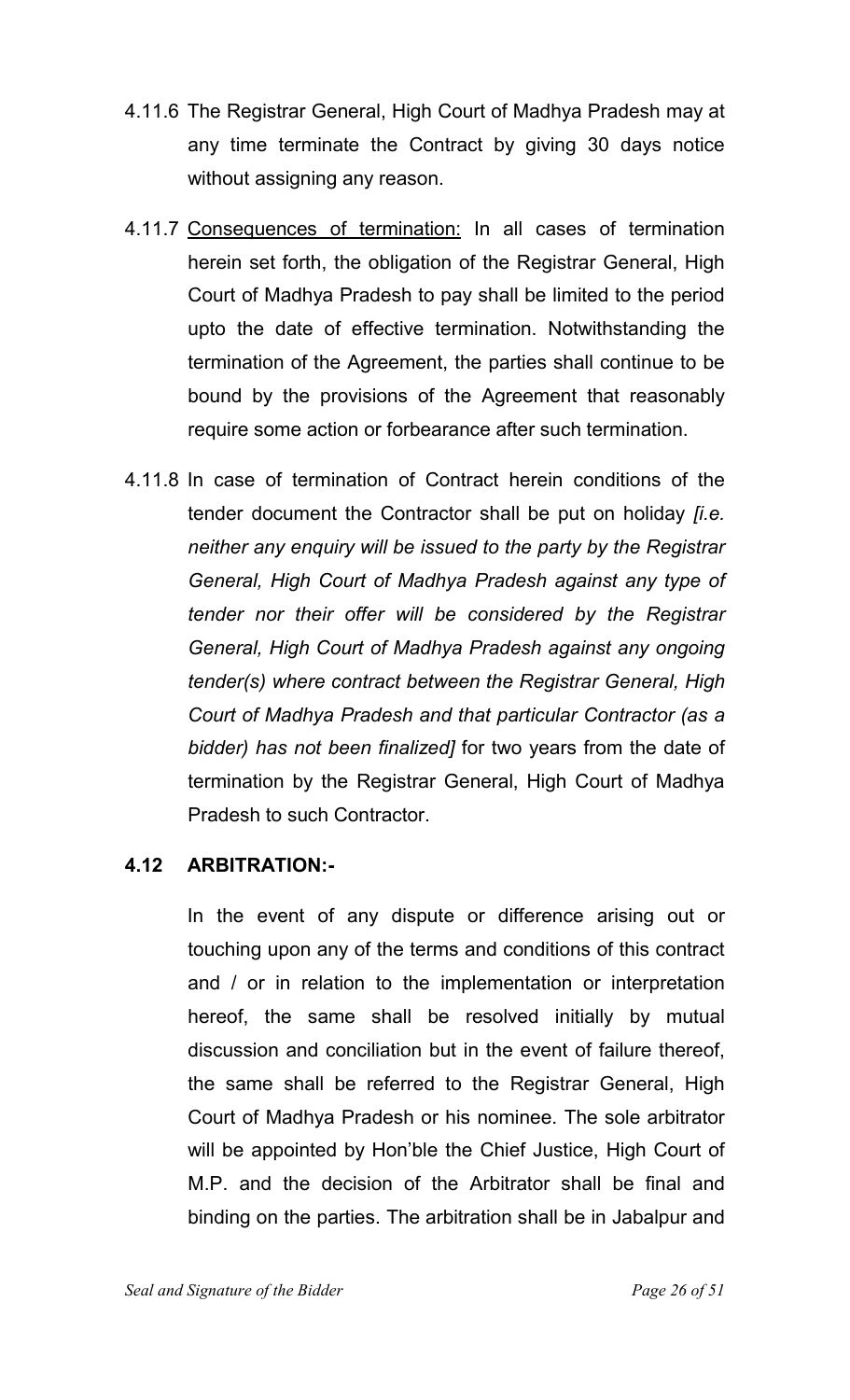the Arbitrator shall give his award in accordance with "*The Arbitration and Conciliation Act, 1996*".

#### **4.13 GOVERNING LAWS AND JURISDICTION:-**

 The Agreement shall be governed by the laws in force in India. Any dispute arising in relation to the Agreement shall be subject to the Jurisdiction of the Court at Jabalpur.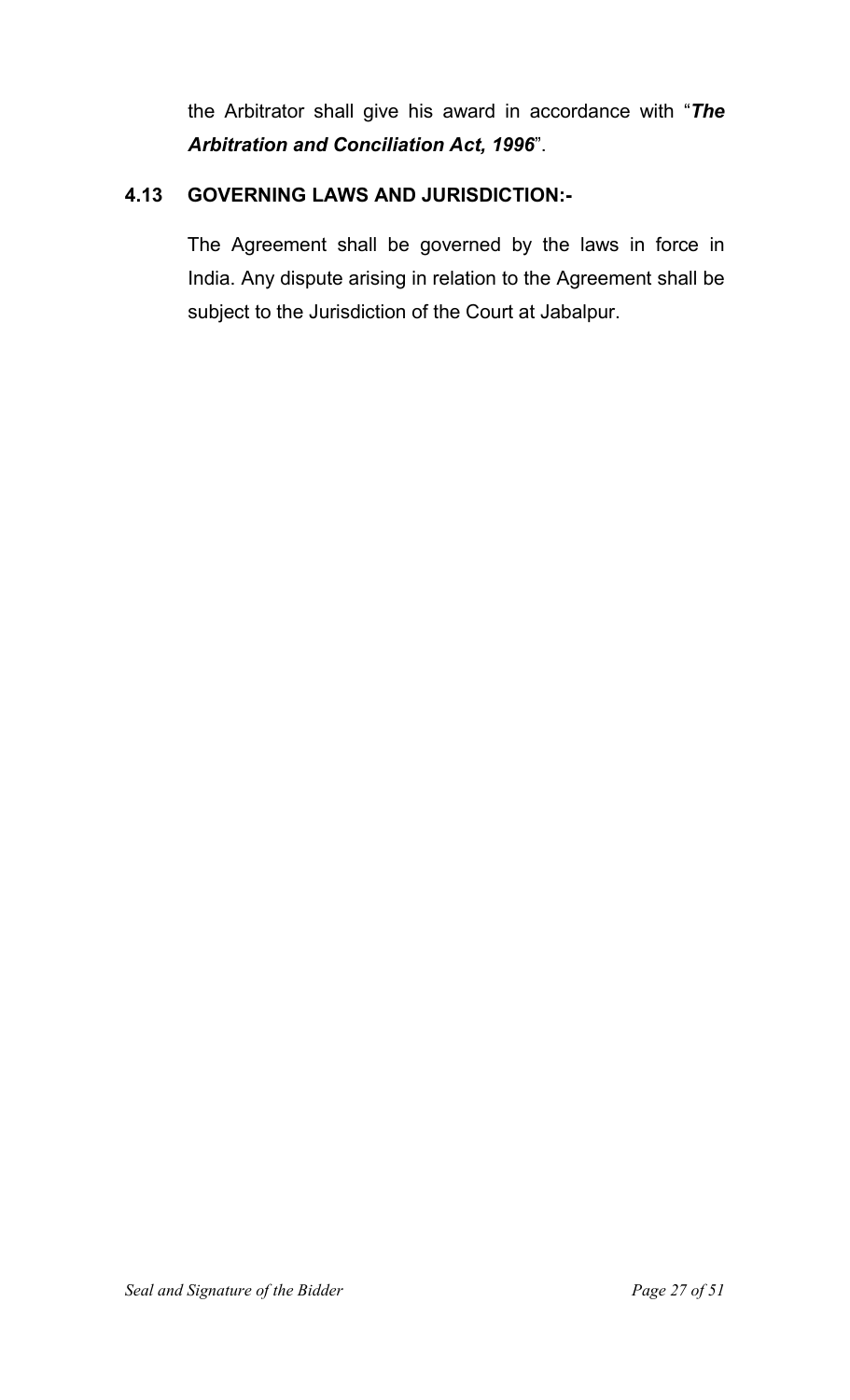#### **Section – V**

#### **5. SPECIAL CONDITIONS OF THE CONTRACT (SCC):-**

#### **5.1 GENERAL:-**

 The conditions given in this Section V, supplement the "Instructions to the Bidders" given in Section II & "GCC" given in Section IV and in case of any conflict, the conditions given herein shall prevail over those in Sections II and IV.

#### **5.2 EQUIPMENTS AND SUPPORTING SOFTWARE:-**

5.2.1 All the equipments / system and related software to be supplied shall conform to the relevant technical specifications as mentioned in **Section VII** of this document.

#### **5.3 SITE ACCEPTANCE TESTS (SAT):-**

- 5.3.1 The Purchaser shall carry out the entire test detailed in the Acceptance test schedule to be furnished by the Contractor to confirm that the performance of the different modules, subsystems and the entire installation satisfies the specification requirements. The Purchaser reserves the right to include any other tests which in his opinion is necessary to ensure that the equipment meets the specifications.
- 5.3.2 The Purchaser reserves the right to ask for modifications/additions to the Site Acceptance Test Procedure at any point of time till the Site Acceptance signoff at each location.
- 5.3.3 The Site Acceptance Tests shall cover the intended functioning of the equipments with proper integration with other sub components and software's.
- *Seal and Signature of the Bidder* example 28 of 51 5.3.4 The contractor shall carry out the Site Acceptance Tests in the presence and supervision of the Purchaser or its designated Officer / agency at the site. The contractor, at its own cost, shall provide the testing equipment/instruments/software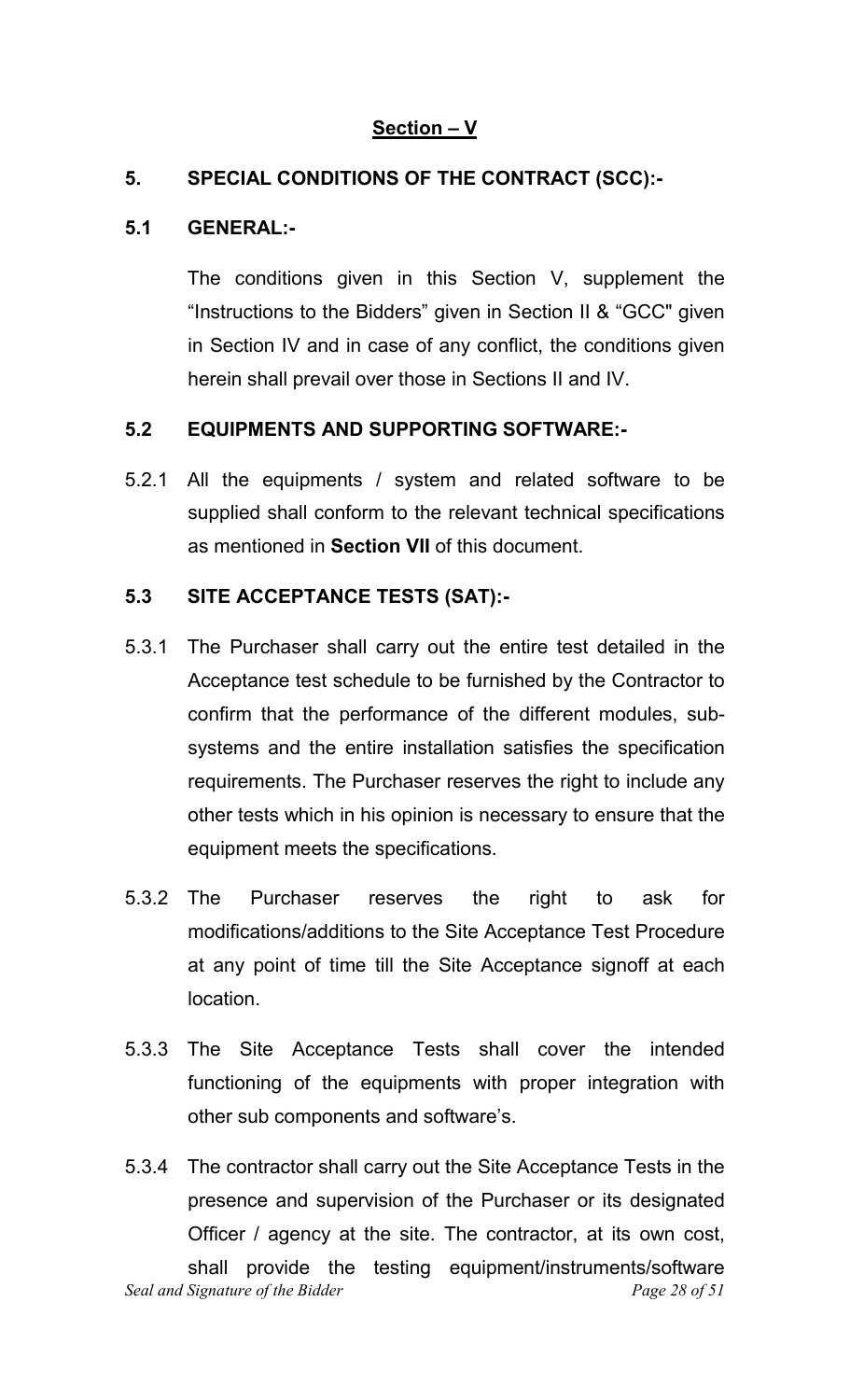programs necessary for performing and demonstrating the Site Acceptance Tests.

- 5.3.5 The Purchaser or its appointed testing authority shall supervise the tests at each site, as described in the Site Acceptance Test Procedure and performed by the contractor to confirm that the complete solution at each site satisfies the requirement of specifications including the service performance.
- 5.3.6 The contractor shall rectify all deficiencies immediately, if found, in the performance of the system as per the requirement during the Site Acceptance Tests, at no cost to High Court of Madhya Pradesh, Jabalpur.
- 5.3.7 Any components or parts failing during the acceptance tests shall be replaced free of cost by the Contractor. These replacements shall not be made out of spares supplied by the Contractor as part of supplies under this Contract. This shall also not entitle the contractor to any extension of completion time.
- 5.3.8 The cost of all test and / or analysis shall be fully borne by the contractor. Material put up for inspection shall be those to be supplied and in quantities laid down in the Schedule of Quantities. Any variation shall require the prior approval of the Purchaser before the material is manufactured/ offered for inspection.
- 5.3.9 All material brought to site shall be permitted to be installed only after inspection and acceptance by the Purchaser.
- 5.3.10 The completed installation at all stages shall be subjected to checks and tests as decided by Purchaser. The contractor shall be liable to remedy all of such defects as discovered during these checks and test and make good all deficiencies brought out. The complete installation shall be taken over finally on successful commissioning in entirety.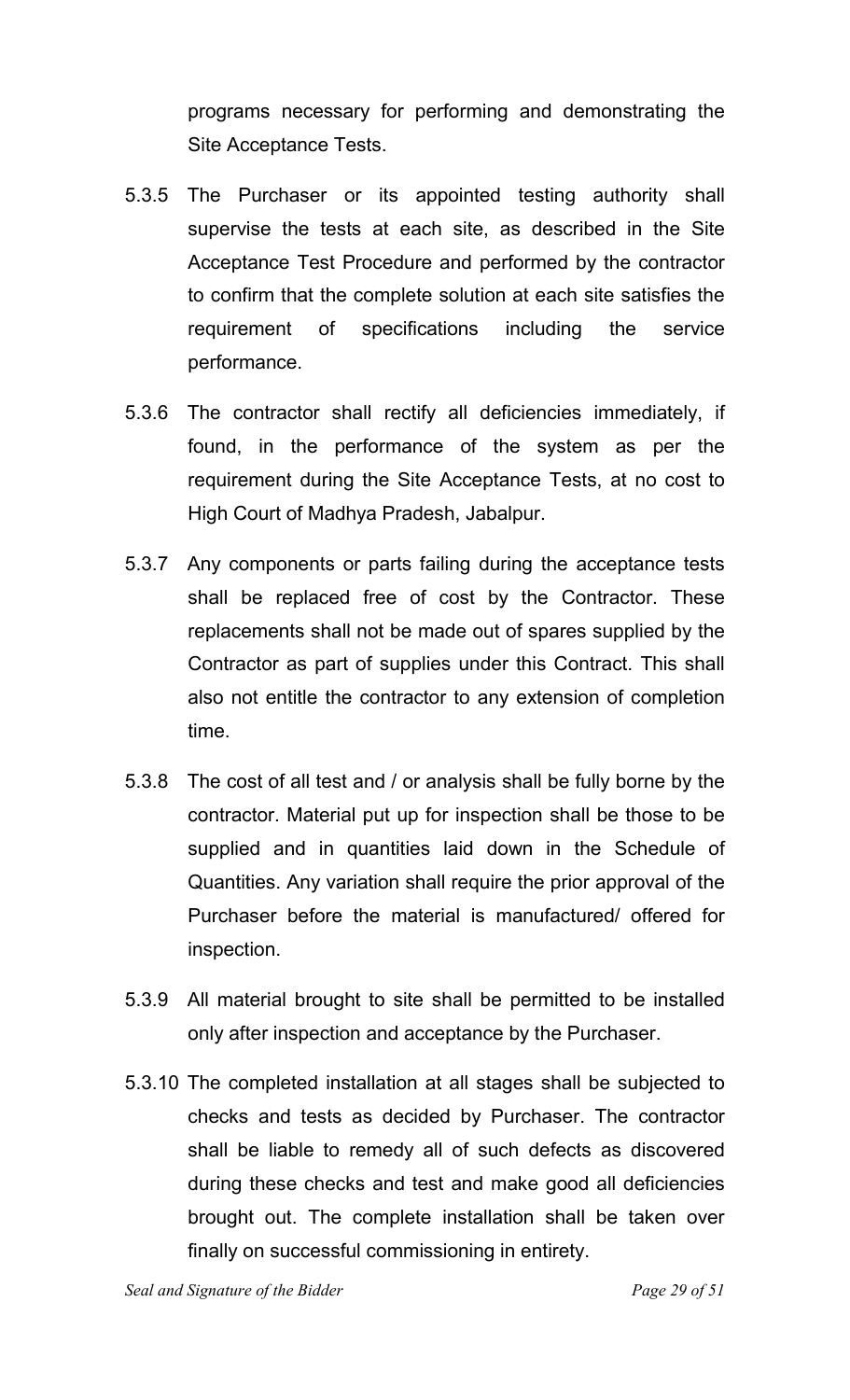#### **5.4 CONSIGNEE AND SECURITY OF MATERIAL:-**

 Security of all material at the site where the work is in progress shall be the contractor's responsibility and he shall arrange to guard the same from theft/pilferage/vandalism. In the event of any loss the contractor shall be responsible for the same. Any stores lost, prior to formally taking over by the Purchaser, shall be made good by the contractor at no cost to the Purchaser.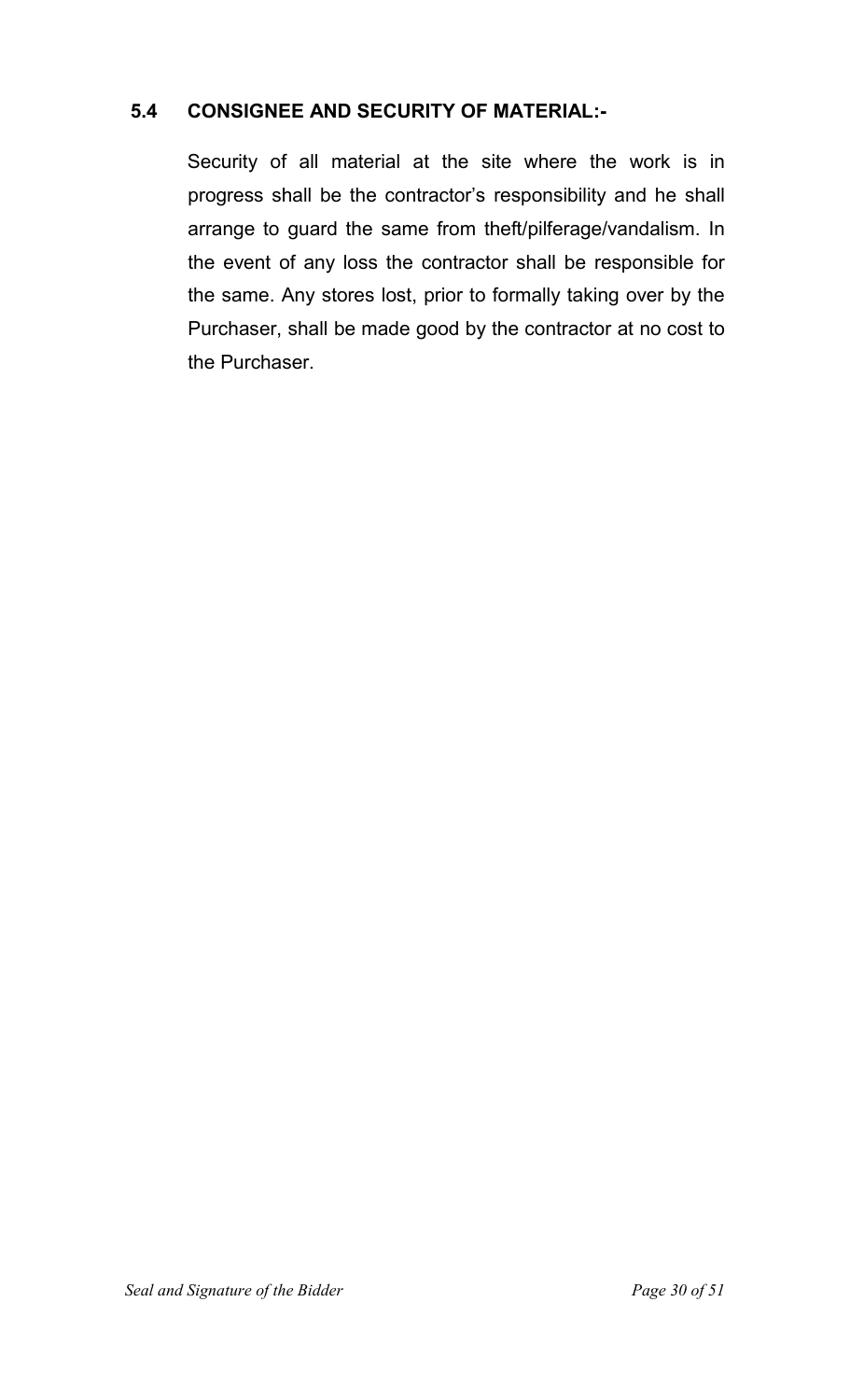#### **6. SCOPE OF WORK:-**

**6.1** The Registrar General, High Court of Madhya Pradesh Jabalpur is interested to assign the task for Supply, Installation, Commissioning, Maintenance of Laptop Computers for the Judges of District Judiciary in the State of Madhya Pradesh.

#### **6.2 SUPPLY:-**

 Supply of all Laptop Computers along with all accessories for Judges of District Judiciary in the State of Madhya Pradesh.

#### **6.3 INSTALLATION & WIRING:-**

6.3.1 Installation & wiring of all equipments, components and accessories. Installation of all necessary software's and drivers.

#### **6.4 INSTALLATION PRACTICE AND METHOD OF WORK:-**

- 6.4.1 The work shall be executed to the highest standards using best quality material. The system design shall use state-of-the art techniques/tools. The contractor shall ensure that the entire specification is complied with the technical specifications. It shall be the responsibility of the contractor to demonstrate compliance of technical as well as functional specifications. Meeting individual requirements shall not be deemed as meeting the overall efficient functioning of the total system.
- 6.4.2 The completed installation shall be subject to checks at all stages and tests as prescribed in the bid or as deemed necessary by the Registrar General. The same shall be done by the Purchaser and the contractor shall be liable to rectify such defects as brought out by the Purchaser during these checks and tests and make good all deficiencies at his own cost.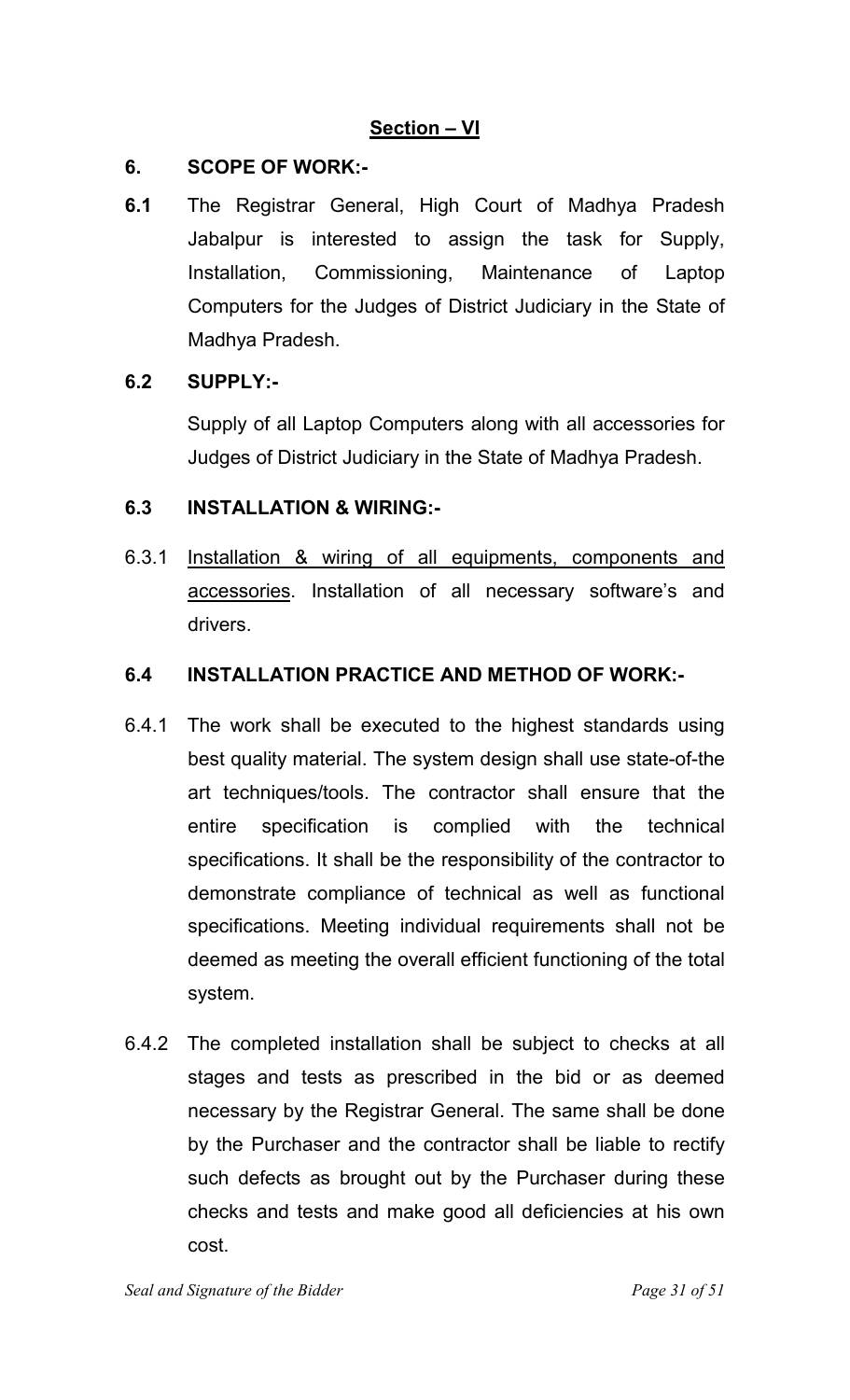#### **6.5 COMPREHENSIVE WARRANTY:-**

 The contractor will be required to maintain the installed systems for the period of **FIVE years after the taking-over certificate / installation certificate.**

#### **6.6 WARRANTY TERMS AND CONDITIONS:-**

- 6.6.1 The Contractor shall be solely responsible for the maintenance, repair of the whole equipments / items supplied and integrated and the Registrar General; High Court of Madhya Pradesh shall not be liable to interact with any of the partners/ collaborators of the Contractor.
- 6.6.2 The Contractor shall have adequate Technical Support Center to meet the criteria for fault restoration/faulty unit repair times as mentioned in the Section-VI. The Contractor shall furnish the names, locations, complete postal address, telephone numbers and FAX numbers of all Technical support Centers at the time of signing the Contract.
- 6.6.3 The Contractor shall also provide the name of alternate contact person or Technical Support Center with address & telephone / fax numbers / E-mail which may be contacted by the Registrar General, High Court of Madhya Pradesh or its authorized Officer / staff for support in case of no response/poor response from the designated Technical support center. This however shall not preclude from imposing the penalties, if any, as applicable as per the terms & conditions of this tender.
- 6.6.4 Any change in Address, Phone number, FAX Number, e-mail etc., shall have to be intimated in writing by the Contractor to the Registrar General, High Court of Madhya Pradesh, Jabalpur
- *Seal and Signature of the Bidder* extended the *Page 32 of 51* 6.6.5 The Contractor shall ensure that all the Technical support centers are manned by fully competent and responsible Engineers and are capable of attending faults / supporting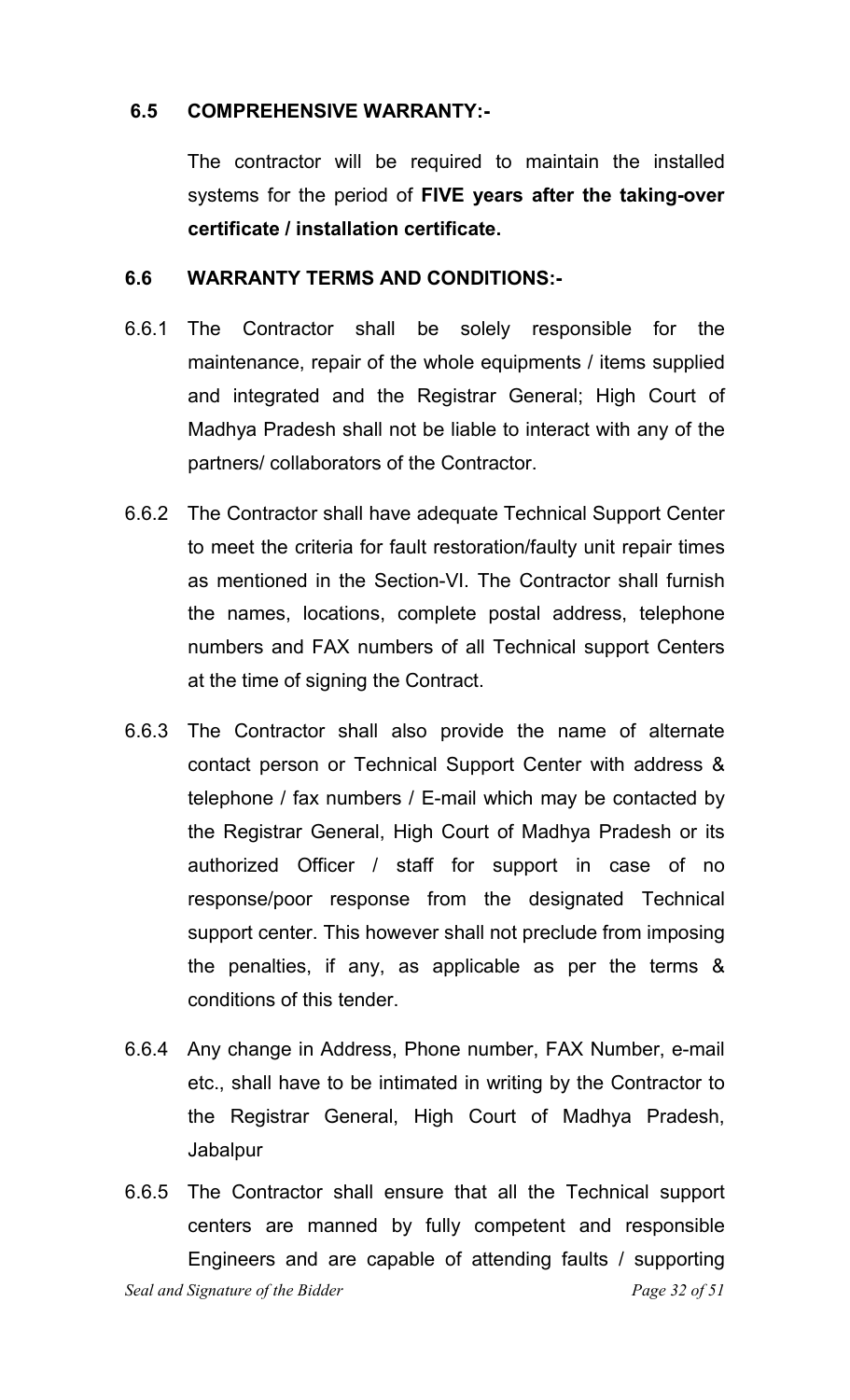their engineers at the High Court of Madhya Pradesh and Subordinate Courts

#### **6.7 WARRANTY SERVICE LEVEL REQUIREMENTS – SLA:-**

#### **6.7.1 Service Hours:-**

*The Service window for all the equipments would be for all working days from 09:00 A.M. to 06:00 P.M. (Monday to Friday, 9 A.M. to 6 P.M.)* 

#### **6.7.2 Scheduled Downtime:-**

- **(a)** Scheduled downtime is defined as the period of time when software application will remain unavailable for conducting necessary preventive maintenance, urgent repairs etc. This is the maximum duration, which the Contractor can take for scheduled downtime purposes.
- **(b)** It will be expressed in hours.
- **(c)** The maximum scheduled downtime for any equipment would be 3 days in every calendar month.
- **(d)** The preventive maintenance would be carried out with a minimum advance notice of 24 hours in writing and subsequent acceptance of the same by Registrar General, High Court of Madhya Pradesh or officer who will execute the contract.

#### **6.7.3 Mean Time To Resolve / solve the problem (MTTR) :-**

- (a) MTTR is defined as the arithmetic average of the time taken to attend to resolve the issues logged over a defined period of time.
- (b) The Severity Levels for measuring MTTR are provided in the following table:-

| No.<br>o. | <b>Severity Level</b> |
|-----------|-----------------------|
|           |                       |
|           | שכ                    |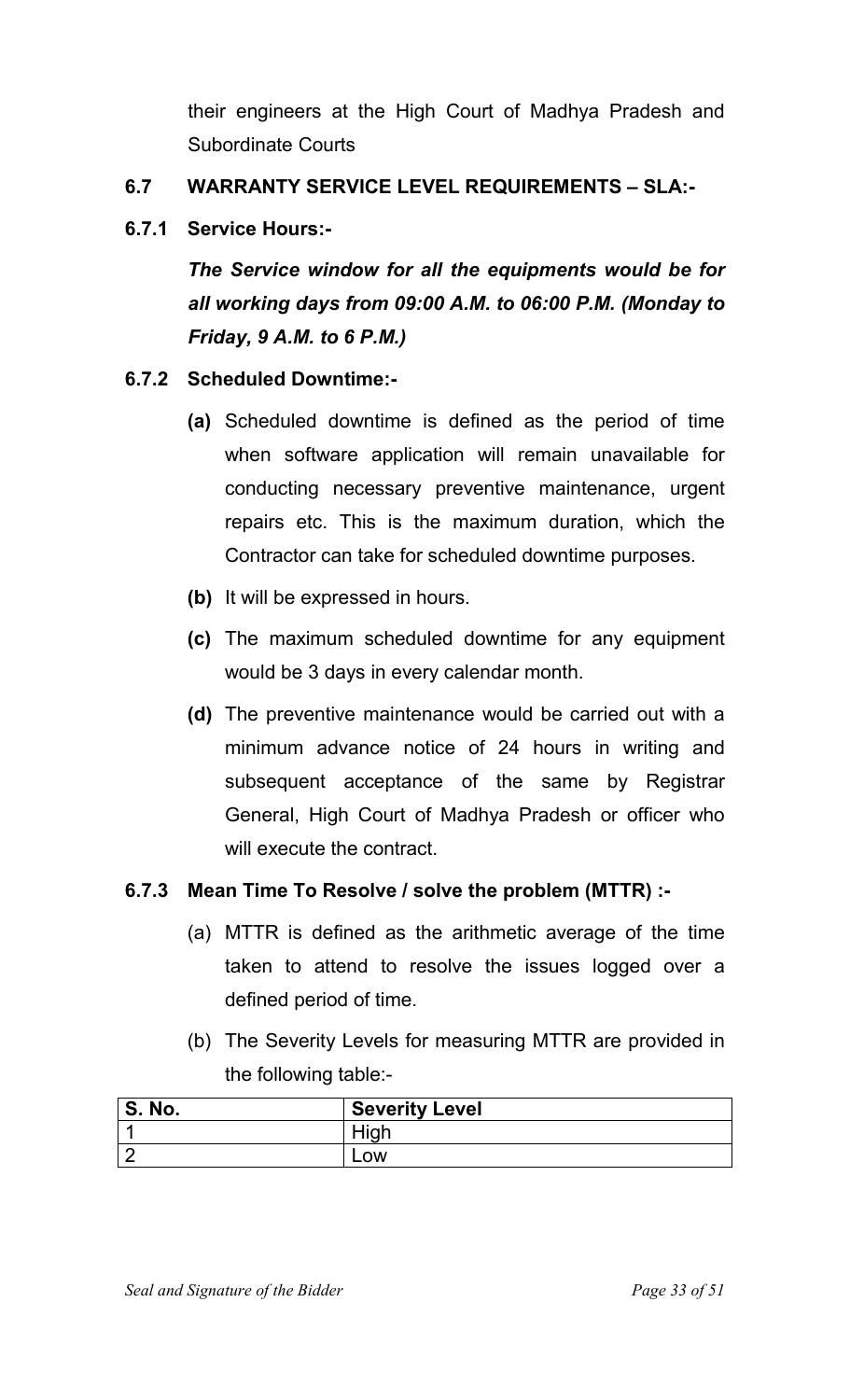6.7.4 The various Service Level Requirements and related penalties for default are given below**:-**

| <b>Parameter</b>                  | <b>Details</b>                                                                                                                                                                                                                                              | <b>Measurement</b><br><b>Criteria</b> | <b>Penalties per day</b><br>of delay / per fault /<br>per occasion                                                                                                                                    |
|-----------------------------------|-------------------------------------------------------------------------------------------------------------------------------------------------------------------------------------------------------------------------------------------------------------|---------------------------------------|-------------------------------------------------------------------------------------------------------------------------------------------------------------------------------------------------------|
| Mean time to<br>resolve<br>(MTTR) | (i)<br>Within<br>working Hours  <br>from the<br>logging time $-$ for   based on<br>all High Severity   Fault Docket<br>events<br>Within<br>72<br>(ii)<br>working hours<br>from the time of<br>attending<br>the<br>problem for all<br>Low severity<br>events | fault duration                        | 48 Calculation of (i) For High Severity<br>events, Rs.500/-.<br>events, Rs.200/-<br>Delay will<br>be<br>counted in steps of<br>one hour.<br>(maximum<br>deduction of 10%<br>of the contract<br>price) |

- 6.7.4.1 The Successful Bidder needs to maintain the Service Levels as follows:
	- (a) 99% of the times for the MTTR of High Severity Events
	- (b) 95% of the times for the MTTR of Low Severity Events
- 6.7.4.2 The penalty will be applicable on per fault basis even if there is a commonality of fault at any point causing full or part failure of services.
- 6.7.4.3 After the expiry of warranty, it shall be optional for Registrar General, High Court of Madhya Pradesh not to enter the contract further with the contractor. If Registrar General, High Court of Madhya Pradesh is not satisfied with the performance of the Contractor during Warranty it reserves the right to terminate the same during its currency, after **giving a notice** to the Contractor.
- 6.7.4.4 The Contractor has to maintain adequate spares for maintaining the SLA (Service Level Agreement) parameters as mentioned below. Any cost involved to meet the service level requirements specified above is to be borne by the Bidder.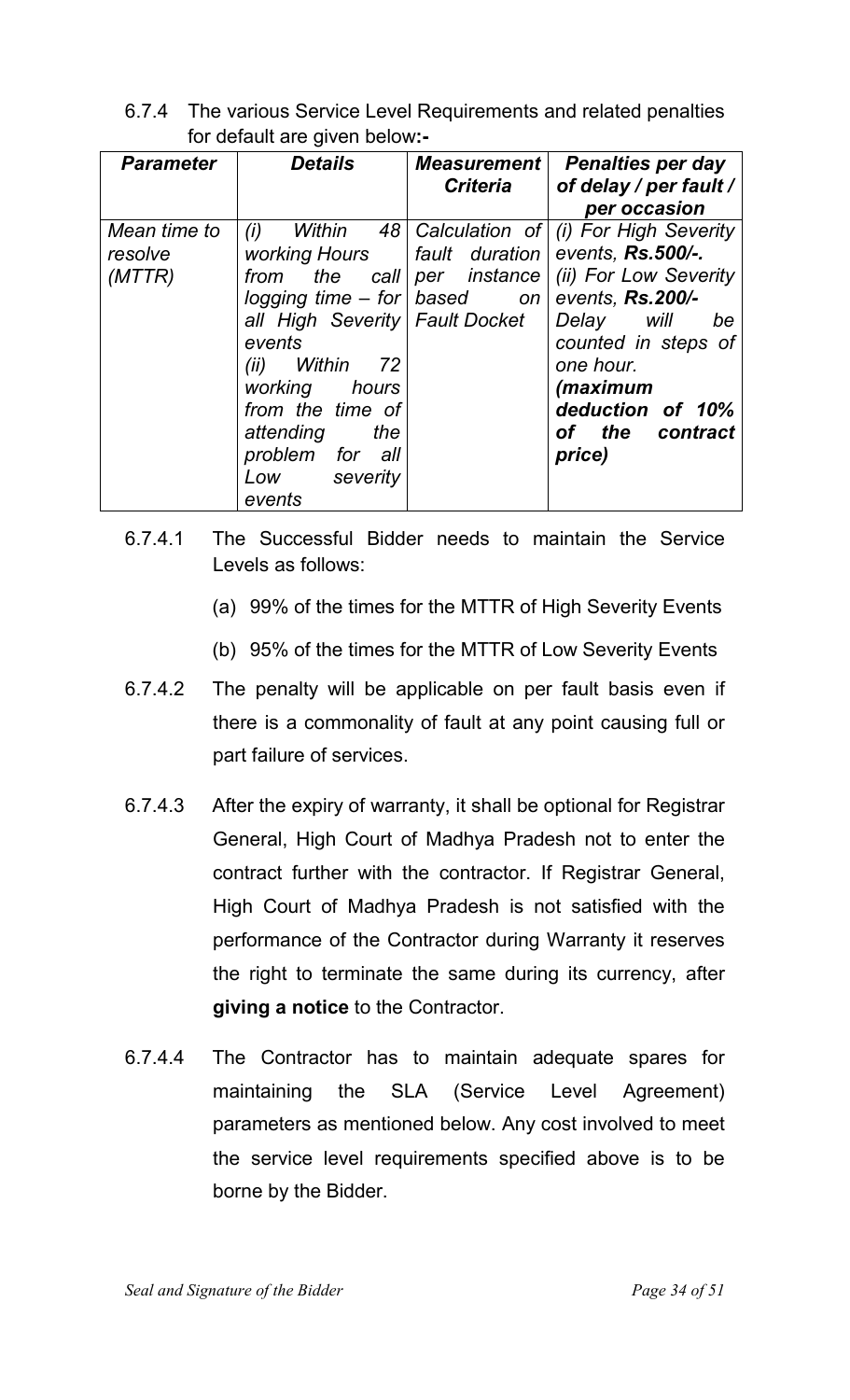- 6.7.4.5 In case the Service Level Requirements are violated continuously for a period of three months, the Purchaser reserves the right to terminate the Contract by giving a notice to the Successful Bidder.
- *6.7.4.6 The preventive maintenance of all the installed equipments / products to be carried on yearly basis during the warranty period and the report is to be submitted to the Registrar General, High Court of Madhya Pradesh.*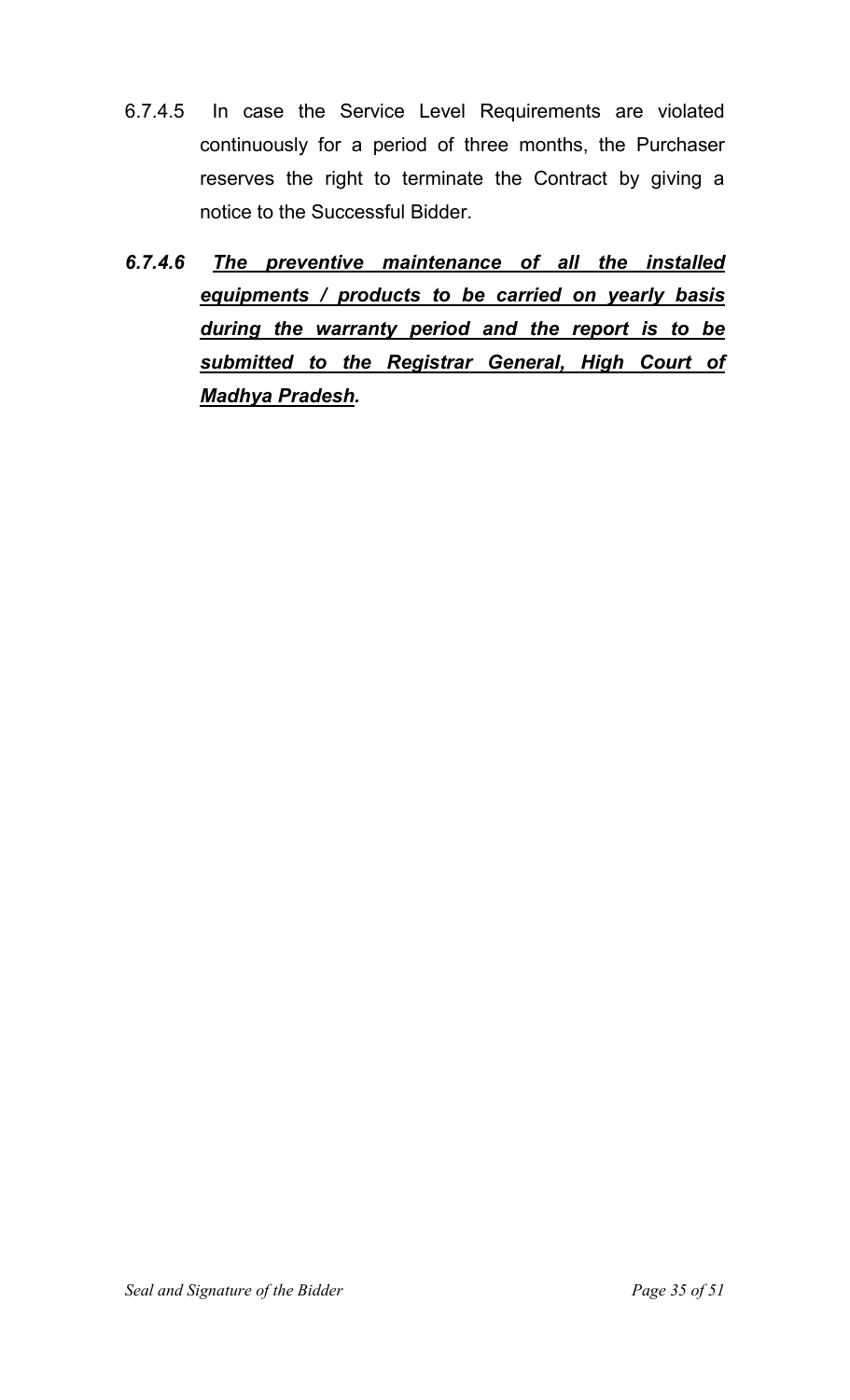#### **7. TECHNICAL SPECIFICATIONS:-**

 All the products/equipment/items supplied should be quoted with:-

- (i) *Five year comprehensive warranty on Laptop Computers & its Adaptors and two years warranty on Batteries of Laptops from the date of installation.*
- (ii) All the necessary required cables and other accessories.
- (iii) Enclose all product catalogues and technical brochures of the products / items along with MANUFACTURER AUTHORIZATION FORM (MAF) addressed to the "Registrar General, High Court of Madhya Pradesh", Jabalpur (M.P.)
- (iv) The bidder has to quote only 01 product of single make / brand at a time and not multiple brands for same item.
- (v) The Original equipment manufacturer can authorize more than one partner for participation in the bid.
- (vi) Back-to-Back support letter is to be submitted by OEM regarding support of their quoted products.

The detail of the Laptop Computers along with technical specifications is enumerated as given below:-

| No | <b>Item</b>            | <b>Minimum Specifications</b> |
|----|------------------------|-------------------------------|
| 01 | <b>Laptop Computer</b> | <b>Specification - A</b>      |

#### **Note: - Please submit the product catalogue / brochure.**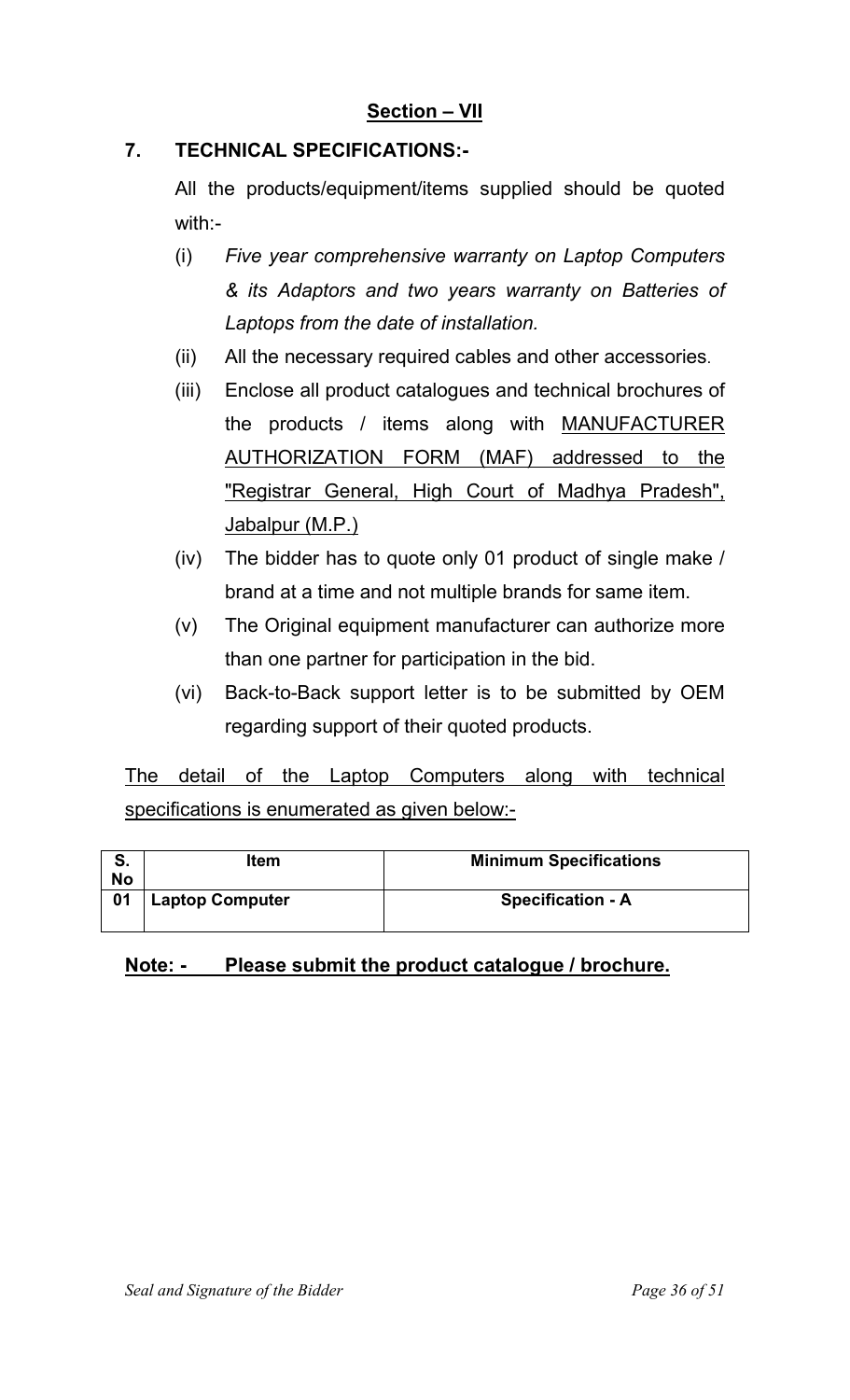#### **"SPECIFICATION –A" LAPTOP COMPUTER**

| S.No. | <b>Minimum Specifications</b>                                                                                                                                                   | Compliance<br>YES/NO (to be<br>filled by bidder) | Remarks,<br>if any, by<br>the bidder |
|-------|---------------------------------------------------------------------------------------------------------------------------------------------------------------------------------|--------------------------------------------------|--------------------------------------|
| 1.    | Processor:                                                                                                                                                                      |                                                  |                                      |
|       | Intel Core i5 $10^{th}$ generation Processor 10210 U (6<br>MB Smart Cache, Base Frequency 1.60 GHz up to<br>4.20 GHz) Integrated Graphics OR better OR higher<br>OR equivalent. |                                                  |                                      |
| 2.    | <b>Operating System</b><br>Windows 10 Professional (64 bit) Operating System &<br>Ubuntu Linux OS (Dual Bootable)                                                               |                                                  |                                      |
| 3.    | Display<br>The screen to be non-touch with 14" to 14.9'<br>Diagonal FHD (1920x1080) Antiglare Display with<br>Metallic Hinges.                                                  |                                                  |                                      |
| 4.    | Keyboard<br>Yes, Spill resistant.                                                                                                                                               |                                                  |                                      |
| 5.    | Webcam<br>HD with single Microphone                                                                                                                                             |                                                  |                                      |
| 6.    | Random Access Memory<br>8 GB DDR4 RAM 2666 MHz or above expandable<br>up to 32 GB RAM.                                                                                          |                                                  |                                      |
| 7.    | <b>Battery</b><br>Up to 6 Hrs. (maximum at optimum performance)                                                                                                                 |                                                  |                                      |
| 8.    | Weight<br>Less than 2.5 kg                                                                                                                                                      |                                                  |                                      |
| 9.    | <b>WLAN</b><br>802.11<br>b/g/n/ac<br>and integrated<br>module<br>with<br>Bluetooth 5.0                                                                                          |                                                  |                                      |
| 10.   | I/O (Input / Output) Ports Minimum three USB ports<br>(2x USB 3.0 or higher), Audio/Mic Combo,1 HDMI<br>etc.                                                                    |                                                  |                                      |
| 11.   | Storage: 512 GB SSD                                                                                                                                                             |                                                  |                                      |
| 12.   | <b>LAN Port</b><br>Gigabit LAN port 10/100/1000.                                                                                                                                |                                                  |                                      |
| 13.   | Ethernet<br>Native RJ45 using Ethernet Connector                                                                                                                                |                                                  |                                      |
| 14.   | Audio<br>Integrated Multimedia capabilities with Speaker<br>(preferable dual speaker).                                                                                          |                                                  |                                      |
| 15.   | Antivirus of reputed brand (Quick Heal, Norton,<br>Mcafee or better) with Five years validity and<br>support.                                                                   |                                                  |                                      |
| 16.   | Energy Star certification 5.0 or above / BEE versions<br>1.0 or above.                                                                                                          |                                                  |                                      |

#### **Note:-**

- *1. All of the above specifications should be read as equivalent or better/higher side.*
- *2. The OEM should submit declaration that the supplied Laptop Computers will support Ubuntu Linux Operating System.*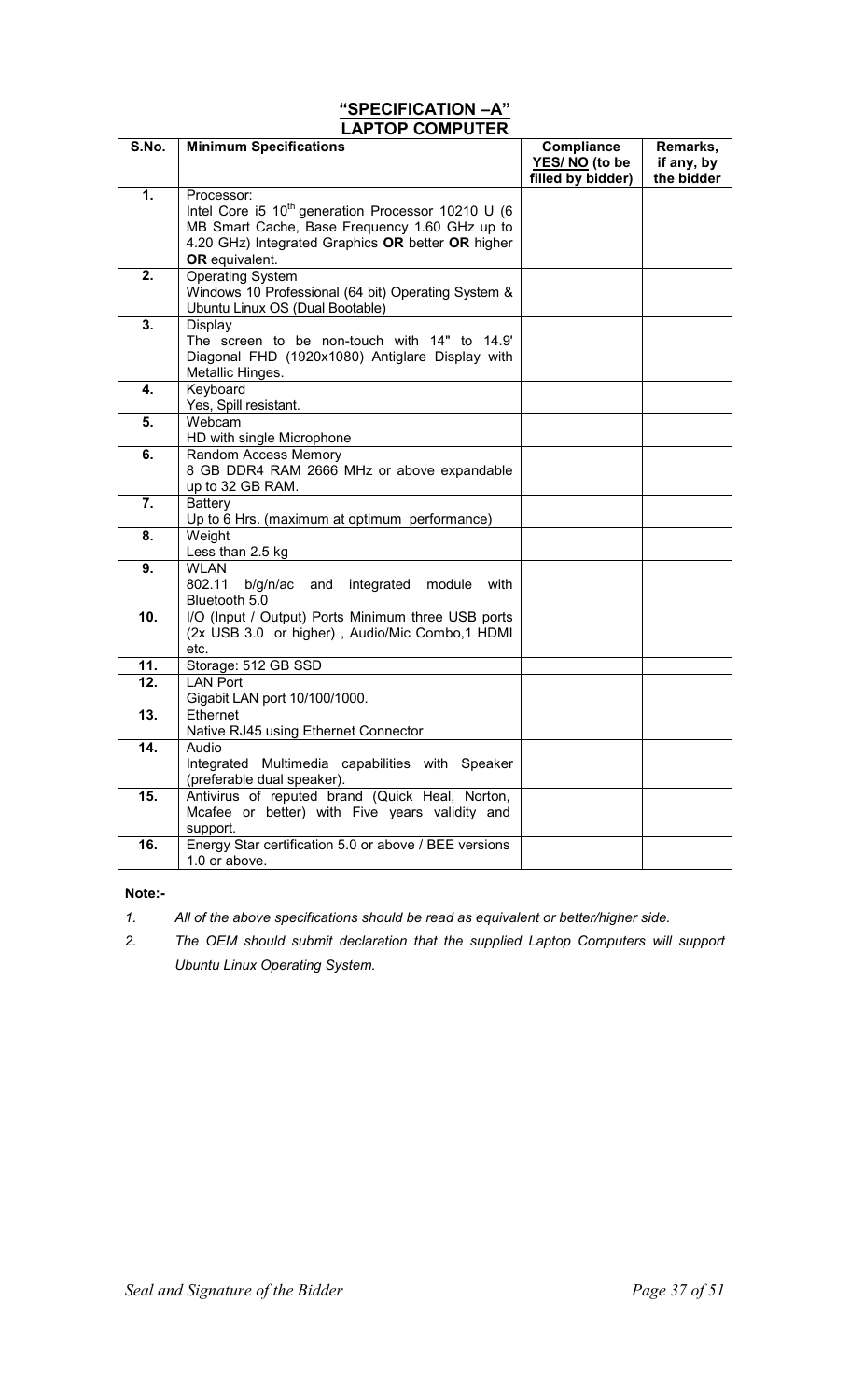#### **Section – VIII**

#### **Detail Break up of Cost\* Name of the Bidder:**

| S.        | Item               | <b>Make</b> | <b>Unit</b> | <b>GST</b> | <b>Total Unit</b>      | Approximatel | <b>Total</b>     |
|-----------|--------------------|-------------|-------------|------------|------------------------|--------------|------------------|
| <b>No</b> | <b>Description</b> | and         | <b>Pric</b> | Applicabl  | <b>Price (All</b>      | y number of  | Cost             |
|           |                    | <b>Mode</b> | $\mathbf e$ | $e$ (Rs.)  | inclusive)             | <b>Items</b> | $(Rs.)$ (all     |
|           |                    |             | (Rs.)       |            | with 05 years          |              | <i>inclusive</i> |
|           |                    |             |             |            | comprehensiv           |              |                  |
|           |                    |             |             |            | e on-site              |              |                  |
|           |                    |             |             |            | warranty on            |              |                  |
|           |                    |             |             |            | Laptop                 |              |                  |
|           |                    |             |             |            | <b>Computers &amp;</b> |              |                  |
|           |                    |             |             |            | its Adaptors           |              |                  |
|           |                    |             |             |            | and two years          |              |                  |
|           |                    |             |             |            | warranty on            |              |                  |
|           |                    |             |             |            | <b>Batteries of</b>    |              |                  |
|           |                    |             |             |            | <b>Laptops from</b>    |              |                  |
|           |                    |             |             |            | the date of            |              |                  |
|           |                    |             |             |            | installation           |              |                  |
|           |                    |             |             |            | (Rs.)                  |              |                  |
| 01        | 02                 | 03          | 04          | 05         | 06                     | 07           | $08 =$           |
|           |                    |             |             |            |                        |              | 06x07            |
|           | Laptop             |             |             |            |                        |              |                  |
|           | Computers          |             |             |            |                        |              |                  |
| 01        | as per             |             |             |            |                        | 1281         |                  |
|           | Specification      |             |             |            |                        |              |                  |
|           | $s - A''$          |             |             |            |                        |              |                  |
|           | <b>Total Price</b> |             |             |            |                        |              |                  |
|           | (all               |             |             |            |                        |              |                  |
|           | inclusive)         |             |             |            |                        |              |                  |

### **Note:- The financial bids are to be submitted only online and no hard sheet/ copy is to be submitted along with the bid.**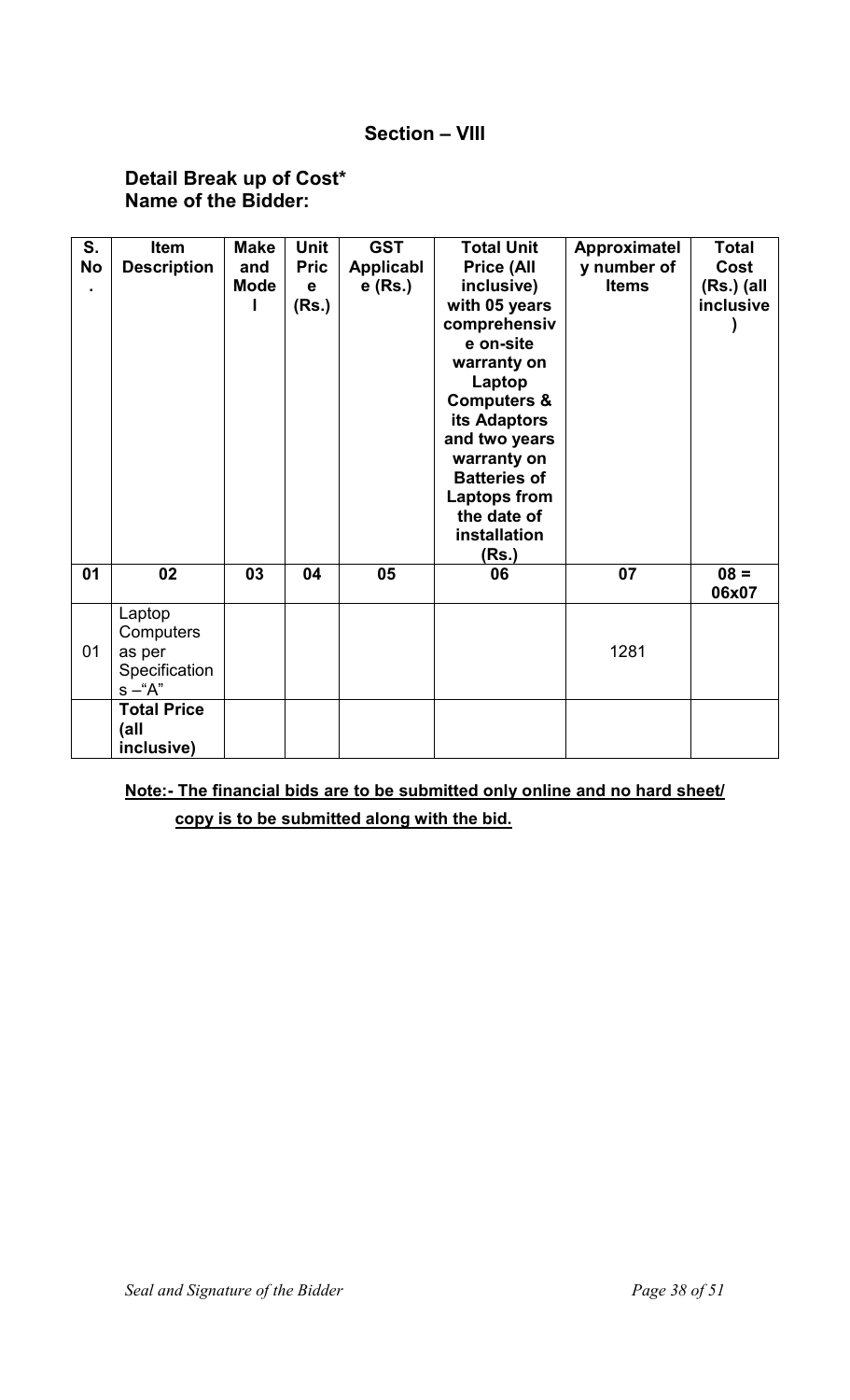# **Form: PQ-1**

# **Techno-commercial Bid**

| <b>S. No.</b> | <b>Description</b>                                                                                                                                                                                                                                                                                                                                                                                                                                                                                   | Indicate also<br>page number<br>where clearly<br>the document<br>attached |
|---------------|------------------------------------------------------------------------------------------------------------------------------------------------------------------------------------------------------------------------------------------------------------------------------------------------------------------------------------------------------------------------------------------------------------------------------------------------------------------------------------------------------|---------------------------------------------------------------------------|
| 1.            | Name, address & telephone number of the<br>agency/firm                                                                                                                                                                                                                                                                                                                                                                                                                                               |                                                                           |
| 2.            | Name, designation, address & telephone<br>number of authorized person                                                                                                                                                                                                                                                                                                                                                                                                                                |                                                                           |
| 3.            | Please specify as to whether Tenderer is<br>sole Proprietor/Partnership Firm/Private or<br>Limited Company.                                                                                                                                                                                                                                                                                                                                                                                          |                                                                           |
| 4.            | Name, address & telephone number of<br>Directors/Partners, Fax No., e-mail address.                                                                                                                                                                                                                                                                                                                                                                                                                  |                                                                           |
| 5.            | Copy of PAN Card, Copy of previous 3<br>Financial Year's Income tax return (ITR)<br>Year 17-18, 18-19 & 19-20.                                                                                                                                                                                                                                                                                                                                                                                       |                                                                           |
| 6.            | Valid ISO Certificate of products (Please<br>attach copy) ISO 9001 as per the tender<br>document.                                                                                                                                                                                                                                                                                                                                                                                                    |                                                                           |
| 7.            | GST Registration No. (Please attach copy).                                                                                                                                                                                                                                                                                                                                                                                                                                                           |                                                                           |
| 8.            | Latest GST Return (Please attach copy of<br>latest month GST return certificate).                                                                                                                                                                                                                                                                                                                                                                                                                    |                                                                           |
| 9.            | Experience Certificates / details of 5 years in<br>providing services / supply of Laptop<br>Computers, Servers, Computers, Printers,<br>UPS Systems and other related<br>IT<br>Equipments in Central Government/State<br>Government/<br><b>Public</b><br>Sector<br>Undertakings/Autonomous Bodies/Reputed<br>Private organizations. (The vendor has to<br>quote experience of minimum 05 years,<br>in this regard, the work /purchase orders<br>copies of five years is required from the<br>bidder) |                                                                           |
| 10.           | <b>Online Bid Security/Earnest Money Deposit:</b>                                                                                                                                                                                                                                                                                                                                                                                                                                                    |                                                                           |
|               | a) Amount: Rs                                                                                                                                                                                                                                                                                                                                                                                                                                                                                        |                                                                           |
|               | Reference No.:<br>b)                                                                                                                                                                                                                                                                                                                                                                                                                                                                                 |                                                                           |
|               | Date of issue:<br>$\mathsf{C}$                                                                                                                                                                                                                                                                                                                                                                                                                                                                       |                                                                           |
| 11.           | <b>Online Tender Fees details</b><br>a) Amount:                                                                                                                                                                                                                                                                                                                                                                                                                                                      |                                                                           |
|               | Reference No.:<br>b)                                                                                                                                                                                                                                                                                                                                                                                                                                                                                 |                                                                           |
|               | Date of issue:<br>C)                                                                                                                                                                                                                                                                                                                                                                                                                                                                                 |                                                                           |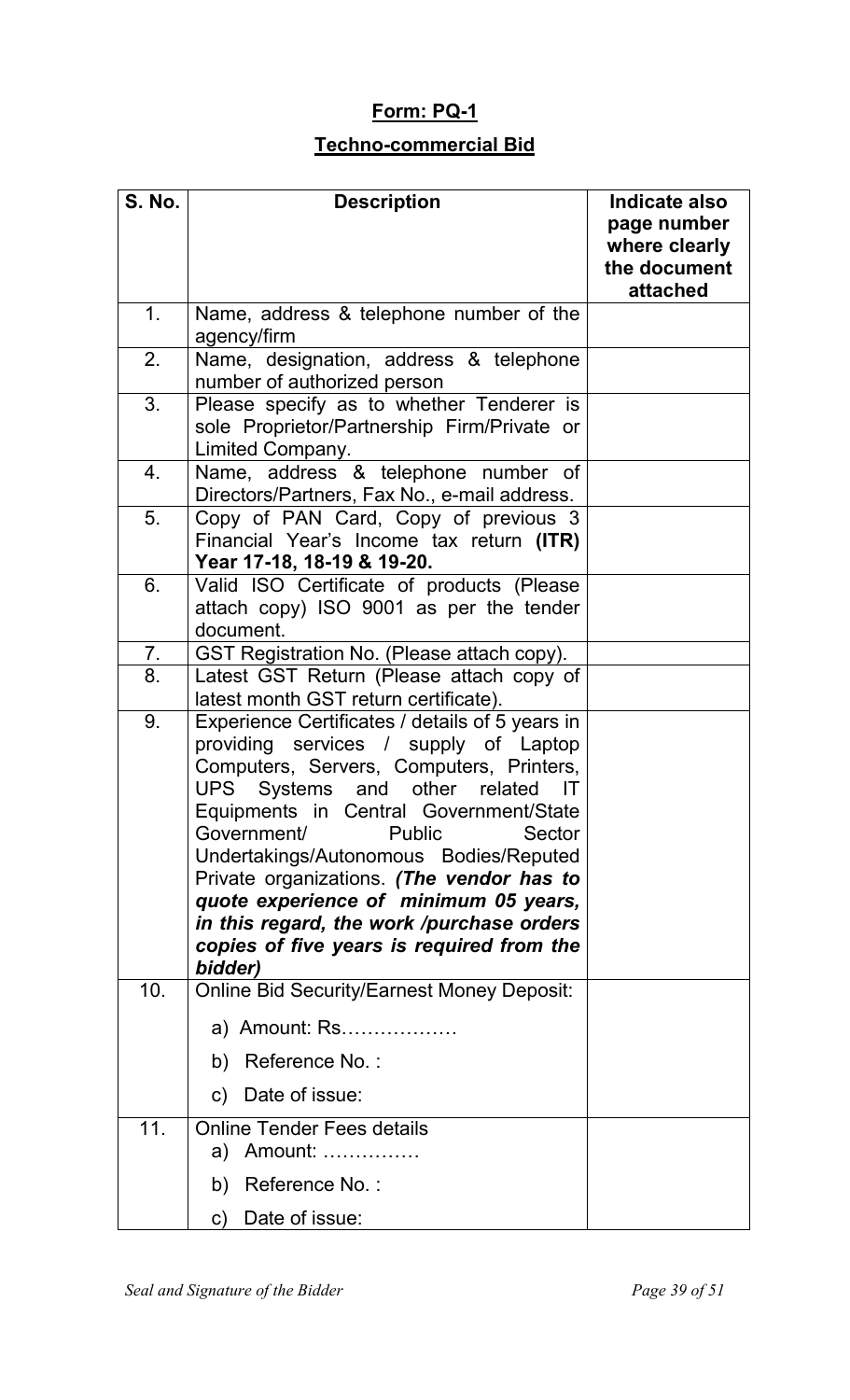# **Form: PQ-2 BIDDER'S ANNUAL TURNOVER**

| (Location) |
|------------|
| (Date)     |

From (Name & Address of the Auditor)

| I O                           |
|-------------------------------|
| The Registrar General,        |
| High Court of Madhya Pradesh, |
| Jabalpur                      |

**Ref.: \_\_\_\_\_\_\_\_\_\_\_\_\_\_\_\_** 

Dear Sir/Madam,

We hereby certify that the average annual turnover of M/s. \_\_\_\_\_\_\_\_\_\_\_\_\_\_\_\_\_ (name of the bidder) is not less than Rs. **05 Crore** during the last three financial years.

| SI  | <b>Firm</b> | <b>Year 17-18</b> | <b>Year 18-19</b> | <b>Year 19-20</b> |
|-----|-------------|-------------------|-------------------|-------------------|
| No. |             | <b>Amount</b>     | <b>Amount</b>     | <b>Amount</b>     |
|     |             |                   |                   |                   |
|     |             |                   |                   |                   |

**Yours Sincerely,**  *(Signature of Authorized Auditor) Name of the Authorized Auditor: Seal:*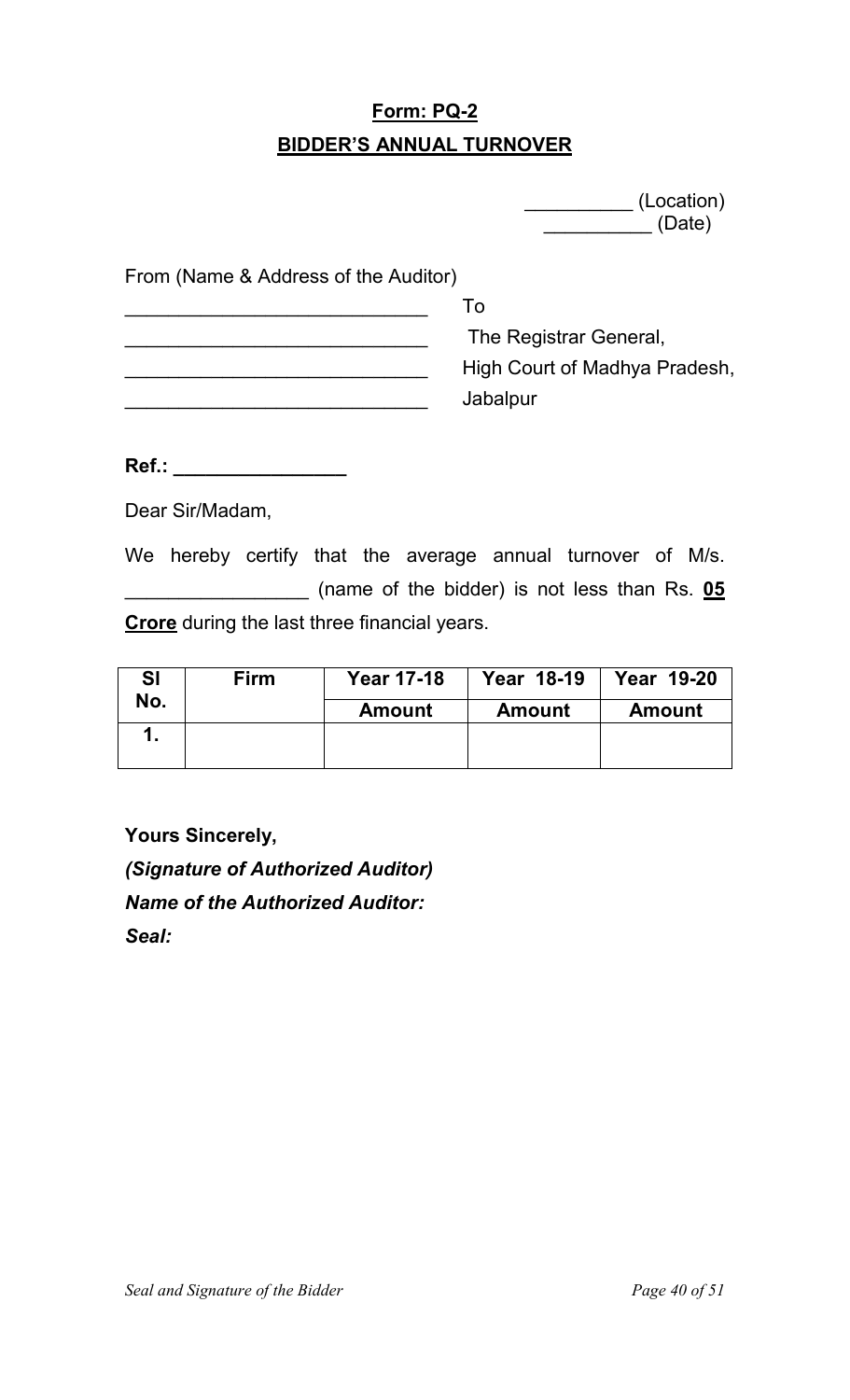### **Form: PQ-3**

#### **SIMILAR WORK EXPERIENCE**

 \_\_\_\_\_\_\_\_\_\_ (Location) \_\_\_\_\_\_\_\_\_\_ (Date)

From (Name & Address of the Bidder)

| To.                           |
|-------------------------------|
| The Registrar General,        |
| High Court of Madhya Pradesh, |
| Jabalpur                      |

- **Subject:** Supply, Installation, Commissioning and Maintenance of Laptop Computers to the High Court and Subordinate Courts in the State of Madhya Pradesh.
- **Ref.: \_\_\_\_\_\_\_\_\_\_\_\_\_\_\_\_**
- 1. We hereby declare and confirm that we, \_\_\_\_\_\_\_\_\_\_\_\_\_\_ (Name of the Bidder), having registered office at (address) have successfully executed following projects. We are providing the details below: (Note: add rows as required).

| SI.<br>No. | Name of the<br>client<br>organization | Purchase<br>Order<br>(P.O) No.<br>& Date of | Project<br>Value | <b>Brief</b><br>Scope<br>of Work |        | Whether the<br>copies of the<br>purchase orders /<br>contracts from the<br>client as required,<br>is attached? |
|------------|---------------------------------------|---------------------------------------------|------------------|----------------------------------|--------|----------------------------------------------------------------------------------------------------------------|
|            |                                       | issue of<br>P.O.                            |                  |                                  | Yes/No | Pg. No.<br>on the<br>Proposal                                                                                  |
|            |                                       |                                             |                  |                                  |        |                                                                                                                |
|            |                                       |                                             |                  |                                  |        |                                                                                                                |
|            |                                       |                                             |                  |                                  |        |                                                                                                                |

**Yours Sincerely, (Signature of Authorized Signatory) Name and Designation of the Authorized Signatory: Name and address of the Bidder Company: Seal:** 

*Note:-Please clearly indicate the page numbers with documents.*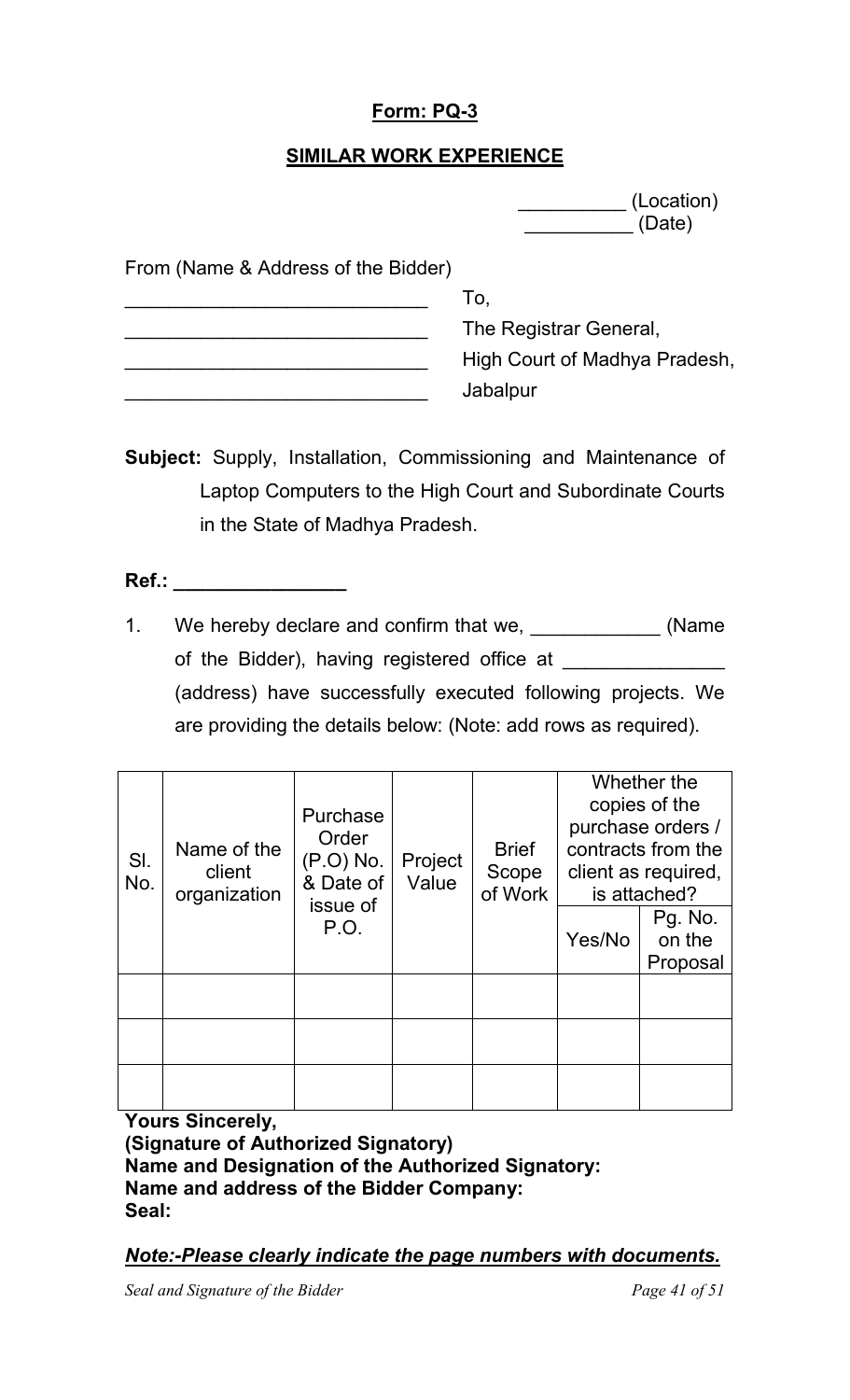# **Annexure - 1**

Clause by Clause compliance statement on the technical specification as prescribed in the **section VII** of this document.

| SI.<br>No. | Clause no. | <b>Complied / Not complied</b> |
|------------|------------|--------------------------------|
|            |            |                                |
|            |            |                                |
|            |            |                                |
|            |            |                                |
|            |            |                                |
|            |            |                                |
|            |            |                                |
|            |            |                                |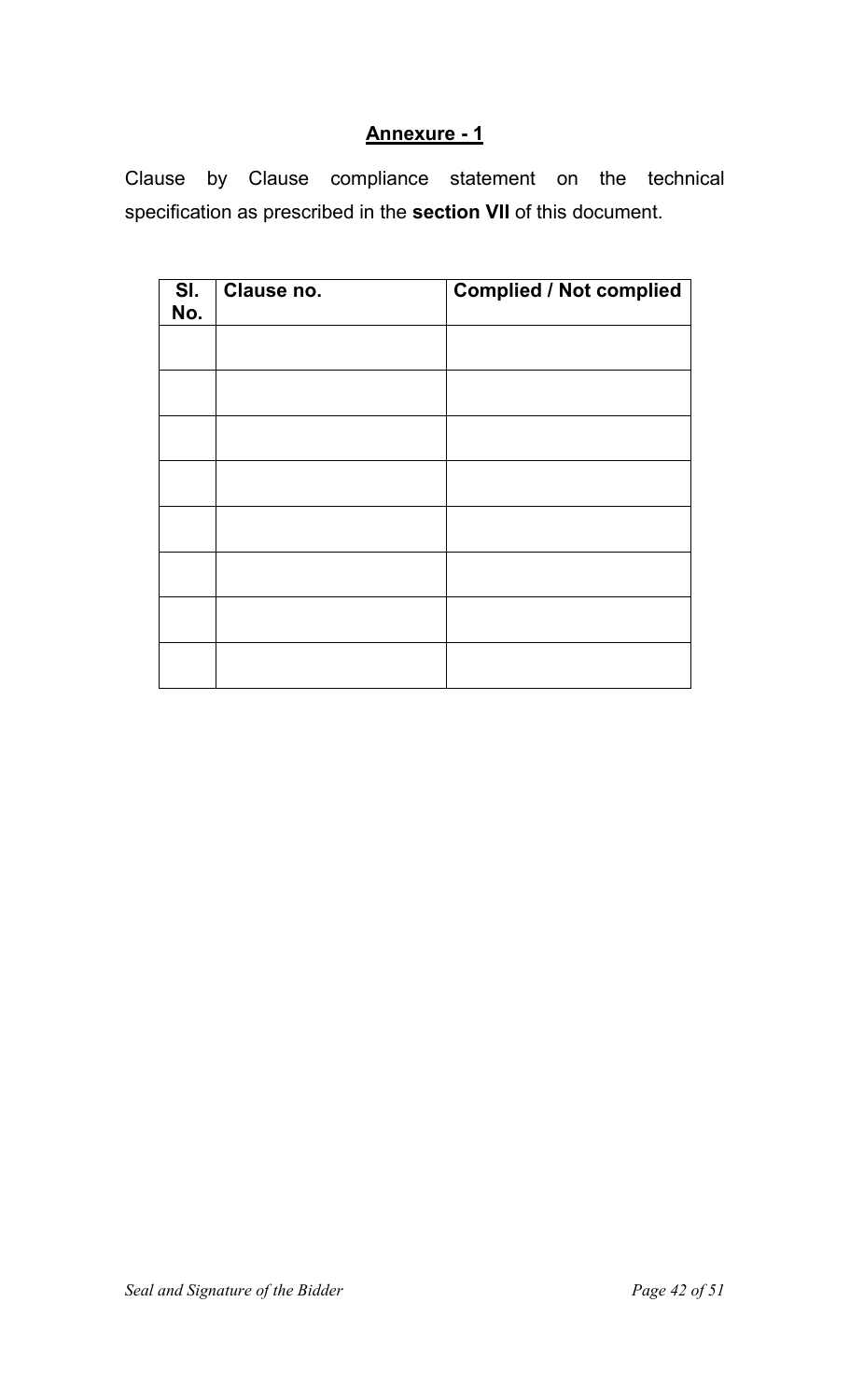#### **Annexure - 2**

### **DEVIATION STATEMENT FORMAT**

The Bidder is required to provide the details of the deviations of the tender clauses **(in any section of the tender)** in the following format.

| SI. No. | <b>Section</b><br>No. | <b>Clause</b><br><b>No</b> | <b>Clause</b><br><b>Description</b> | Non Compliance/<br><b>Partial</b><br><b>Compliance</b> | <b>Remarks</b> |
|---------|-----------------------|----------------------------|-------------------------------------|--------------------------------------------------------|----------------|
|         |                       |                            |                                     |                                                        |                |
|         |                       |                            |                                     |                                                        |                |
|         |                       |                            |                                     |                                                        |                |
|         |                       |                            |                                     |                                                        |                |
|         |                       |                            |                                     |                                                        |                |
|         |                       |                            |                                     |                                                        |                |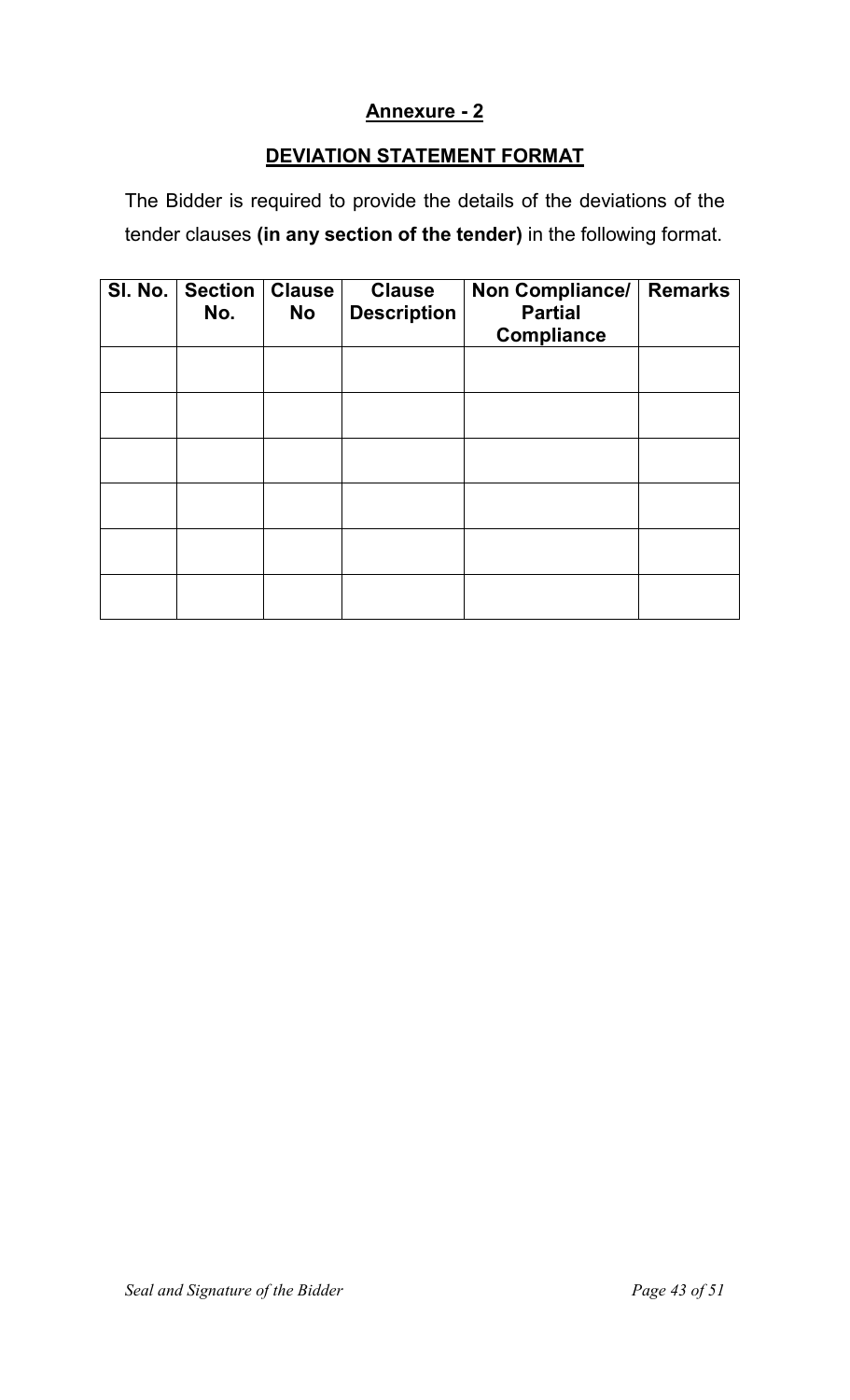#### **PART – I**

#### **BID FORM (1 sheet)**

**Tender No. : Date : Date :** 

**To,** 

**The Registrar General High Court of M.P., Jabalpur (M.P.)** 

#### **Respected Sir,**

- 1. Having examined the conditions of contract and specifications in the tender document and annexure, the receipt of which is hereby duly acknowledged, we, undersigned, offer to Supply, Installation, Commissioning Maintenance of Laptop Computers for the sum shown in the schedule of prices attached herewith and made part of this Bid.
- 2. We undertake, if our Bid is accepted, to complete delivery of all the items specified in the contract within the delivery schedule specified in the tender.
- 3. If our Bid is accepted, we will obtain the unconditional performance guarantees of a Nationalized/Scheduled Bank for a sum 10% of the purchase / contract value.
- 4. We agree to abide by this Bid for a period of **180 days** from the date fixed for Bid opening and it shall remain binding upon us and may be accepted at any time before the expiration of that period.
- 5. Until a formal Purchase Order of Contract is prepared and a contract is executed accordingly, this Bid together with your written acceptance thereof in your notification of award shall constitute a contract binding on us, subject to terms and conditions mentioned in the tender document.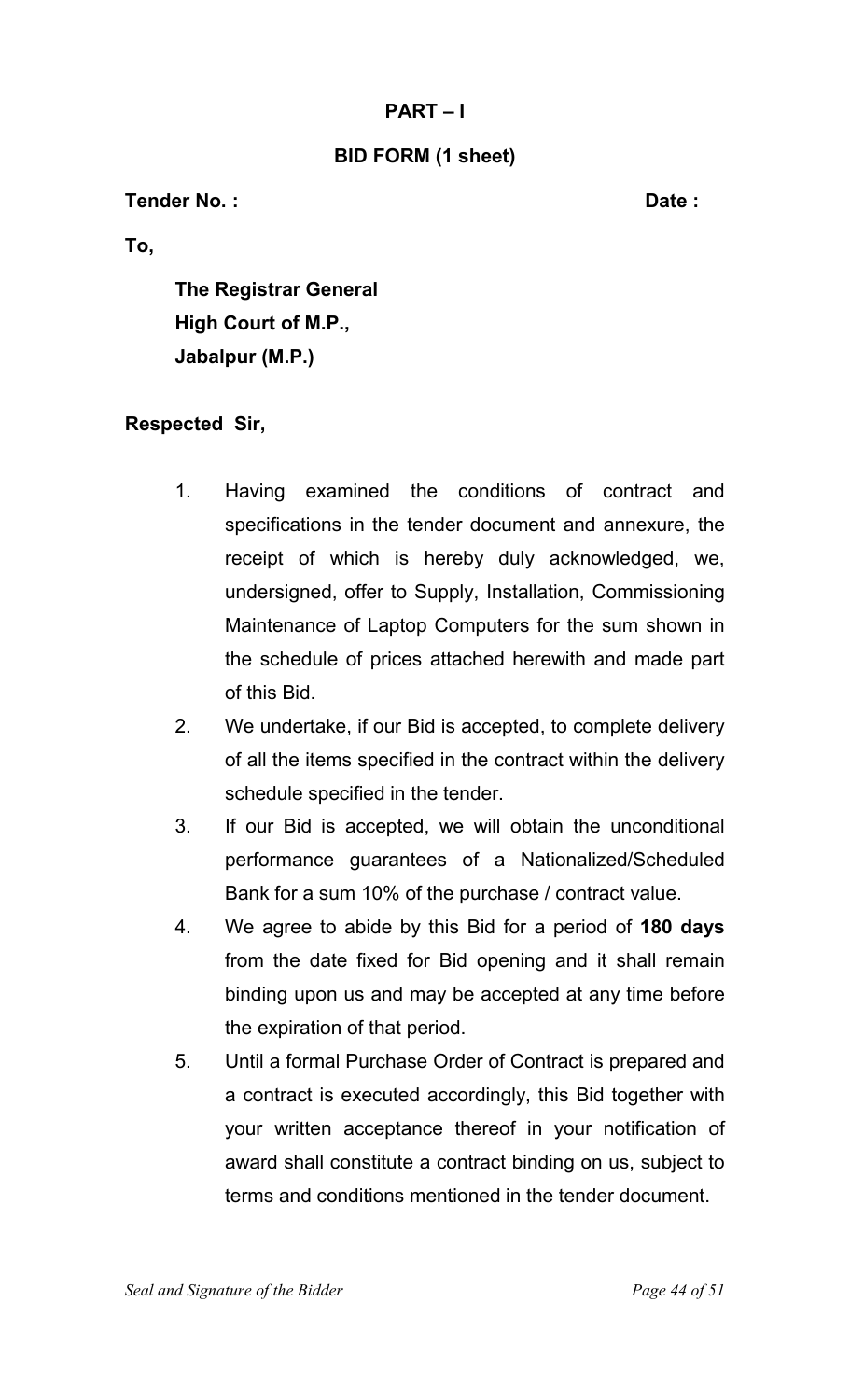- 6. Bid submitted by us is properly sealed and prepared so as to prevent any subsequent alteration and replacement.
- 7. We understand that you are not bound to accept the lowest or any bid, you may receive and you may reject any bid without assigning reason therefore and you may vary, amend or alter any terms and conditions of the Tender Document at the time of execution of the Contract.

|                      | <b>Name and Signature</b>       |                  |
|----------------------|---------------------------------|------------------|
| In the capacity of   |                                 |                  |
| for and on behalf of | Duly authorized to sign the bid |                  |
|                      |                                 |                  |
|                      |                                 | <b>Signature</b> |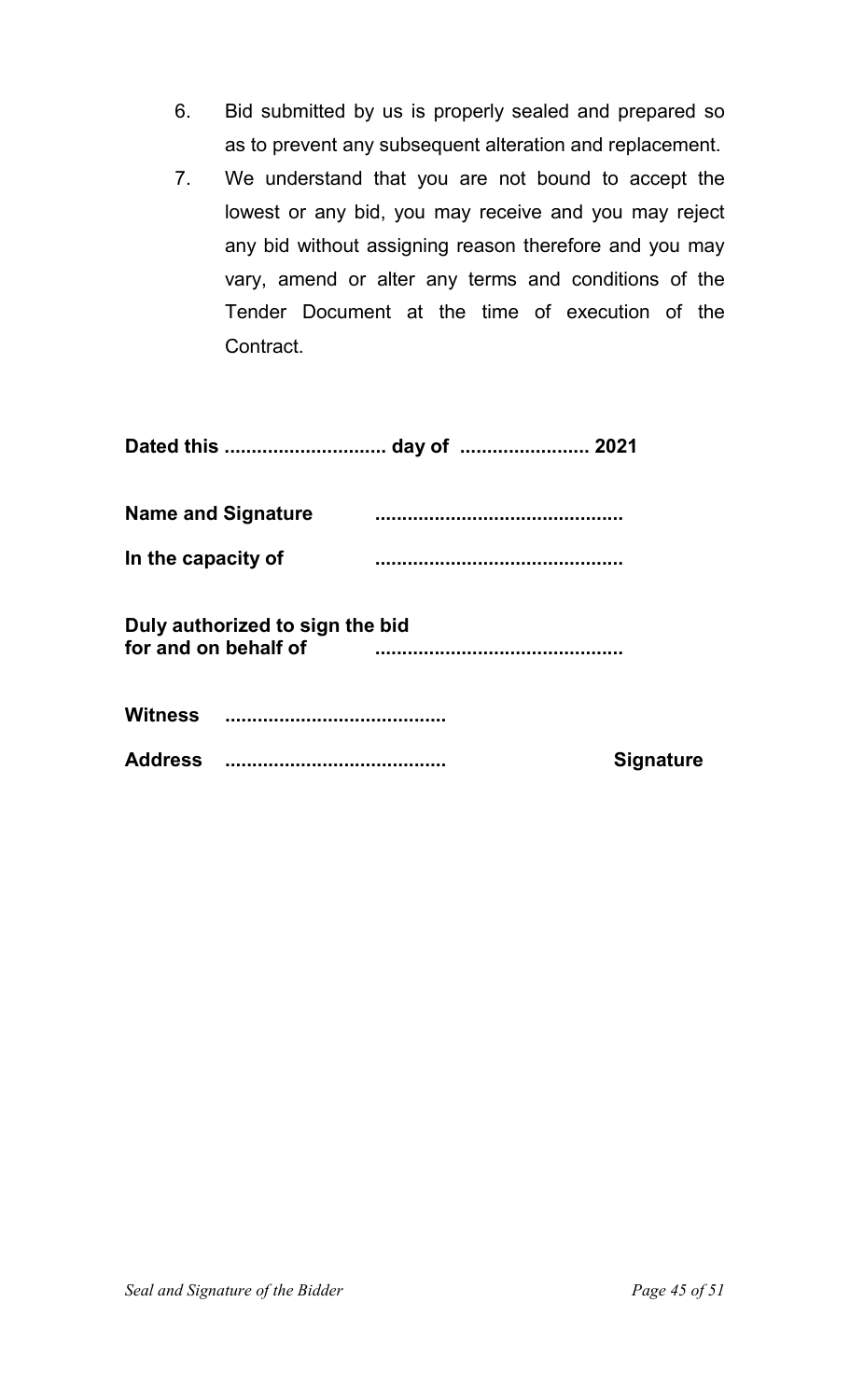# **C E R T I F I C A T E S**

### *WE CERTIFY THAT:-*

- **1.** We will not LEAK / DISCLOSE any information of High Court of Madhya Pradesh to any other institutions/organizations, bodies and also in the market on the rates less than the prices quoted by us to the High Court.
- **2.** The rate of TAXES / DUTIES mentioned in the tender is in accordance with the provisions of the rules in all respects and the same is payable to the Authorities.
- **3.** The material / items and software offered shall be of the best quality strictly in accordance with the specifications and particulars as detailed in the tender.
- **4.** The information furnished by us in the tender are true and correct to the best of our knowledge and belief.
- **5.** We have read and understood the rules, regulations, terms and conditions of tender as applicable from time to time and agree to abide by them.
- **6.** We will meet 100% Confidentiality and Integrity of High Court Database and software.

#### *Authorized Signatory*

*(Seal of the Company)*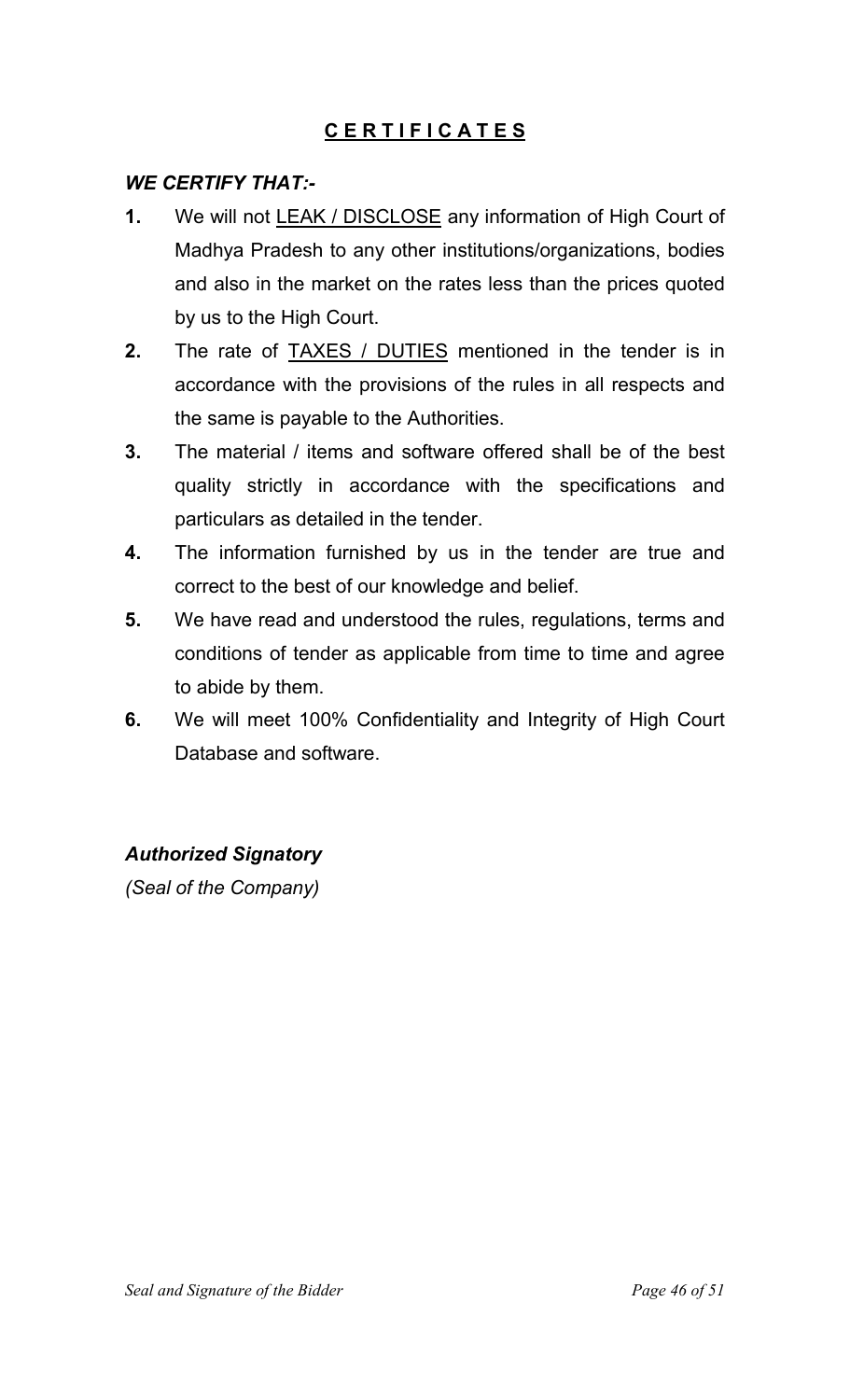# **TENTATIVE LIST OF LOCATIONS**

| S.<br><b>NO</b> | <b>NAME OF THE</b><br><b>JUDICIAL DISTRICT</b> | <b>NAME OF COURT COMPLEX</b>                                  | <b>TYPE OF COURT</b><br><b>COMPLEX I.E. DISTRICT/</b><br><b>TEHSIL (DC/TC)</b> |
|-----------------|------------------------------------------------|---------------------------------------------------------------|--------------------------------------------------------------------------------|
| $\mathbf{1}$    | <b>ALIRAJPUR</b>                               | <b>DISTRICT &amp; SESSIONS</b><br>COURT, ALIRAJPUR            | <b>DISTRICT</b>                                                                |
| 2               | <b>ALIRAJPUR</b>                               | CIVIL COURT, JOBAT                                            | <b>TEHSIL</b>                                                                  |
| 3               | <b>ANUPPUR</b>                                 | <b>DISTRICT &amp; SESSIONS</b><br>COURT, ANUPPUR              | <b>DISTRICT</b>                                                                |
| 4               | <b>ANUPPUR</b>                                 | CIVIL COURT, KOTMA                                            | <b>TEHSIL</b>                                                                  |
| 5               | <b>ANUPPUR</b>                                 | <b>CIVIL COURT</b><br>,RAJENDRAGRAM                           | <b>TEHSIL</b>                                                                  |
| 6               | <b>ASHOKNAGAR</b>                              | <b>DISTRICT COURT</b><br><b>ASHOKNAGAR</b>                    | <b>DISTRICT</b>                                                                |
| $\overline{7}$  | <b>ASHOKNAGAR</b>                              | CIVIL COURT, MUNGAOLI                                         | <b>TEHSIL</b>                                                                  |
| 8               | <b>ASHOKNAGAR</b>                              | <b>CIVIL COURT, CHANDERI</b>                                  | <b>TEHSIL</b>                                                                  |
| 9               | <b>ASHOKNAGAR</b>                              | CIVIL COURT, ESAGRAH                                          | <b>LINK</b>                                                                    |
| 10              | <b>BALAGHAT</b>                                | <b>DISTRICT &amp; SESSIONS COURT</b><br><b>BALAGHAT</b>       | <b>DISTRICT</b>                                                                |
| 11              | <b>BALAGHAT</b>                                | CIVIL COURT, BAIHAR                                           | <b>TEHSIL</b>                                                                  |
| 12 <sub>2</sub> | <b>BALAGHAT</b>                                | <b>CIVIL COURT , KATANGI</b>                                  | <b>TEHSIL</b>                                                                  |
| 13              | <b>BALAGHAT</b>                                | CIVIL COURT , WARASEONI                                       | <b>TEHSIL</b>                                                                  |
| 14              | <b>BALAGHAT</b>                                | CIVIL COURT, LANJI                                            | <b>TEHSIL</b>                                                                  |
| 15              | <b>BARWANI</b>                                 | <b>DISTRICT &amp; SESSIONS COURT</b><br>,BARWANI              | <b>DISTRICT</b>                                                                |
| 16              | <b>BARWANI</b>                                 | CIVIL COURT, ANJAD                                            | <b>TEHSIL</b>                                                                  |
| 17              | <b>BARWANI</b>                                 | CIVIL COURT, KHETIYA                                          | <b>TEHSIL</b>                                                                  |
| 18              | <b>BARWANI</b>                                 | CIVIL COURT, RAJPUR                                           | <b>TEHSIL</b>                                                                  |
| 19              | <b>BARWANI</b>                                 | CIVIL COURT, SENDHWA                                          | <b>TEHSIL</b>                                                                  |
| 20              | <b>BETUL</b>                                   | <b>DISTRICT &amp; SESSIONS COURT</b><br><b>BETUL</b>          | <b>DISTRICT</b>                                                                |
| 21              | <b>BETUL</b>                                   | CIVIL COURT, BHAINSDEHI                                       | <b>TEHSIL</b>                                                                  |
| 22              | <b>BETUL</b>                                   | <b>CIVIL COURT , MULTAI</b>                                   | <b>TEHSIL</b>                                                                  |
| 23              | <b>BETUL</b>                                   | CIVIL COURT , AAMLA                                           | <b>TEHSIL</b>                                                                  |
| 24              | <b>BHIND</b>                                   | <b>DISTRICT &amp; SESSIONS COURT</b><br><b>BHIND</b>          | <b>DISTRICT</b>                                                                |
| 25              | <b>BHIND</b>                                   | <b>CIVIL COURT, LAHAR</b>                                     | <b>TEHSIL</b>                                                                  |
| 26              | <b>BHIND</b>                                   | CIVIL COURT, MEHGAON                                          | <b>TEHSIL</b>                                                                  |
| 27              | <b>BHIND</b>                                   | CIVIL COURT , GOHAD                                           | <b>TEHSIL</b>                                                                  |
|                 |                                                | <b>DISTRICT &amp; SESSIONS COURT</b>                          |                                                                                |
| 28              | <b>BHOPAL</b>                                  | <b>BHOPAL</b>                                                 | <b>DISTRICT</b>                                                                |
| 29              | <b>BHOPAL</b>                                  | CIVIL COURT , BARASIA<br><b>DISTRICT &amp; SESSIONS COURT</b> | <b>TEHSIL</b>                                                                  |
| 30              | <b>BURHANPUR</b>                               | <b>BURHANPUR</b>                                              | <b>DISTRICT</b>                                                                |
| 31              | <b>BURHANPUR</b>                               | CIVIL COURT, NEPANAGAR                                        | <b>TEHSIL</b>                                                                  |
| 32              | <b>CHHATARPUR</b>                              | <b>DISTRICT &amp; SESSIONS COURT</b><br><b>CHHATARPUR</b>     | <b>DISTRICT</b>                                                                |
| 33              | <b>CHHATARPUR</b>                              | CIVIL COURT, BADAMALHARA                                      | <b>TEHSIL</b>                                                                  |
| 34              | <b>CHHATARPUR</b>                              | CIVIL COURT, BIJAWAR                                          | <b>TEHSIL</b>                                                                  |
| 35              | <b>CHHATARPUR</b>                              | CIVIL COURT, LAUNDI                                           | <b>TEHSIL</b>                                                                  |
| 36              | <b>CHHATARPUR</b>                              | CIVIL COURT, NOWGONG                                          | <b>TEHSIL</b>                                                                  |
| 37              | <b>CHHATARPUR</b>                              | CIVIL COURT, RAJNAGAR                                         | <b>TEHSIL</b>                                                                  |
| 38              | <b>CHHATARPUR</b>                              | CIVIL COURT , BAXWAHA                                         | <b>TEHSIL LINK COURT</b>                                                       |
| 39              | <b>CHHINDWARA</b>                              | <b>DISTRICT &amp; SESSIONS COURT</b><br><b>CHHINDWARA</b>     | <b>DISTRICT</b>                                                                |
| 40              | <b>CHHINDWARA</b>                              | CIVIL COURT, AMARWARA                                         | <b>TEHSIL</b>                                                                  |
| 41              | <b>CHHINDWARA</b>                              | CIVIL COURT, CHURAI                                           | <b>TEHSIL</b>                                                                  |
| 42              | <b>CHHINDWARA</b>                              | <b>CIVIL COURT , JUNARDEO</b>                                 | <b>TEHSIL</b>                                                                  |
| 43              | <b>CHHINDWARA</b>                              | CIVIL COURT , PANDURNA                                        | <b>TEHSIL</b>                                                                  |
| 44              | <b>CHHINDWARA</b>                              | CIVIL COURT, PARASIYA                                         | <b>TEHSIL</b>                                                                  |
| 45              | <b>CHHINDWARA</b>                              | CIVIL COURT, SAUSAR                                           | <b>TEHSIL</b>                                                                  |
| 46              | <b>CHHINDWARA</b>                              | CIVIL COURT, Harrai                                           | <b>REGULAR COURT</b>                                                           |
| 47              | <b>CHHINDWARA</b>                              | CIVIL COURT, Tamia                                            | <b>REGULAR COURT</b>                                                           |
| 48              | <b>DAMOH</b>                                   | <b>DISTRICT &amp; SESSIONS COURT</b><br><b>DAMOH</b>          | <b>DISTRICT</b>                                                                |
| 49              | <b>DAMOH</b>                                   | CIVIL COURT, HATTA DISTRICT                                   | <b>TEHSIL</b>                                                                  |

*Seal and Signature of the Bidder Page 47 of 51*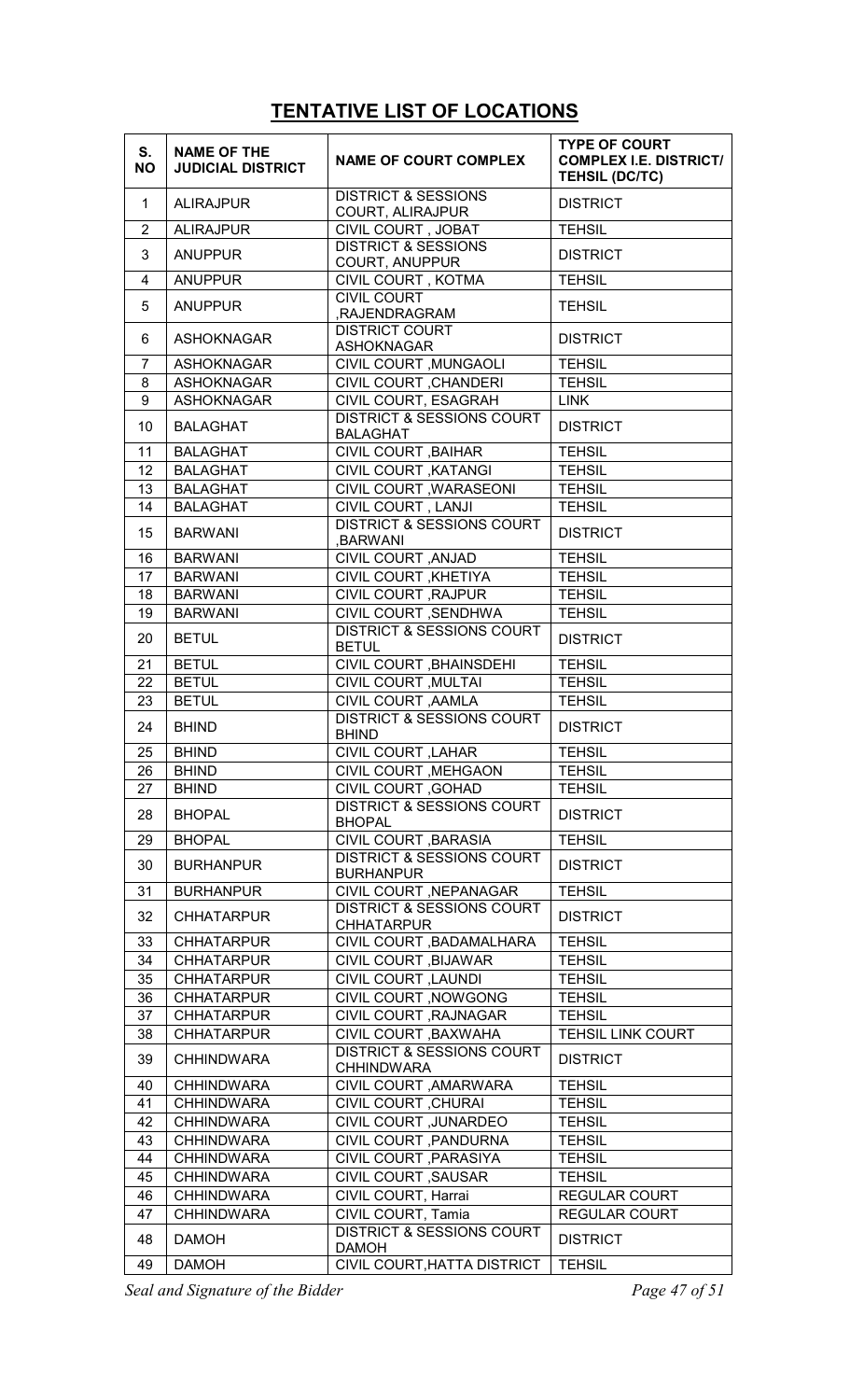|          |                                | <b>DAMOH</b>                                             |                                |
|----------|--------------------------------|----------------------------------------------------------|--------------------------------|
| 50       | <b>DAMOH</b>                   | <b>CIVIL COURT PATHARIYA</b>                             | <b>TEHSIL</b>                  |
|          |                                | <b>DISTRICT DAMOH</b><br><b>CIVIL COURT TENDUKHEDA</b>   |                                |
| 51       | <b>DAMOH</b>                   | <b>DISTRICT DAMOH</b>                                    | <b>TEHSIL</b>                  |
| 52       | <b>DATIA</b>                   | <b>DISTRICT &amp; SESSIONS COURT</b>                     | <b>DISTRICT</b>                |
|          |                                | <b>DATIA</b>                                             |                                |
| 53       | <b>DATIA</b>                   | CIVIL COURT, BHANDER<br><b>DISTRICT DATIA</b>            | <b>TEHSIL</b>                  |
|          |                                | CIVIL COURT, SEONDHA                                     |                                |
| 54       | <b>DATIA</b>                   | <b>DISTRICT DATIA</b>                                    | <b>TEHSIL</b>                  |
| 55       | <b>DEWAS</b>                   | <b>DISTRICT &amp; SESSIONS COURT</b><br><b>DEWAS</b>     | <b>DISTRICT</b>                |
| 56       | <b>DEWAS</b>                   | CIVIL COURT, BAGLI                                       | <b>TEHSIL</b>                  |
| 57       | <b>DEWAS</b>                   | CIVIL COURT, KANNOD                                      | <b>TEHSIL</b>                  |
| 58       | <b>DEWAS</b>                   | CIVIL COURT, KHATEGAON                                   | <b>TEHSIL</b>                  |
| 59       | <b>DEWAS</b>                   | CIVIL COURT, SONKATCH                                    | <b>TEHSIL</b>                  |
| 60       | <b>DEWAS</b>                   | CIVIL COURT, TONKHURD                                    | <b>TEHSIL</b>                  |
| 61       | <b>DHAR</b>                    | <b>DISTRICT &amp; SESSIONS COURT</b>                     | <b>DISTRICT</b>                |
|          |                                | , DHAR                                                   |                                |
| 62       | <b>DHAR</b>                    | CIVIL COURT , BADNAWAR                                   | <b>TEHSIL</b>                  |
| 63       | <b>DHAR</b>                    | CIVIL COURT , DHARAMPURI                                 | <b>TEHSIL</b>                  |
| 64       | <b>DHAR</b>                    | <b>CIVIL COURT, KUKSHI</b>                               | <b>TEHSIL</b>                  |
| 65       | <b>DHAR</b>                    | CIVIL COURT, MANAWAR                                     | <b>TEHSIL</b>                  |
| 66       | <b>DHAR</b>                    | CIVIL COURT, SARDARPUR<br><b>DISTRICT &amp; SESSIONS</b> | <b>TEHSIL</b>                  |
| 67       | <b>DINDORI</b>                 | COURT, DINDORI                                           | <b>DISTRICT</b>                |
| 68       | <b>DINDORI</b>                 | CIVIL COURT, SHAHPURA                                    | <b>TEHSIL</b>                  |
| 69       | <b>GUNA</b>                    | <b>DISTRICT &amp; SESSIONS COURT</b>                     | <b>DISTRICT</b>                |
|          |                                | <b>GUNA</b>                                              |                                |
| 70       | <b>GUNA</b>                    | CIVIL COURT, AARON                                       | <b>TEHSIL</b>                  |
| 71       | <b>GUNA</b>                    | CIVIL COURT, CHACHODA                                    | <b>TEHSIL</b>                  |
| 72       | <b>GUNA</b>                    | CIVIL COURT, RAGHOGARH                                   | <b>TEHSIL</b>                  |
| 73       | <b>GWALIOR</b>                 | <b>DISTRICT &amp; SESSIONS COURT</b><br><b>GWALIOR</b>   | <b>DISTRICT</b>                |
| 74       | <b>GWALIOR</b>                 | CIVIL COURT, BHITARWAR                                   | <b>TEHSIL</b>                  |
| 75       | <b>GWALIOR</b>                 | CIVIL COURT, DABRA                                       | <b>TEHSIL</b>                  |
| 76       | <b>HARDA</b>                   | <b>DISTRICT &amp; SESSIONS</b>                           | <b>DISTRICT</b>                |
| 77       | <b>HARDA</b>                   | COURT, HARDA<br><b>CIVIL COURT, TIMARNI</b>              | <b>TEHSIL</b>                  |
| 78       | <b>HARDA</b>                   | CIVIL COURT, KHIRKIYA                                    | <b>TEHSIL</b>                  |
|          |                                | <b>DISTRICT &amp; SESSIONS COURT</b>                     |                                |
| 79       | <b>HOSHANGABAD</b>             | <b>HOSHANGABAD</b>                                       | <b>DISTRICT</b>                |
| 80       | <b>HOSHANGABAD</b>             | <b>CIVIL COURT , PACHMARHI</b>                           | <b>TEHSIL</b>                  |
| 81       | <b>HOSHANGABAD</b>             | CIVIL COURT, ITARSI                                      | <b>TEHSIL</b>                  |
| 82       | <b>HOSHANGABAD</b>             | CIVIL COURT, PIPARIYA                                    | <b>TEHSIL</b>                  |
| 83       | <b>HOSHANGABAD</b>             | CIVIL COURT, SEONI MALWA                                 | <b>TEHSIL</b>                  |
| 84       | <b>HOSHANGABAD</b>             | CIVIL COURT, SOHAGPUR                                    | <b>TEHSIL</b>                  |
| 85       | <b>INDORE</b>                  | <b>DISTRICT &amp; SESSIONS</b>                           | <b>DISTRICT</b>                |
|          | <b>INDORE</b>                  | COURT, INDORE                                            | <b>TEHSIL</b>                  |
| 86<br>87 | <b>INDORE</b>                  | CIVIL COURT, DEPALPUR<br>CIVIL COURT, HATOD              | <b>TEHSIL</b>                  |
|          |                                |                                                          |                                |
| 88<br>89 | <b>INDORE</b><br><b>INDORE</b> | CIVIL COURT, MHOW<br><b>CIVIL COURT , SANWER</b>         | <b>TEHSIL</b><br><b>TEHSIL</b> |
|          |                                | <b>DISTRICT &amp; SESSIONS</b>                           |                                |
| 90       | <b>JABALPUR</b>                | COURT, JABALPUR                                          | <b>DISTRICT</b>                |
| 91       | <b>JABALPUR</b>                | CIVIL COURT, PATAN                                       | <b>TEHSIL</b>                  |
| 92       | <b>JABALPUR</b>                | CIVIL COURT, SIHORA                                      | <b>TEHSIL</b>                  |
| 93       | <b>JHABUA</b>                  | <b>DISTRICT &amp; SESSIONS COURT</b><br><b>JHABUA</b>    | <b>DISTRICT</b>                |
| 94       | <b>JHABUA</b>                  | CIVIL COURT, PETLAWAD                                    | <b>TEHSIL</b>                  |
| 95       | <b>JHABUA</b>                  | CIVIL COURT, THANDLA                                     | <b>TEHSIL</b>                  |
| 96       | <b>KATNI</b>                   | <b>DISTRICT &amp; SESSIONS COURT</b>                     | <b>DISTRICT</b>                |
|          |                                | <b>KATNI</b>                                             |                                |
| 97       | <b>KATNI</b>                   | <b>CIVIL COURT</b><br>,VIJAYRAGHAVGARH                   | <b>TEHSIL</b>                  |
| 98       | <b>KATNI</b>                   | <b>CIVIL COURT , BARHI</b>                               | <b>TEHSIL</b>                  |

*Seal and Signature of the Bidder Page 48 of 51*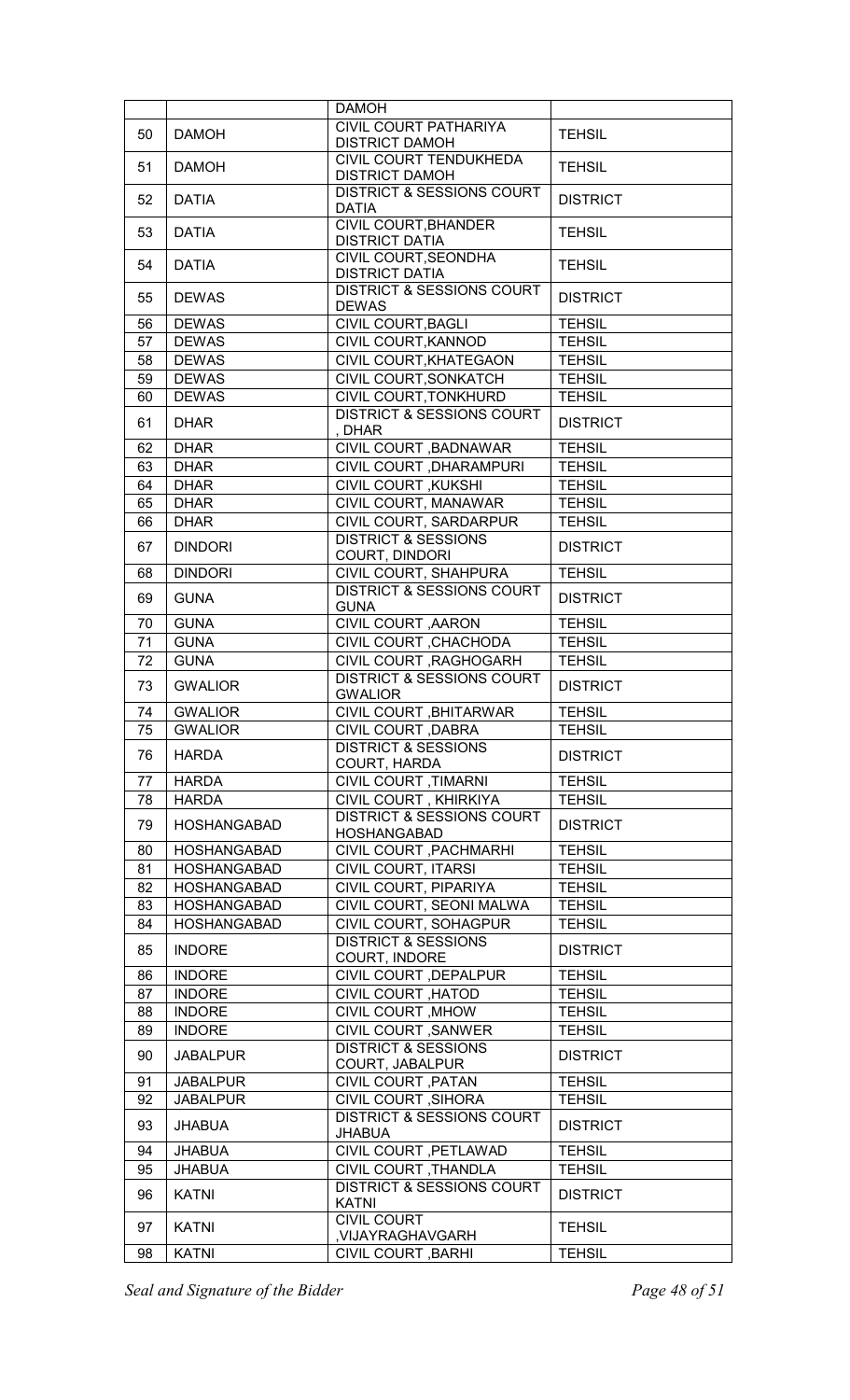| 99  | <b>KATNI</b>       | CIVIL COURT , DHIMARKHEDA                                  | <b>TEHSIL</b>   |
|-----|--------------------|------------------------------------------------------------|-----------------|
| 100 | <b>KHANDWA</b>     | <b>DISTRICT &amp; SESSIONS COURT</b><br><b>KHANDWA</b>     | <b>DISTRICT</b> |
| 101 | <b>KHANDWA</b>     | CIVIL COURT, HARSUD                                        | <b>TEHSIL</b>   |
| 102 | <b>KHANDWA</b>     | CIVIL COURT PUNASA District<br>Khandwa                     | <b>TEHSIL</b>   |
| 103 | <b>KHANDWA</b>     | CIVIL COURT MANDHATA                                       | <b>LINK</b>     |
| 104 | <b>MANDLA</b>      | <b>DISTRICT &amp; SESSIONS COURT</b><br><b>MANDLA</b>      | <b>DISTRICT</b> |
| 105 | <b>MANDLA</b>      | CIVIL COURT , NAINPUR                                      | <b>TEHSIL</b>   |
| 106 | <b>MANDLA</b>      | CIVIL COURT, NIWAS                                         | <b>TEHSIL</b>   |
| 107 | <b>MANDLA</b>      | CIVIL COURT , BICHHIYA                                     | <b>TEHSIL</b>   |
| 108 | <b>MANDLESHWAR</b> | <b>DISTRICT &amp; SESSIONS COURT</b><br><b>MANDLESHWAR</b> | <b>DISTRICT</b> |
| 109 | <b>MANDLESHWAR</b> | CIVIL COURT, KHARGONE                                      | <b>TEHSIL</b>   |
| 110 | <b>MANDLESHWAR</b> | CIVIL COURT, SANAWAD                                       | <b>TEHSIL</b>   |
| 111 | <b>MANDLESHWAR</b> | CIVIL COURT, BARWAHA                                       | <b>TEHSIL</b>   |
| 112 | <b>MANDLESHWAR</b> | CIVIL COURT , BHIKANGAON                                   | <b>TEHSIL</b>   |
| 113 | <b>MANDLESHWAR</b> | CIVIL COURT , KASRAWAD                                     | <b>TEHSIL</b>   |
| 114 | <b>MANDLESHWAR</b> | CIVIL COURT , MAHESHWAR                                    | <b>TEHSIL</b>   |
| 115 | <b>MANDSAUR</b>    | <b>DISTRICT &amp; SESSIONS COURT</b><br><b>MANDSAUR</b>    | <b>DISTRICT</b> |
| 116 | <b>MANDSAUR</b>    | CIVIL COURT, BHANPURA                                      | <b>TEHSIL</b>   |
| 117 | <b>MANDSAUR</b>    | CIVIL COURT, GAROTH                                        | <b>TEHSIL</b>   |
| 118 | <b>MANDSAUR</b>    | CIVIL COURT , NARAYANGARH                                  | <b>TEHSIL</b>   |
| 119 | <b>MANDSAUR</b>    | CIVIL COURT, SITAMAU                                       | <b>TEHSIL</b>   |
| 120 | <b>MORENA</b>      | <b>DISTRICT &amp; SESSIONS COURT</b><br><b>MORENA</b>      | <b>DISTRICT</b> |
| 121 | <b>MORENA</b>      | CIVIL COURT, AMBAH                                         | <b>TEHSIL</b>   |
| 122 | <b>MORENA</b>      | <b>CIVIL COURT , JORA</b>                                  | <b>TEHSIL</b>   |
| 123 | <b>MORENA</b>      | CIVIL COURT, SABALGARH                                     | <b>TEHSIL</b>   |
| 124 | <b>NARSINGHPUR</b> | <b>DISTRICT &amp; SESSIONS COURT</b><br><b>NARSINGHPUR</b> | <b>DISTRICT</b> |
| 125 | <b>NARSINGHPUR</b> | CIVIL COURT, GADARWARA                                     | <b>TEHSIL</b>   |
| 126 | <b>NARSINGHPUR</b> | CIVIL COURT TENDUKHEDA<br><b>DISTRICT NARSINGHPUR</b>      | <b>TEHSIL</b>   |
| 127 | <b>NEEMUCH</b>     | CIVIL COURT , JAWAD                                        | <b>TEHSIL</b>   |
| 128 | <b>NEEMUCH</b>     | CIVIL COURT, MANASA                                        | <b>TEHSIL</b>   |
| 129 | <b>NEEMUCH</b>     | <b>DISTRICT &amp; SESSIONS COURT</b><br>,NEEMUCH           | <b>DISTRICT</b> |
| 130 | <b>PANNA</b>       | <b>DISTRICT &amp; SESSIONS COURT</b><br><b>PANNA</b>       | <b>DISTRICT</b> |
| 131 | <b>PANNA</b>       | CIVIL COURT, AJAYGARH                                      | <b>TEHSIL</b>   |
| 132 | <b>PANNA</b>       | CIVIL COURT, PAWAI                                         | <b>TEHSIL</b>   |
| 133 | <b>RAISEN</b>      | <b>DISTRICT &amp; SESSIONS COURT</b><br><b>RAISEN</b>      | <b>DISTRICT</b> |
| 134 | <b>RAISEN</b>      | CIVIL COURT, BARELI                                        | <b>TEHSIL</b>   |
| 135 | <b>RAISEN</b>      | CIVIL COURT, BEGUMGANJ                                     | <b>TEHSIL</b>   |
| 136 | <b>RAISEN</b>      | CIVIL COURT, GAIRATGANJ                                    | <b>TEHSIL</b>   |
| 137 | <b>RAISEN</b>      | CIVIL COURT, GOHARGANJ                                     | <b>TEHSIL</b>   |
| 138 | <b>RAISEN</b>      | CIVIL COURT, SILWANI                                       | <b>TEHSIL</b>   |
| 139 | <b>RAISEN</b>      | CIVIL COURT, UDAIPURA                                      | <b>TEHSIL</b>   |
| 140 | <b>RAJGARH</b>     | <b>DISTRICT &amp; SESSIONS COURT</b><br><b>RAJGARH</b>     | <b>DISTRICT</b> |
| 141 | <b>RAJGARH</b>     | CIVIL COURT, BIAORA                                        | <b>TEHSIL</b>   |
| 142 | <b>RAJGARH</b>     | CIVIL COURT, KHILCHIPUR                                    | <b>TEHSIL</b>   |
| 143 | <b>RAJGARH</b>     | CIVIL COURT,<br>NARSINGHGARH                               | <b>TEHSIL</b>   |
| 144 | <b>RAJGARH</b>     | CIVIL COURT, ZIRAPUR                                       | <b>TEHSIL</b>   |
| 145 | <b>RAJGARH</b>     | CIVIL COURT, SARANGPUR                                     | <b>TEHSIL</b>   |
| 146 | <b>RATLAM</b>      | CIVIL COURT, ALOTE                                         | <b>TEHSIL</b>   |
| 147 | <b>RATLAM</b>      | CIVIL COURT, JAORA                                         | <b>TEHSIL</b>   |
| 148 | <b>RATLAM</b>      | CIVIL COURT, SAILANA                                       | <b>TEHSIL</b>   |
| 149 | <b>RATLAM</b>      | <b>DISTRICT &amp; SESSIONS</b><br>COURT, RATLAM            | <b>DISTRICT</b> |
| 150 | <b>REWA</b>        | <b>DISTRICT &amp; SESSIONS COURT</b><br><b>REWA</b>        | <b>DISTRICT</b> |

*Seal and Signature of the Bidder Page 49 of 51*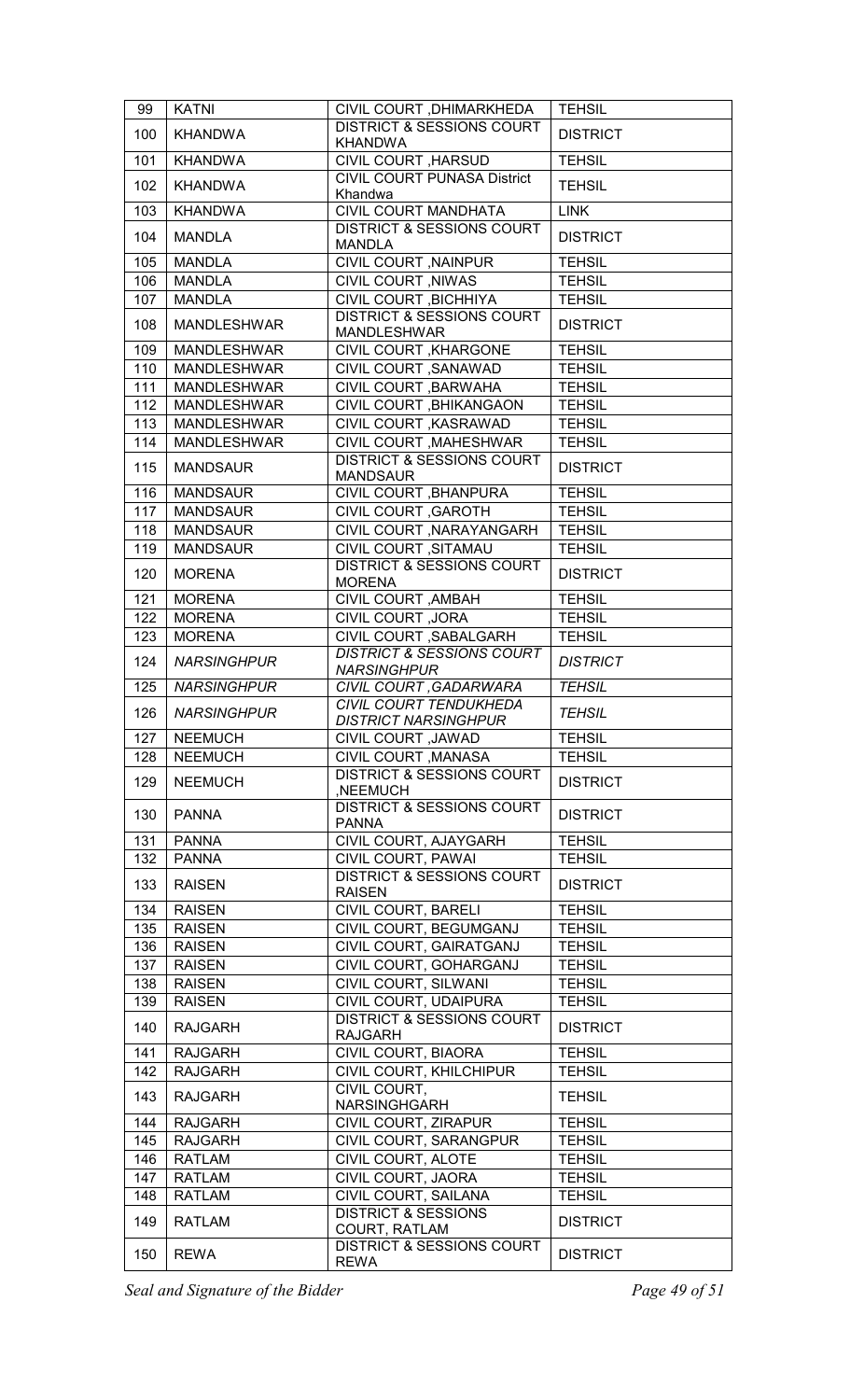| <b>REWA</b><br>CIVIL COURT, SIRMOUR<br><b>TEHSIL</b><br>152<br>CIVIL COURT, TEONTHER<br>153<br><b>REWA</b><br><b>TEHSIL</b><br>CIVIL COURT , HANUMANA<br><b>REWA</b><br><b>TEHSIL</b><br>154<br><b>DISTRICT &amp; SESSIONS COURT</b><br>155<br><b>SAGAR</b><br><b>DISTRICT</b><br><b>SAGAR</b><br>CIVIL COURT, BANDA<br>156<br><b>SAGAR</b><br><b>TEHSIL</b><br>157<br><b>SAGAR</b><br>CIVIL COURT, BINA<br><b>TEHSIL</b><br>158<br><b>CIVIL COURT , DEORI</b><br><b>SAGAR</b><br><b>TEHSIL</b><br><b>CIVIL COURT , KHURAI</b><br>159<br><b>SAGAR</b><br><b>TEHSIL</b><br>CIVIL COURT, Rehli<br>160<br><b>SAGAR</b><br><b>TEHSIL</b><br>CIVIL COURT, GARACOTA<br>161<br><b>SAGAR</b><br><b>TEHSIL</b><br>CIVIL COURT , MALTHONE<br>162<br><b>TEHSIL LINK COURT</b><br>Sagar<br>CIVIL COURT, SHAHGARH<br>163<br><b>TEHSIL LINK COURT</b><br>Sagar<br><b>CIVIL COURT , KESLI</b><br><b>TEHSIL LINK COURT</b><br>164<br>Sagar<br><b>DISTRICT &amp; SESSIONS COURT</b><br>165<br><b>SATNA</b><br><b>DISTRICT</b><br><b>SATNA</b><br><b>SATNA</b><br>CIVIL COURT , AMARPATAN<br>166<br><b>TEHSIL</b><br><b>CIVIL COURT , MAIHAR</b><br><b>TEHSIL</b><br>167<br><b>SATNA</b><br>CIVIL COURT , NAGOD<br>168<br><b>SATNA</b><br><b>TEHSIL</b><br>CIVIL COURT, RAMPUR<br>169<br><b>SATNA</b><br><b>TEHSIL</b><br><b>BAGHELA</b><br>170<br><b>SATNA</b><br>CIVIL COURT, CHITRAKOOT<br><b>TEHSIL</b><br>171<br>CIVIL COURT, UNCHEHRA<br><b>SATNA</b><br><b>TEHSIL</b><br><b>DISTRICT &amp; SESSIONS</b><br><b>SEHORE</b><br><b>DISTRICT</b><br>172<br>COURT, SEHORE<br>173<br><b>SEHORE</b><br><b>CIVIL COURT, ASHTA</b><br><b>TEHSIL</b><br>174<br><b>SEHORE</b><br>CIVIL COURT, BUDHNI<br><b>TEHSIL</b><br>CIVIL COURT, ICHHAWAR<br>175<br><b>SEHORE</b><br><b>TEHSIL</b><br>176<br><b>SEHORE</b><br>CIVIL COURT, NASRULLAGANJ<br><b>TEHSIL</b><br><b>DISTRICT &amp; SESSIONS COURT</b><br>177<br><b>SEONI</b><br><b>DISTRICT</b><br><b>SEONI</b><br>178<br><b>SEONI</b><br>CIVIL COURT , LAKHNADON<br><b>TEHSIL</b><br>179<br><b>SEONI</b><br>CIVIL COURT, GHANSAUR<br><b>LINK</b><br><b>DISTRICT &amp; SESSIONS COURT</b><br>180<br>SHAHDOL<br><b>DISTRICT</b><br><b>SHAHDOL</b><br><b>CIVIL COURT, BEOHARI</b><br>181<br><b>SHAHDOL</b><br><b>TEHSIL</b><br><b>BEOHARI</b><br><b>CIVIL COURT , BURHAR</b><br><b>SHAHDOL</b><br><b>TEHSIL</b><br>182<br><b>CIVIL COURT</b><br>183<br><b>SHAHDOL</b><br><b>TEHSIL</b><br>, JAISINGHNAGAR<br><b>SHAHDOL</b><br>CIVIL COURT, JAITPUR<br><b>TEHSIL LINK COURT</b><br>184<br><b>DISTRICT &amp; SESSIONS COURT</b><br>185<br><b>DISTRICT</b><br><b>SHAJAPUR</b><br><b>SHAJAPUR</b><br>CIVIL COURT, AGAR<br><b>TEHSIL</b><br>186<br><b>SHAJAPUR</b><br>CIVIL COURT, NALKHEDA<br>187<br><b>SHAJAPUR</b><br><b>TEHSIL</b><br>CIVIL COURT, SHUJALPUR<br>188<br><b>TEHSIL</b><br><b>SHAJAPUR</b><br><b>CIVIL COURT, SUSNER</b><br>189<br><b>SHAJAPUR</b><br><b>TEHSIL</b><br><b>DISTRICT &amp; SESSIONS COURT</b><br>190<br><b>SHEOPUR</b><br><b>DISTRICT</b><br><b>SHEOPUR</b><br>CIVIL COURT, VIJAYPUR<br><b>TEHSIL</b><br>191<br><b>SHEOPUR</b><br><b>DISTRICT &amp; SESSIONS COURT</b><br>192<br><b>SHIVPURI</b><br><b>DISTRICT</b><br><b>SHIVPURI</b><br>CIVIL COURT, KARERA<br>193<br><b>SHIVPURI</b><br><b>TEHSIL</b><br><b>SHIVPURI</b><br>CIVIL COURT, KOLARAS<br><b>TEHSIL</b><br>194<br>CIVIL COURT, PICHHORE<br>195<br><b>SHIVPURI</b><br><b>TEHSIL</b><br><b>CIVIL COURT , POHARI</b><br><b>SHIVPURI</b><br><b>TEHSIL</b><br>196<br>CIVIL COURT, KHANIADHANA<br>197<br><b>SHIVPURI</b><br><b>TEHSIL</b><br><b>DISTRICT &amp; SESSIONS COURT</b><br>198<br><b>SIDHI</b><br><b>DISTRICT</b><br><b>SIDHI</b><br><b>SIDHI</b><br>CIVIL COURT, CHURHAT<br><b>TEHSIL</b><br>199<br><b>SIDHI</b><br>CIVIL COURT RAMPUR NAIKIN<br><b>TEHSIL</b><br>200<br>CIVIL COURT, MAJHOULI<br>201<br><b>SIDHI</b><br><b>TEHSIL</b><br><b>DISTRICT &amp; SESSIONS COURT</b><br>202<br><b>SINGRAULI</b><br><b>DISTRICT</b><br>SINGRAULI WAIDHAN<br>203<br><b>SINGRAULI</b><br><b>TEHSIL</b><br>CIVIL COURT, DEOSAR<br>204<br><b>DISTRICT &amp; SESSIONS COURT</b><br><b>DISTRICT</b><br><b>TIKAMGARH</b> | 151 | <b>REWA</b> | CIVIL COURT, MAUGANJ | <b>TEHSIL</b> |
|--------------------------------------------------------------------------------------------------------------------------------------------------------------------------------------------------------------------------------------------------------------------------------------------------------------------------------------------------------------------------------------------------------------------------------------------------------------------------------------------------------------------------------------------------------------------------------------------------------------------------------------------------------------------------------------------------------------------------------------------------------------------------------------------------------------------------------------------------------------------------------------------------------------------------------------------------------------------------------------------------------------------------------------------------------------------------------------------------------------------------------------------------------------------------------------------------------------------------------------------------------------------------------------------------------------------------------------------------------------------------------------------------------------------------------------------------------------------------------------------------------------------------------------------------------------------------------------------------------------------------------------------------------------------------------------------------------------------------------------------------------------------------------------------------------------------------------------------------------------------------------------------------------------------------------------------------------------------------------------------------------------------------------------------------------------------------------------------------------------------------------------------------------------------------------------------------------------------------------------------------------------------------------------------------------------------------------------------------------------------------------------------------------------------------------------------------------------------------------------------------------------------------------------------------------------------------------------------------------------------------------------------------------------------------------------------------------------------------------------------------------------------------------------------------------------------------------------------------------------------------------------------------------------------------------------------------------------------------------------------------------------------------------------------------------------------------------------------------------------------------------------------------------------------------------------------------------------------------------------------------------------------------------------------------------------------------------------------------------------------------------------------------------------------------------------------------------------------------------------------------------------------------------------------------------------------------------------------------------------------------------------------------------------------------------------------------------------------------------------------------------------------------------------------------------------------------------------------------------------------------------------------------------------------------------------------------------------------------------------------------------------------------------------------------------------------------------------------------------------------------------|-----|-------------|----------------------|---------------|
|                                                                                                                                                                                                                                                                                                                                                                                                                                                                                                                                                                                                                                                                                                                                                                                                                                                                                                                                                                                                                                                                                                                                                                                                                                                                                                                                                                                                                                                                                                                                                                                                                                                                                                                                                                                                                                                                                                                                                                                                                                                                                                                                                                                                                                                                                                                                                                                                                                                                                                                                                                                                                                                                                                                                                                                                                                                                                                                                                                                                                                                                                                                                                                                                                                                                                                                                                                                                                                                                                                                                                                                                                                                                                                                                                                                                                                                                                                                                                                                                                                                                                                                                |     |             |                      |               |
|                                                                                                                                                                                                                                                                                                                                                                                                                                                                                                                                                                                                                                                                                                                                                                                                                                                                                                                                                                                                                                                                                                                                                                                                                                                                                                                                                                                                                                                                                                                                                                                                                                                                                                                                                                                                                                                                                                                                                                                                                                                                                                                                                                                                                                                                                                                                                                                                                                                                                                                                                                                                                                                                                                                                                                                                                                                                                                                                                                                                                                                                                                                                                                                                                                                                                                                                                                                                                                                                                                                                                                                                                                                                                                                                                                                                                                                                                                                                                                                                                                                                                                                                |     |             |                      |               |
|                                                                                                                                                                                                                                                                                                                                                                                                                                                                                                                                                                                                                                                                                                                                                                                                                                                                                                                                                                                                                                                                                                                                                                                                                                                                                                                                                                                                                                                                                                                                                                                                                                                                                                                                                                                                                                                                                                                                                                                                                                                                                                                                                                                                                                                                                                                                                                                                                                                                                                                                                                                                                                                                                                                                                                                                                                                                                                                                                                                                                                                                                                                                                                                                                                                                                                                                                                                                                                                                                                                                                                                                                                                                                                                                                                                                                                                                                                                                                                                                                                                                                                                                |     |             |                      |               |
|                                                                                                                                                                                                                                                                                                                                                                                                                                                                                                                                                                                                                                                                                                                                                                                                                                                                                                                                                                                                                                                                                                                                                                                                                                                                                                                                                                                                                                                                                                                                                                                                                                                                                                                                                                                                                                                                                                                                                                                                                                                                                                                                                                                                                                                                                                                                                                                                                                                                                                                                                                                                                                                                                                                                                                                                                                                                                                                                                                                                                                                                                                                                                                                                                                                                                                                                                                                                                                                                                                                                                                                                                                                                                                                                                                                                                                                                                                                                                                                                                                                                                                                                |     |             |                      |               |
|                                                                                                                                                                                                                                                                                                                                                                                                                                                                                                                                                                                                                                                                                                                                                                                                                                                                                                                                                                                                                                                                                                                                                                                                                                                                                                                                                                                                                                                                                                                                                                                                                                                                                                                                                                                                                                                                                                                                                                                                                                                                                                                                                                                                                                                                                                                                                                                                                                                                                                                                                                                                                                                                                                                                                                                                                                                                                                                                                                                                                                                                                                                                                                                                                                                                                                                                                                                                                                                                                                                                                                                                                                                                                                                                                                                                                                                                                                                                                                                                                                                                                                                                |     |             |                      |               |
|                                                                                                                                                                                                                                                                                                                                                                                                                                                                                                                                                                                                                                                                                                                                                                                                                                                                                                                                                                                                                                                                                                                                                                                                                                                                                                                                                                                                                                                                                                                                                                                                                                                                                                                                                                                                                                                                                                                                                                                                                                                                                                                                                                                                                                                                                                                                                                                                                                                                                                                                                                                                                                                                                                                                                                                                                                                                                                                                                                                                                                                                                                                                                                                                                                                                                                                                                                                                                                                                                                                                                                                                                                                                                                                                                                                                                                                                                                                                                                                                                                                                                                                                |     |             |                      |               |
|                                                                                                                                                                                                                                                                                                                                                                                                                                                                                                                                                                                                                                                                                                                                                                                                                                                                                                                                                                                                                                                                                                                                                                                                                                                                                                                                                                                                                                                                                                                                                                                                                                                                                                                                                                                                                                                                                                                                                                                                                                                                                                                                                                                                                                                                                                                                                                                                                                                                                                                                                                                                                                                                                                                                                                                                                                                                                                                                                                                                                                                                                                                                                                                                                                                                                                                                                                                                                                                                                                                                                                                                                                                                                                                                                                                                                                                                                                                                                                                                                                                                                                                                |     |             |                      |               |
|                                                                                                                                                                                                                                                                                                                                                                                                                                                                                                                                                                                                                                                                                                                                                                                                                                                                                                                                                                                                                                                                                                                                                                                                                                                                                                                                                                                                                                                                                                                                                                                                                                                                                                                                                                                                                                                                                                                                                                                                                                                                                                                                                                                                                                                                                                                                                                                                                                                                                                                                                                                                                                                                                                                                                                                                                                                                                                                                                                                                                                                                                                                                                                                                                                                                                                                                                                                                                                                                                                                                                                                                                                                                                                                                                                                                                                                                                                                                                                                                                                                                                                                                |     |             |                      |               |
|                                                                                                                                                                                                                                                                                                                                                                                                                                                                                                                                                                                                                                                                                                                                                                                                                                                                                                                                                                                                                                                                                                                                                                                                                                                                                                                                                                                                                                                                                                                                                                                                                                                                                                                                                                                                                                                                                                                                                                                                                                                                                                                                                                                                                                                                                                                                                                                                                                                                                                                                                                                                                                                                                                                                                                                                                                                                                                                                                                                                                                                                                                                                                                                                                                                                                                                                                                                                                                                                                                                                                                                                                                                                                                                                                                                                                                                                                                                                                                                                                                                                                                                                |     |             |                      |               |
|                                                                                                                                                                                                                                                                                                                                                                                                                                                                                                                                                                                                                                                                                                                                                                                                                                                                                                                                                                                                                                                                                                                                                                                                                                                                                                                                                                                                                                                                                                                                                                                                                                                                                                                                                                                                                                                                                                                                                                                                                                                                                                                                                                                                                                                                                                                                                                                                                                                                                                                                                                                                                                                                                                                                                                                                                                                                                                                                                                                                                                                                                                                                                                                                                                                                                                                                                                                                                                                                                                                                                                                                                                                                                                                                                                                                                                                                                                                                                                                                                                                                                                                                |     |             |                      |               |
|                                                                                                                                                                                                                                                                                                                                                                                                                                                                                                                                                                                                                                                                                                                                                                                                                                                                                                                                                                                                                                                                                                                                                                                                                                                                                                                                                                                                                                                                                                                                                                                                                                                                                                                                                                                                                                                                                                                                                                                                                                                                                                                                                                                                                                                                                                                                                                                                                                                                                                                                                                                                                                                                                                                                                                                                                                                                                                                                                                                                                                                                                                                                                                                                                                                                                                                                                                                                                                                                                                                                                                                                                                                                                                                                                                                                                                                                                                                                                                                                                                                                                                                                |     |             |                      |               |
|                                                                                                                                                                                                                                                                                                                                                                                                                                                                                                                                                                                                                                                                                                                                                                                                                                                                                                                                                                                                                                                                                                                                                                                                                                                                                                                                                                                                                                                                                                                                                                                                                                                                                                                                                                                                                                                                                                                                                                                                                                                                                                                                                                                                                                                                                                                                                                                                                                                                                                                                                                                                                                                                                                                                                                                                                                                                                                                                                                                                                                                                                                                                                                                                                                                                                                                                                                                                                                                                                                                                                                                                                                                                                                                                                                                                                                                                                                                                                                                                                                                                                                                                |     |             |                      |               |
|                                                                                                                                                                                                                                                                                                                                                                                                                                                                                                                                                                                                                                                                                                                                                                                                                                                                                                                                                                                                                                                                                                                                                                                                                                                                                                                                                                                                                                                                                                                                                                                                                                                                                                                                                                                                                                                                                                                                                                                                                                                                                                                                                                                                                                                                                                                                                                                                                                                                                                                                                                                                                                                                                                                                                                                                                                                                                                                                                                                                                                                                                                                                                                                                                                                                                                                                                                                                                                                                                                                                                                                                                                                                                                                                                                                                                                                                                                                                                                                                                                                                                                                                |     |             |                      |               |
|                                                                                                                                                                                                                                                                                                                                                                                                                                                                                                                                                                                                                                                                                                                                                                                                                                                                                                                                                                                                                                                                                                                                                                                                                                                                                                                                                                                                                                                                                                                                                                                                                                                                                                                                                                                                                                                                                                                                                                                                                                                                                                                                                                                                                                                                                                                                                                                                                                                                                                                                                                                                                                                                                                                                                                                                                                                                                                                                                                                                                                                                                                                                                                                                                                                                                                                                                                                                                                                                                                                                                                                                                                                                                                                                                                                                                                                                                                                                                                                                                                                                                                                                |     |             |                      |               |
|                                                                                                                                                                                                                                                                                                                                                                                                                                                                                                                                                                                                                                                                                                                                                                                                                                                                                                                                                                                                                                                                                                                                                                                                                                                                                                                                                                                                                                                                                                                                                                                                                                                                                                                                                                                                                                                                                                                                                                                                                                                                                                                                                                                                                                                                                                                                                                                                                                                                                                                                                                                                                                                                                                                                                                                                                                                                                                                                                                                                                                                                                                                                                                                                                                                                                                                                                                                                                                                                                                                                                                                                                                                                                                                                                                                                                                                                                                                                                                                                                                                                                                                                |     |             |                      |               |
|                                                                                                                                                                                                                                                                                                                                                                                                                                                                                                                                                                                                                                                                                                                                                                                                                                                                                                                                                                                                                                                                                                                                                                                                                                                                                                                                                                                                                                                                                                                                                                                                                                                                                                                                                                                                                                                                                                                                                                                                                                                                                                                                                                                                                                                                                                                                                                                                                                                                                                                                                                                                                                                                                                                                                                                                                                                                                                                                                                                                                                                                                                                                                                                                                                                                                                                                                                                                                                                                                                                                                                                                                                                                                                                                                                                                                                                                                                                                                                                                                                                                                                                                |     |             |                      |               |
|                                                                                                                                                                                                                                                                                                                                                                                                                                                                                                                                                                                                                                                                                                                                                                                                                                                                                                                                                                                                                                                                                                                                                                                                                                                                                                                                                                                                                                                                                                                                                                                                                                                                                                                                                                                                                                                                                                                                                                                                                                                                                                                                                                                                                                                                                                                                                                                                                                                                                                                                                                                                                                                                                                                                                                                                                                                                                                                                                                                                                                                                                                                                                                                                                                                                                                                                                                                                                                                                                                                                                                                                                                                                                                                                                                                                                                                                                                                                                                                                                                                                                                                                |     |             |                      |               |
|                                                                                                                                                                                                                                                                                                                                                                                                                                                                                                                                                                                                                                                                                                                                                                                                                                                                                                                                                                                                                                                                                                                                                                                                                                                                                                                                                                                                                                                                                                                                                                                                                                                                                                                                                                                                                                                                                                                                                                                                                                                                                                                                                                                                                                                                                                                                                                                                                                                                                                                                                                                                                                                                                                                                                                                                                                                                                                                                                                                                                                                                                                                                                                                                                                                                                                                                                                                                                                                                                                                                                                                                                                                                                                                                                                                                                                                                                                                                                                                                                                                                                                                                |     |             |                      |               |
|                                                                                                                                                                                                                                                                                                                                                                                                                                                                                                                                                                                                                                                                                                                                                                                                                                                                                                                                                                                                                                                                                                                                                                                                                                                                                                                                                                                                                                                                                                                                                                                                                                                                                                                                                                                                                                                                                                                                                                                                                                                                                                                                                                                                                                                                                                                                                                                                                                                                                                                                                                                                                                                                                                                                                                                                                                                                                                                                                                                                                                                                                                                                                                                                                                                                                                                                                                                                                                                                                                                                                                                                                                                                                                                                                                                                                                                                                                                                                                                                                                                                                                                                |     |             |                      |               |
|                                                                                                                                                                                                                                                                                                                                                                                                                                                                                                                                                                                                                                                                                                                                                                                                                                                                                                                                                                                                                                                                                                                                                                                                                                                                                                                                                                                                                                                                                                                                                                                                                                                                                                                                                                                                                                                                                                                                                                                                                                                                                                                                                                                                                                                                                                                                                                                                                                                                                                                                                                                                                                                                                                                                                                                                                                                                                                                                                                                                                                                                                                                                                                                                                                                                                                                                                                                                                                                                                                                                                                                                                                                                                                                                                                                                                                                                                                                                                                                                                                                                                                                                |     |             |                      |               |
|                                                                                                                                                                                                                                                                                                                                                                                                                                                                                                                                                                                                                                                                                                                                                                                                                                                                                                                                                                                                                                                                                                                                                                                                                                                                                                                                                                                                                                                                                                                                                                                                                                                                                                                                                                                                                                                                                                                                                                                                                                                                                                                                                                                                                                                                                                                                                                                                                                                                                                                                                                                                                                                                                                                                                                                                                                                                                                                                                                                                                                                                                                                                                                                                                                                                                                                                                                                                                                                                                                                                                                                                                                                                                                                                                                                                                                                                                                                                                                                                                                                                                                                                |     |             |                      |               |
|                                                                                                                                                                                                                                                                                                                                                                                                                                                                                                                                                                                                                                                                                                                                                                                                                                                                                                                                                                                                                                                                                                                                                                                                                                                                                                                                                                                                                                                                                                                                                                                                                                                                                                                                                                                                                                                                                                                                                                                                                                                                                                                                                                                                                                                                                                                                                                                                                                                                                                                                                                                                                                                                                                                                                                                                                                                                                                                                                                                                                                                                                                                                                                                                                                                                                                                                                                                                                                                                                                                                                                                                                                                                                                                                                                                                                                                                                                                                                                                                                                                                                                                                |     |             |                      |               |
|                                                                                                                                                                                                                                                                                                                                                                                                                                                                                                                                                                                                                                                                                                                                                                                                                                                                                                                                                                                                                                                                                                                                                                                                                                                                                                                                                                                                                                                                                                                                                                                                                                                                                                                                                                                                                                                                                                                                                                                                                                                                                                                                                                                                                                                                                                                                                                                                                                                                                                                                                                                                                                                                                                                                                                                                                                                                                                                                                                                                                                                                                                                                                                                                                                                                                                                                                                                                                                                                                                                                                                                                                                                                                                                                                                                                                                                                                                                                                                                                                                                                                                                                |     |             |                      |               |
|                                                                                                                                                                                                                                                                                                                                                                                                                                                                                                                                                                                                                                                                                                                                                                                                                                                                                                                                                                                                                                                                                                                                                                                                                                                                                                                                                                                                                                                                                                                                                                                                                                                                                                                                                                                                                                                                                                                                                                                                                                                                                                                                                                                                                                                                                                                                                                                                                                                                                                                                                                                                                                                                                                                                                                                                                                                                                                                                                                                                                                                                                                                                                                                                                                                                                                                                                                                                                                                                                                                                                                                                                                                                                                                                                                                                                                                                                                                                                                                                                                                                                                                                |     |             |                      |               |
|                                                                                                                                                                                                                                                                                                                                                                                                                                                                                                                                                                                                                                                                                                                                                                                                                                                                                                                                                                                                                                                                                                                                                                                                                                                                                                                                                                                                                                                                                                                                                                                                                                                                                                                                                                                                                                                                                                                                                                                                                                                                                                                                                                                                                                                                                                                                                                                                                                                                                                                                                                                                                                                                                                                                                                                                                                                                                                                                                                                                                                                                                                                                                                                                                                                                                                                                                                                                                                                                                                                                                                                                                                                                                                                                                                                                                                                                                                                                                                                                                                                                                                                                |     |             |                      |               |
|                                                                                                                                                                                                                                                                                                                                                                                                                                                                                                                                                                                                                                                                                                                                                                                                                                                                                                                                                                                                                                                                                                                                                                                                                                                                                                                                                                                                                                                                                                                                                                                                                                                                                                                                                                                                                                                                                                                                                                                                                                                                                                                                                                                                                                                                                                                                                                                                                                                                                                                                                                                                                                                                                                                                                                                                                                                                                                                                                                                                                                                                                                                                                                                                                                                                                                                                                                                                                                                                                                                                                                                                                                                                                                                                                                                                                                                                                                                                                                                                                                                                                                                                |     |             |                      |               |
|                                                                                                                                                                                                                                                                                                                                                                                                                                                                                                                                                                                                                                                                                                                                                                                                                                                                                                                                                                                                                                                                                                                                                                                                                                                                                                                                                                                                                                                                                                                                                                                                                                                                                                                                                                                                                                                                                                                                                                                                                                                                                                                                                                                                                                                                                                                                                                                                                                                                                                                                                                                                                                                                                                                                                                                                                                                                                                                                                                                                                                                                                                                                                                                                                                                                                                                                                                                                                                                                                                                                                                                                                                                                                                                                                                                                                                                                                                                                                                                                                                                                                                                                |     |             |                      |               |
|                                                                                                                                                                                                                                                                                                                                                                                                                                                                                                                                                                                                                                                                                                                                                                                                                                                                                                                                                                                                                                                                                                                                                                                                                                                                                                                                                                                                                                                                                                                                                                                                                                                                                                                                                                                                                                                                                                                                                                                                                                                                                                                                                                                                                                                                                                                                                                                                                                                                                                                                                                                                                                                                                                                                                                                                                                                                                                                                                                                                                                                                                                                                                                                                                                                                                                                                                                                                                                                                                                                                                                                                                                                                                                                                                                                                                                                                                                                                                                                                                                                                                                                                |     |             |                      |               |
|                                                                                                                                                                                                                                                                                                                                                                                                                                                                                                                                                                                                                                                                                                                                                                                                                                                                                                                                                                                                                                                                                                                                                                                                                                                                                                                                                                                                                                                                                                                                                                                                                                                                                                                                                                                                                                                                                                                                                                                                                                                                                                                                                                                                                                                                                                                                                                                                                                                                                                                                                                                                                                                                                                                                                                                                                                                                                                                                                                                                                                                                                                                                                                                                                                                                                                                                                                                                                                                                                                                                                                                                                                                                                                                                                                                                                                                                                                                                                                                                                                                                                                                                |     |             |                      |               |
|                                                                                                                                                                                                                                                                                                                                                                                                                                                                                                                                                                                                                                                                                                                                                                                                                                                                                                                                                                                                                                                                                                                                                                                                                                                                                                                                                                                                                                                                                                                                                                                                                                                                                                                                                                                                                                                                                                                                                                                                                                                                                                                                                                                                                                                                                                                                                                                                                                                                                                                                                                                                                                                                                                                                                                                                                                                                                                                                                                                                                                                                                                                                                                                                                                                                                                                                                                                                                                                                                                                                                                                                                                                                                                                                                                                                                                                                                                                                                                                                                                                                                                                                |     |             |                      |               |
|                                                                                                                                                                                                                                                                                                                                                                                                                                                                                                                                                                                                                                                                                                                                                                                                                                                                                                                                                                                                                                                                                                                                                                                                                                                                                                                                                                                                                                                                                                                                                                                                                                                                                                                                                                                                                                                                                                                                                                                                                                                                                                                                                                                                                                                                                                                                                                                                                                                                                                                                                                                                                                                                                                                                                                                                                                                                                                                                                                                                                                                                                                                                                                                                                                                                                                                                                                                                                                                                                                                                                                                                                                                                                                                                                                                                                                                                                                                                                                                                                                                                                                                                |     |             |                      |               |
|                                                                                                                                                                                                                                                                                                                                                                                                                                                                                                                                                                                                                                                                                                                                                                                                                                                                                                                                                                                                                                                                                                                                                                                                                                                                                                                                                                                                                                                                                                                                                                                                                                                                                                                                                                                                                                                                                                                                                                                                                                                                                                                                                                                                                                                                                                                                                                                                                                                                                                                                                                                                                                                                                                                                                                                                                                                                                                                                                                                                                                                                                                                                                                                                                                                                                                                                                                                                                                                                                                                                                                                                                                                                                                                                                                                                                                                                                                                                                                                                                                                                                                                                |     |             |                      |               |
|                                                                                                                                                                                                                                                                                                                                                                                                                                                                                                                                                                                                                                                                                                                                                                                                                                                                                                                                                                                                                                                                                                                                                                                                                                                                                                                                                                                                                                                                                                                                                                                                                                                                                                                                                                                                                                                                                                                                                                                                                                                                                                                                                                                                                                                                                                                                                                                                                                                                                                                                                                                                                                                                                                                                                                                                                                                                                                                                                                                                                                                                                                                                                                                                                                                                                                                                                                                                                                                                                                                                                                                                                                                                                                                                                                                                                                                                                                                                                                                                                                                                                                                                |     |             |                      |               |
|                                                                                                                                                                                                                                                                                                                                                                                                                                                                                                                                                                                                                                                                                                                                                                                                                                                                                                                                                                                                                                                                                                                                                                                                                                                                                                                                                                                                                                                                                                                                                                                                                                                                                                                                                                                                                                                                                                                                                                                                                                                                                                                                                                                                                                                                                                                                                                                                                                                                                                                                                                                                                                                                                                                                                                                                                                                                                                                                                                                                                                                                                                                                                                                                                                                                                                                                                                                                                                                                                                                                                                                                                                                                                                                                                                                                                                                                                                                                                                                                                                                                                                                                |     |             |                      |               |
|                                                                                                                                                                                                                                                                                                                                                                                                                                                                                                                                                                                                                                                                                                                                                                                                                                                                                                                                                                                                                                                                                                                                                                                                                                                                                                                                                                                                                                                                                                                                                                                                                                                                                                                                                                                                                                                                                                                                                                                                                                                                                                                                                                                                                                                                                                                                                                                                                                                                                                                                                                                                                                                                                                                                                                                                                                                                                                                                                                                                                                                                                                                                                                                                                                                                                                                                                                                                                                                                                                                                                                                                                                                                                                                                                                                                                                                                                                                                                                                                                                                                                                                                |     |             |                      |               |
|                                                                                                                                                                                                                                                                                                                                                                                                                                                                                                                                                                                                                                                                                                                                                                                                                                                                                                                                                                                                                                                                                                                                                                                                                                                                                                                                                                                                                                                                                                                                                                                                                                                                                                                                                                                                                                                                                                                                                                                                                                                                                                                                                                                                                                                                                                                                                                                                                                                                                                                                                                                                                                                                                                                                                                                                                                                                                                                                                                                                                                                                                                                                                                                                                                                                                                                                                                                                                                                                                                                                                                                                                                                                                                                                                                                                                                                                                                                                                                                                                                                                                                                                |     |             |                      |               |
|                                                                                                                                                                                                                                                                                                                                                                                                                                                                                                                                                                                                                                                                                                                                                                                                                                                                                                                                                                                                                                                                                                                                                                                                                                                                                                                                                                                                                                                                                                                                                                                                                                                                                                                                                                                                                                                                                                                                                                                                                                                                                                                                                                                                                                                                                                                                                                                                                                                                                                                                                                                                                                                                                                                                                                                                                                                                                                                                                                                                                                                                                                                                                                                                                                                                                                                                                                                                                                                                                                                                                                                                                                                                                                                                                                                                                                                                                                                                                                                                                                                                                                                                |     |             |                      |               |
|                                                                                                                                                                                                                                                                                                                                                                                                                                                                                                                                                                                                                                                                                                                                                                                                                                                                                                                                                                                                                                                                                                                                                                                                                                                                                                                                                                                                                                                                                                                                                                                                                                                                                                                                                                                                                                                                                                                                                                                                                                                                                                                                                                                                                                                                                                                                                                                                                                                                                                                                                                                                                                                                                                                                                                                                                                                                                                                                                                                                                                                                                                                                                                                                                                                                                                                                                                                                                                                                                                                                                                                                                                                                                                                                                                                                                                                                                                                                                                                                                                                                                                                                |     |             |                      |               |
|                                                                                                                                                                                                                                                                                                                                                                                                                                                                                                                                                                                                                                                                                                                                                                                                                                                                                                                                                                                                                                                                                                                                                                                                                                                                                                                                                                                                                                                                                                                                                                                                                                                                                                                                                                                                                                                                                                                                                                                                                                                                                                                                                                                                                                                                                                                                                                                                                                                                                                                                                                                                                                                                                                                                                                                                                                                                                                                                                                                                                                                                                                                                                                                                                                                                                                                                                                                                                                                                                                                                                                                                                                                                                                                                                                                                                                                                                                                                                                                                                                                                                                                                |     |             |                      |               |
|                                                                                                                                                                                                                                                                                                                                                                                                                                                                                                                                                                                                                                                                                                                                                                                                                                                                                                                                                                                                                                                                                                                                                                                                                                                                                                                                                                                                                                                                                                                                                                                                                                                                                                                                                                                                                                                                                                                                                                                                                                                                                                                                                                                                                                                                                                                                                                                                                                                                                                                                                                                                                                                                                                                                                                                                                                                                                                                                                                                                                                                                                                                                                                                                                                                                                                                                                                                                                                                                                                                                                                                                                                                                                                                                                                                                                                                                                                                                                                                                                                                                                                                                |     |             |                      |               |
|                                                                                                                                                                                                                                                                                                                                                                                                                                                                                                                                                                                                                                                                                                                                                                                                                                                                                                                                                                                                                                                                                                                                                                                                                                                                                                                                                                                                                                                                                                                                                                                                                                                                                                                                                                                                                                                                                                                                                                                                                                                                                                                                                                                                                                                                                                                                                                                                                                                                                                                                                                                                                                                                                                                                                                                                                                                                                                                                                                                                                                                                                                                                                                                                                                                                                                                                                                                                                                                                                                                                                                                                                                                                                                                                                                                                                                                                                                                                                                                                                                                                                                                                |     |             |                      |               |
|                                                                                                                                                                                                                                                                                                                                                                                                                                                                                                                                                                                                                                                                                                                                                                                                                                                                                                                                                                                                                                                                                                                                                                                                                                                                                                                                                                                                                                                                                                                                                                                                                                                                                                                                                                                                                                                                                                                                                                                                                                                                                                                                                                                                                                                                                                                                                                                                                                                                                                                                                                                                                                                                                                                                                                                                                                                                                                                                                                                                                                                                                                                                                                                                                                                                                                                                                                                                                                                                                                                                                                                                                                                                                                                                                                                                                                                                                                                                                                                                                                                                                                                                |     |             |                      |               |
|                                                                                                                                                                                                                                                                                                                                                                                                                                                                                                                                                                                                                                                                                                                                                                                                                                                                                                                                                                                                                                                                                                                                                                                                                                                                                                                                                                                                                                                                                                                                                                                                                                                                                                                                                                                                                                                                                                                                                                                                                                                                                                                                                                                                                                                                                                                                                                                                                                                                                                                                                                                                                                                                                                                                                                                                                                                                                                                                                                                                                                                                                                                                                                                                                                                                                                                                                                                                                                                                                                                                                                                                                                                                                                                                                                                                                                                                                                                                                                                                                                                                                                                                |     |             |                      |               |
|                                                                                                                                                                                                                                                                                                                                                                                                                                                                                                                                                                                                                                                                                                                                                                                                                                                                                                                                                                                                                                                                                                                                                                                                                                                                                                                                                                                                                                                                                                                                                                                                                                                                                                                                                                                                                                                                                                                                                                                                                                                                                                                                                                                                                                                                                                                                                                                                                                                                                                                                                                                                                                                                                                                                                                                                                                                                                                                                                                                                                                                                                                                                                                                                                                                                                                                                                                                                                                                                                                                                                                                                                                                                                                                                                                                                                                                                                                                                                                                                                                                                                                                                |     |             |                      |               |
|                                                                                                                                                                                                                                                                                                                                                                                                                                                                                                                                                                                                                                                                                                                                                                                                                                                                                                                                                                                                                                                                                                                                                                                                                                                                                                                                                                                                                                                                                                                                                                                                                                                                                                                                                                                                                                                                                                                                                                                                                                                                                                                                                                                                                                                                                                                                                                                                                                                                                                                                                                                                                                                                                                                                                                                                                                                                                                                                                                                                                                                                                                                                                                                                                                                                                                                                                                                                                                                                                                                                                                                                                                                                                                                                                                                                                                                                                                                                                                                                                                                                                                                                |     |             |                      |               |
|                                                                                                                                                                                                                                                                                                                                                                                                                                                                                                                                                                                                                                                                                                                                                                                                                                                                                                                                                                                                                                                                                                                                                                                                                                                                                                                                                                                                                                                                                                                                                                                                                                                                                                                                                                                                                                                                                                                                                                                                                                                                                                                                                                                                                                                                                                                                                                                                                                                                                                                                                                                                                                                                                                                                                                                                                                                                                                                                                                                                                                                                                                                                                                                                                                                                                                                                                                                                                                                                                                                                                                                                                                                                                                                                                                                                                                                                                                                                                                                                                                                                                                                                |     |             |                      |               |
|                                                                                                                                                                                                                                                                                                                                                                                                                                                                                                                                                                                                                                                                                                                                                                                                                                                                                                                                                                                                                                                                                                                                                                                                                                                                                                                                                                                                                                                                                                                                                                                                                                                                                                                                                                                                                                                                                                                                                                                                                                                                                                                                                                                                                                                                                                                                                                                                                                                                                                                                                                                                                                                                                                                                                                                                                                                                                                                                                                                                                                                                                                                                                                                                                                                                                                                                                                                                                                                                                                                                                                                                                                                                                                                                                                                                                                                                                                                                                                                                                                                                                                                                |     |             |                      |               |
|                                                                                                                                                                                                                                                                                                                                                                                                                                                                                                                                                                                                                                                                                                                                                                                                                                                                                                                                                                                                                                                                                                                                                                                                                                                                                                                                                                                                                                                                                                                                                                                                                                                                                                                                                                                                                                                                                                                                                                                                                                                                                                                                                                                                                                                                                                                                                                                                                                                                                                                                                                                                                                                                                                                                                                                                                                                                                                                                                                                                                                                                                                                                                                                                                                                                                                                                                                                                                                                                                                                                                                                                                                                                                                                                                                                                                                                                                                                                                                                                                                                                                                                                |     |             |                      |               |
|                                                                                                                                                                                                                                                                                                                                                                                                                                                                                                                                                                                                                                                                                                                                                                                                                                                                                                                                                                                                                                                                                                                                                                                                                                                                                                                                                                                                                                                                                                                                                                                                                                                                                                                                                                                                                                                                                                                                                                                                                                                                                                                                                                                                                                                                                                                                                                                                                                                                                                                                                                                                                                                                                                                                                                                                                                                                                                                                                                                                                                                                                                                                                                                                                                                                                                                                                                                                                                                                                                                                                                                                                                                                                                                                                                                                                                                                                                                                                                                                                                                                                                                                |     |             |                      |               |
|                                                                                                                                                                                                                                                                                                                                                                                                                                                                                                                                                                                                                                                                                                                                                                                                                                                                                                                                                                                                                                                                                                                                                                                                                                                                                                                                                                                                                                                                                                                                                                                                                                                                                                                                                                                                                                                                                                                                                                                                                                                                                                                                                                                                                                                                                                                                                                                                                                                                                                                                                                                                                                                                                                                                                                                                                                                                                                                                                                                                                                                                                                                                                                                                                                                                                                                                                                                                                                                                                                                                                                                                                                                                                                                                                                                                                                                                                                                                                                                                                                                                                                                                |     |             |                      |               |
|                                                                                                                                                                                                                                                                                                                                                                                                                                                                                                                                                                                                                                                                                                                                                                                                                                                                                                                                                                                                                                                                                                                                                                                                                                                                                                                                                                                                                                                                                                                                                                                                                                                                                                                                                                                                                                                                                                                                                                                                                                                                                                                                                                                                                                                                                                                                                                                                                                                                                                                                                                                                                                                                                                                                                                                                                                                                                                                                                                                                                                                                                                                                                                                                                                                                                                                                                                                                                                                                                                                                                                                                                                                                                                                                                                                                                                                                                                                                                                                                                                                                                                                                |     |             |                      |               |
|                                                                                                                                                                                                                                                                                                                                                                                                                                                                                                                                                                                                                                                                                                                                                                                                                                                                                                                                                                                                                                                                                                                                                                                                                                                                                                                                                                                                                                                                                                                                                                                                                                                                                                                                                                                                                                                                                                                                                                                                                                                                                                                                                                                                                                                                                                                                                                                                                                                                                                                                                                                                                                                                                                                                                                                                                                                                                                                                                                                                                                                                                                                                                                                                                                                                                                                                                                                                                                                                                                                                                                                                                                                                                                                                                                                                                                                                                                                                                                                                                                                                                                                                |     |             |                      |               |
|                                                                                                                                                                                                                                                                                                                                                                                                                                                                                                                                                                                                                                                                                                                                                                                                                                                                                                                                                                                                                                                                                                                                                                                                                                                                                                                                                                                                                                                                                                                                                                                                                                                                                                                                                                                                                                                                                                                                                                                                                                                                                                                                                                                                                                                                                                                                                                                                                                                                                                                                                                                                                                                                                                                                                                                                                                                                                                                                                                                                                                                                                                                                                                                                                                                                                                                                                                                                                                                                                                                                                                                                                                                                                                                                                                                                                                                                                                                                                                                                                                                                                                                                |     |             |                      |               |

*Seal and Signature of the Bidder Page 50 of 51*